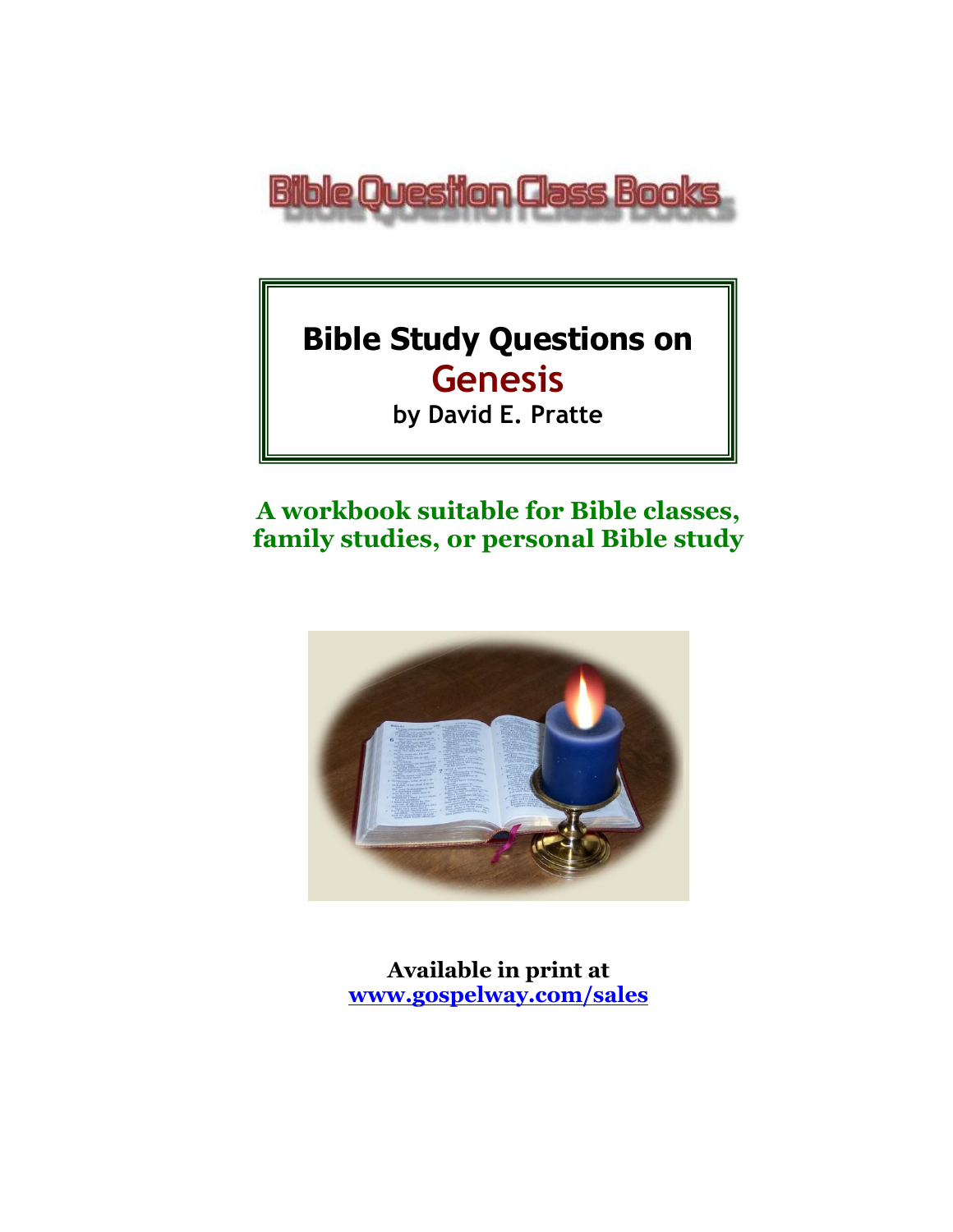#### *Bible Study Questions on Genesis: A workbook suitable for Bible classes, family studies, or personal Bible study*

© Copyright David E. Pratte, 2013, 2014 Minor revisions 2016 All rights reserved

> ISBN-13: 978-1495397554 ISBN-10: 1495397556

**Printed books, booklets, and tracts available at [www.gospelway.com/sales](https://www.gospelway.com/sales) Free Bible study articles online at [www.gospelway.com](http://www.gospelway.com/) Free Bible courses online at [www.biblestudylessons.com](http://www.biblestudylessons.com/) Free class books at [www.biblestudylessons.com/classbooks](http://www.biblestudylessons.com/classbooks) Free commentaries on Bible books at [www.gospelway.com/commentary](http://www.gospelway.com/commentary) Contact the author at [www.gospelway.com/comments](http://www.gospelway.com/comments)**

**Note carefully: No teaching in any of our materials is intended or should ever be construed to justify or to in any way incite or encourage personal vengeance or physical violence against any person.**

#### **"He who glories, let him glory in the Lord" – 1 Corinthians 1:31**

#### **Front page photo:**

Mt. Ararat, where Noah's ark rested after the flood. "Then the ark rested in the seventh month, the seventeenth day of the month, on the mountains of Ararat" - Genesis 8:4

Photo credit: MEDIACRAT distributed under Creative Commons license, via Wikimedia Commons

Scripture quotations are generally from the New King James Version (NKJV), copyright 1982, 1988 by Thomas Nelson, Inc. used by permission. All rights reserved.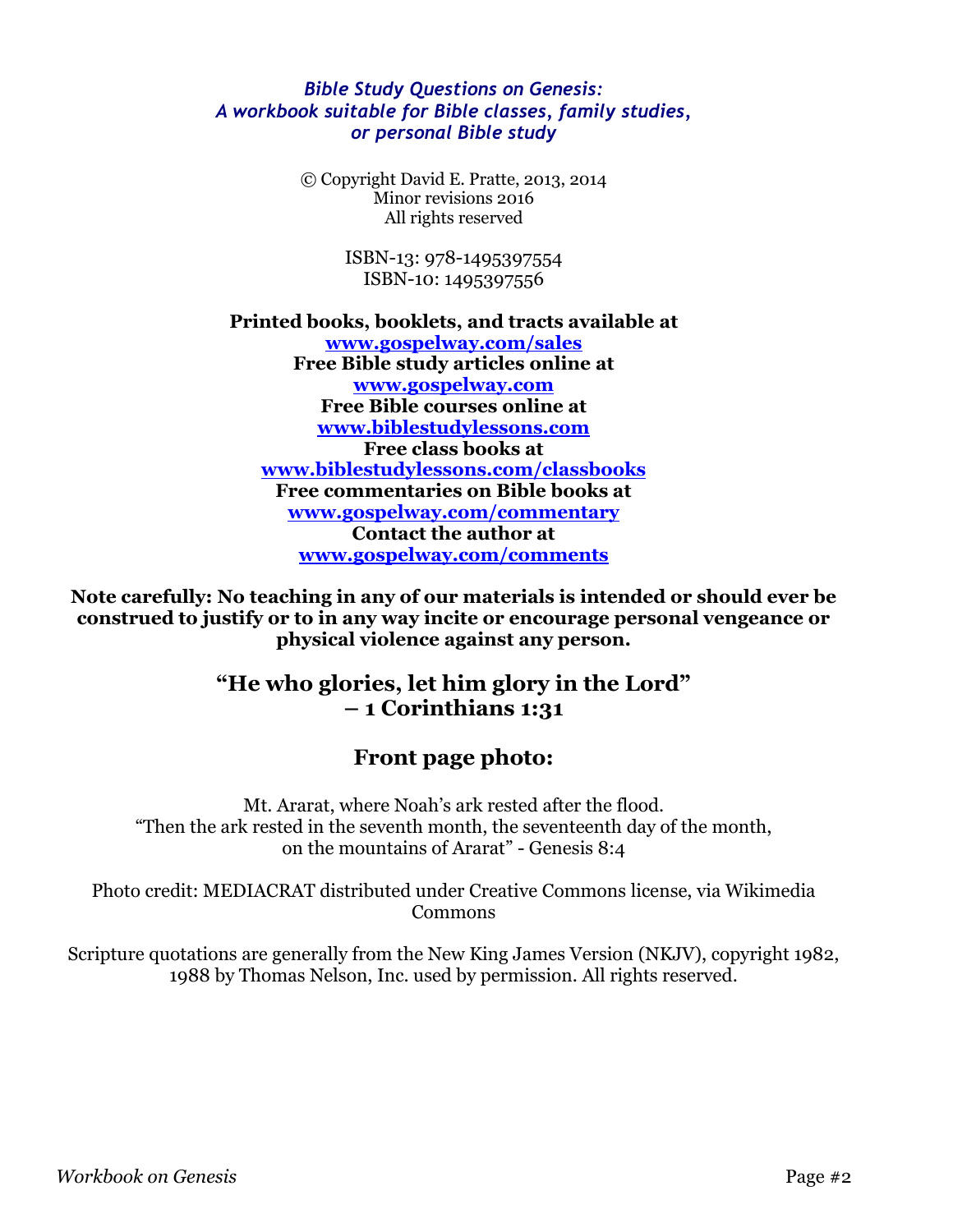#### **Other Books by the Author**

#### **Topical Bible Studies**

*Growing a Godly Marriage & Raising Godly Children Why Believe in God, Jesus, and the Bible? (evidences) The God of the Bible (study of the Father, Son, and Holy Spirit) Grace, Faith, and Obedience: The Gospel or Calvinism? Kingdom of Christ: Future Millennium or Present Spiritual Reign? Do Not Sin Against the Child: Abortion, Unborn Life, & the Bible True Words of God: Bible Inspiration and Preservation*

#### **Commentaries on Bible Books**

*Genesis Joshua and Ruth Judges 1 Samuel Ezra, Nehemiah, and Esther Job Proverbs*

*Gospel of Mark Gospel of John Acts Romans Ephesians Philippians and Colossians Hebrews 1 & 2 Peter*

#### **Bible Question Class Books**

*Genesis Joshua and Ruth Judges 1 Samuel Ezra, Nehemiah, and Esther Job Proverbs Ecclesiastes Isaiah Gospel of Matthew Gospel of Mark Gospel of Luke*

*Gospel of John Acts Romans 1 Corinthians 2 Corinthians and Galatians Ephesians and Philippians Colossians, 1&2 Thessalonians 1 & 2 Timothy, Titus, Philemon Hebrews General Epistles (James - Jude) Revelation*

#### **Workbooks with Study Notes**

*Jesus Is Lord: Workbook on the Fundamentals of the Gospel of Christ Following Jesus: Workbook on Discipleship God's Eternal Purpose in Christ: Workbook on the Theme of the Bible*

#### **Visit our website at [www.gospelway.com/sales](https://www.gospelway.com/sales) to see a current list of books in print.**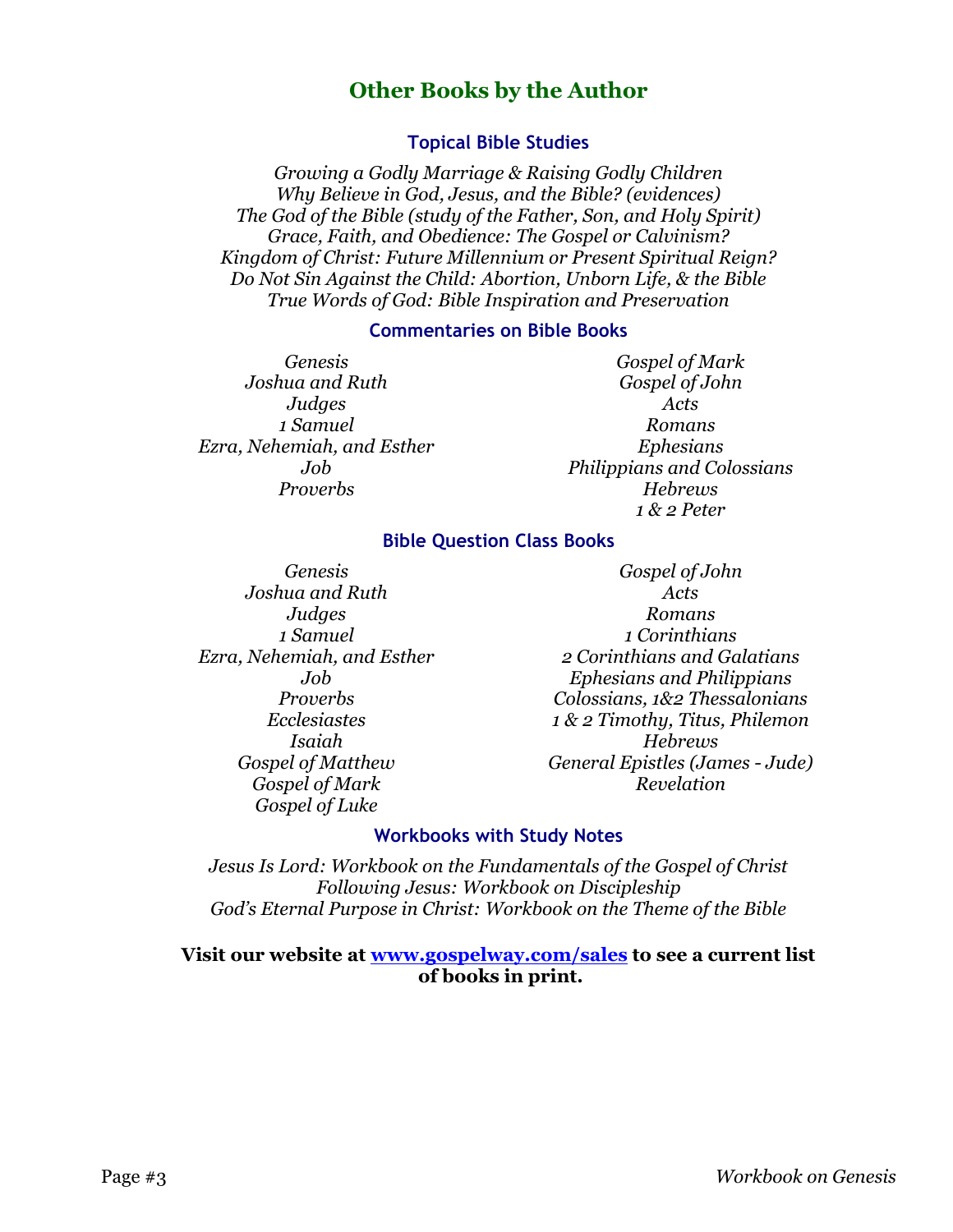#### **Bible Study Questions on Genesis**

Introduction:

This workbook was designed for Bible class study, family study, or personal study. The class book is suitable for teens and up. The questions contain minimal human commentary, but instead urge students to study to understand Scripture.

Enough questions are included for teachers to assign as many questions as they want for each study session. Studies may proceed at whatever speed and depth will best accomplish the needs of the students.

Questions labeled "think" are intended to encourage students to apply what they have learned. When questions refer to a map, students should consult maps in a Bible dictionary or similar reference work or in the back of their Bibles. (Note: My abbreviation "*b/c/v*" means "book, chapter, and verse.")

For class instruction, I urge teachers to assign the questions as homework so students come to class prepared. Then let class time consist of *discussion* that focuses on the Scriptures themselves. Let the teacher use other Scriptures, questions, applications, and comments to promote productive discussion, not just reading the questions to see whether they were answered "correctly." Please, do *not* let the class period consist primarily of the following: "Joe, will you answer number 1?" "Sue, what about number 2?" Etc.

I also urge students to emphasize the *Bible* teaching. Please, do not become bogged down over "What did the author mean by question #5?" My meaning is relatively unimportant. The issue is what the Bible says. Concentrate on the meaning and applications of Scripture. If a question helps promote Bible understanding, stay with it. If it becomes unproductive, move on.

The questions are not intended just to help students understand the Scriptures. They are also designed to help students learn good principles of Bible study. Good Bible study requires defining the meaning of keywords, studying parallel passages, explaining the meaning of the text clearly, making applications, and defending the truth as well as exposing religious error. I have included questions to encourage students to practice all these study principles.

Finally, I encourage plain applications of the principles studied. God's word is written so souls may please God and have eternal life. Please study it with the respect and devotion it deserves!

For whatever good this material achieves, to God be the glory.

#### **You can find Bible study commentary and notes to accompany these questions at [www.gospelway.com/sales](https://www.gospelway.com/sales)**

© David E. Pratte, June 21, 2017

**Workbooks, commentaries, and topical studies for sale in print at [www.gospelway.com/sales](https://www.gospelway.com/sales)**

**To join our mailing list to be informed of new books or special sales, contact the author at [www.gospelway.com/comments](http://www.gospelway.com/comments)**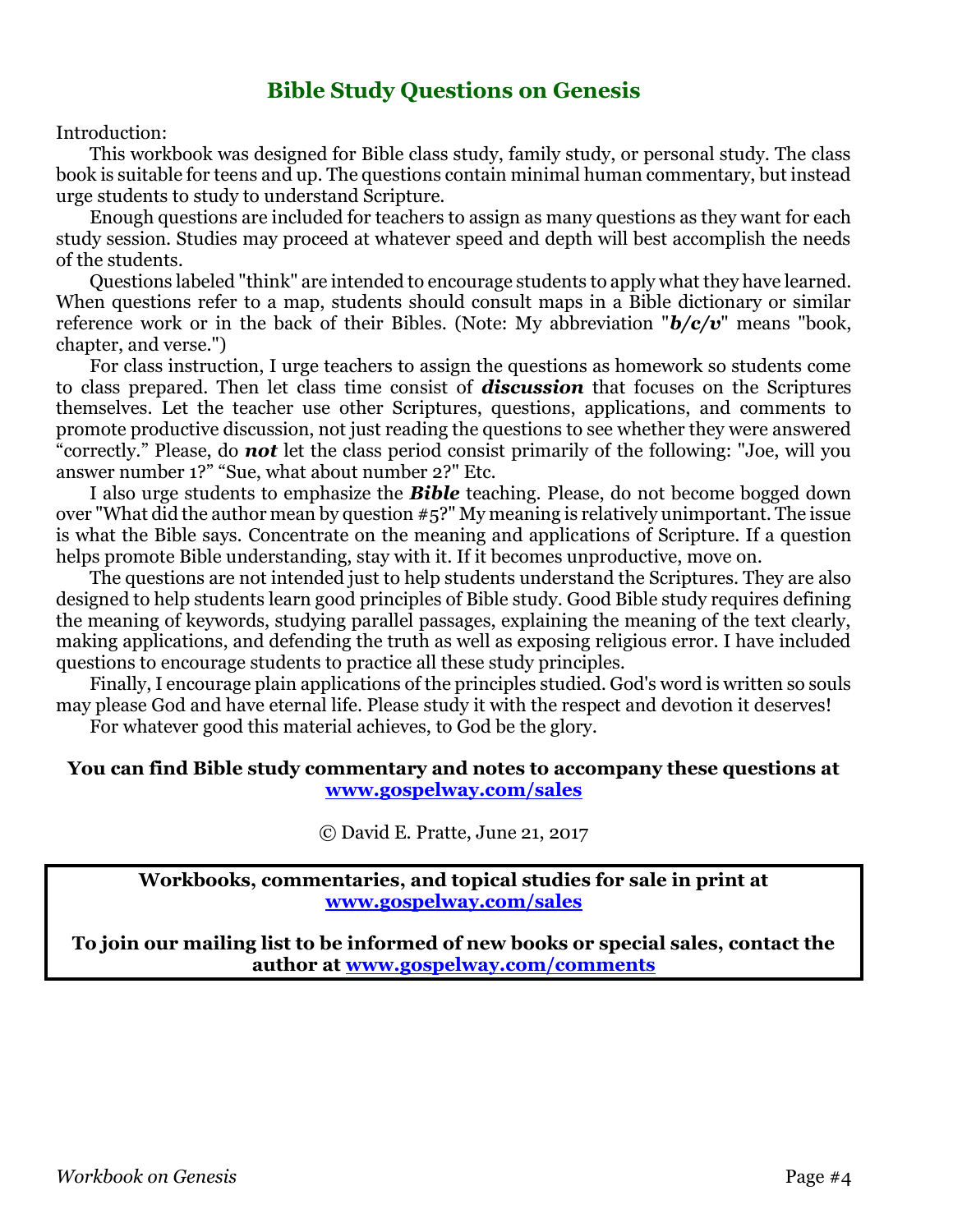Please read Genesis 1 and answer the following questions: 1. Define "genesis."

2. Skim chap. 1-5 and make a list of things that begin as recorded in Genesis.

3. Who is the inspired author of Genesis?

4. *Special Assignment:* Research and describe the Graf-Wellhausen Documentary Hypothesis. List reasons to accept or reject it.

5. Why is a study of Genesis important to you? Is Genesis a book of children's Bible stories?

6. *Special Assignment:* Is Genesis intended to be taken as fundamentally history or legend/myth/symbol? List several reasons as evidence for your view.

7. Describe and explain each of the major terms in 1:1.

8. Find and list other *passages* outside Genesis that teach God created the earth, sea, etc.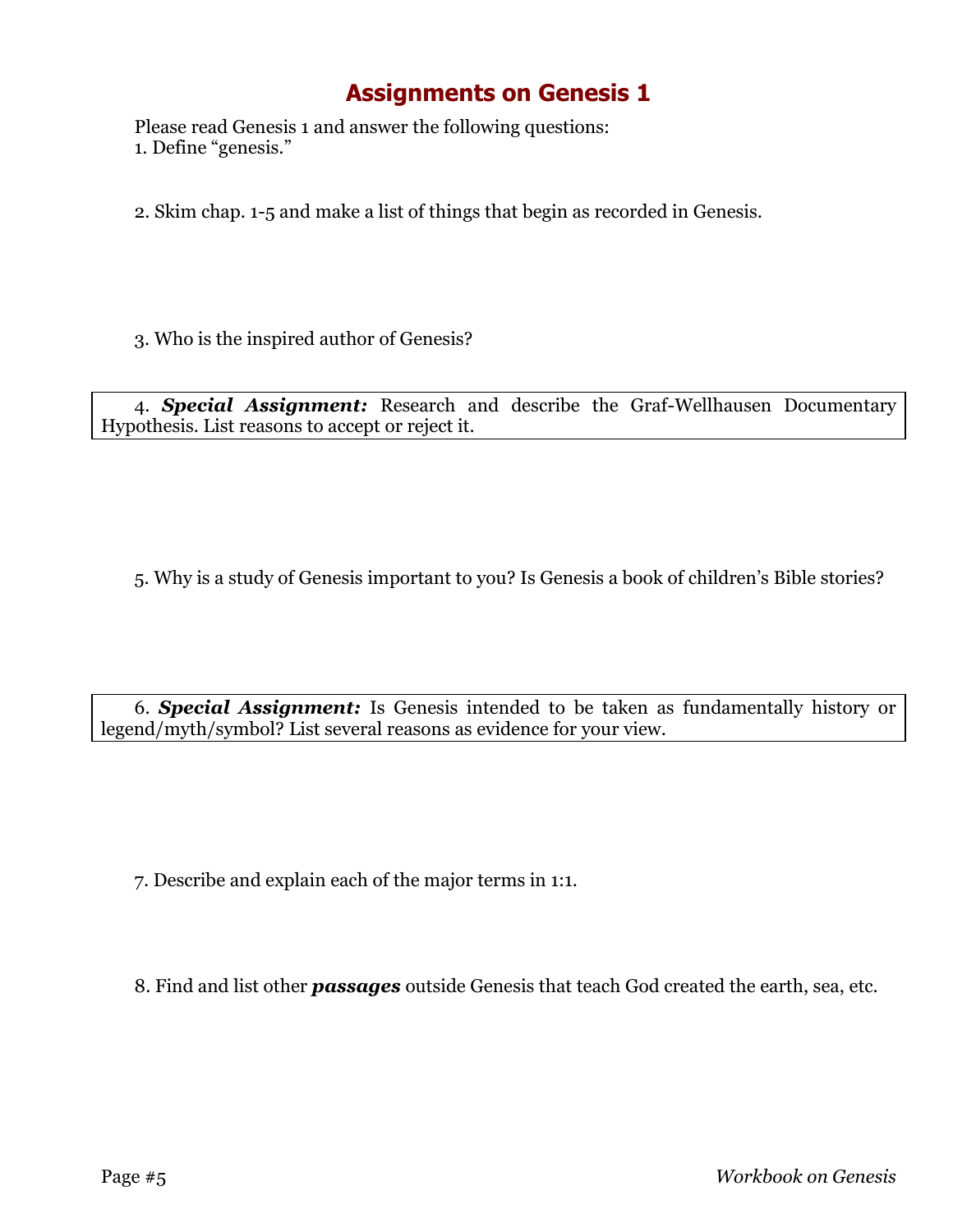9. Skim chap. 1 and list what God made on each day of creation,. Memorize this list. 1st day  $-$ 

 $2nd$  day  $-$ 

 $3rd day -$ 

 $4th$  day  $-$ 

5th day  $-$ 

6th day  $-$ 

10. What does 1:2 teach about creation?

11. *Special Assignment:* Research and define the "Gap Theory." When did 1:1 occur compared to 1:3-5? Note carefully Exodus 20:11; 31:17.

12. Describe the creation of light – 1:3-5.

13. Find 3 phrases that are repeated for each day (or most of the days) and explain the significance of each.

14. What happened on day two – 1:6-8? Define "firmament."Explain what it refers to.

15. What did God create on the third day – 1:9-13?

16. *Special Assignment:* What is meant by the phrase "according to its kind." List other passages elsewhere that refer to this concept. Explain the importance of this idea in Scripture.

17. *Define* evolution.

*Workbook on Genesis* Page #6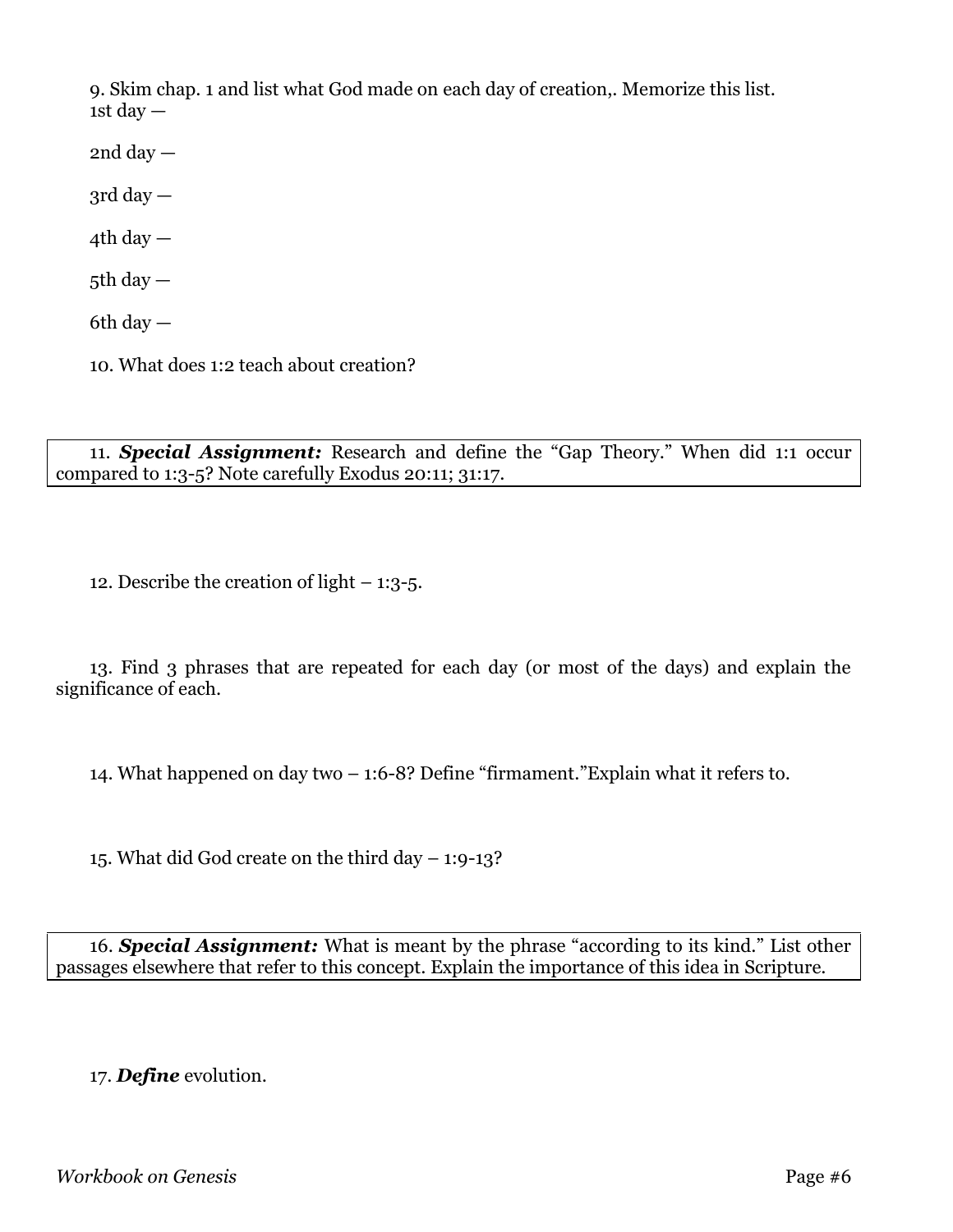18. *Special Assignment:* Explain how the fact things reproduce "after their kind" conflicts with evolution.

Note: Begin making a list of ways the Bible account of creation conflicts with evolution. Add to this list as our study of Genesis continues.

19. *Special Assignment:* Explain the concept of creation with maturity (i.e., did God create just seeds or mature plants, just babies or grown people, etc.?). How does this fit the creation account and how does it explain confusion about apparent ages in the universe?

20. What did God make on day 4?

21. Name 2 purposes to be served by the sun, moon, and stars.

22. What did God make on day 5?

23. What are we told about fish and bird reproduction that is similar to plants – 1:21?

24. What did God tell the fish and birds to do – 1:22?

25. What did God make according to 1:24,25?

26. What is again said about how they reproduce?

27. Find and explain expressions from 1:26 that show people are special in God's creation.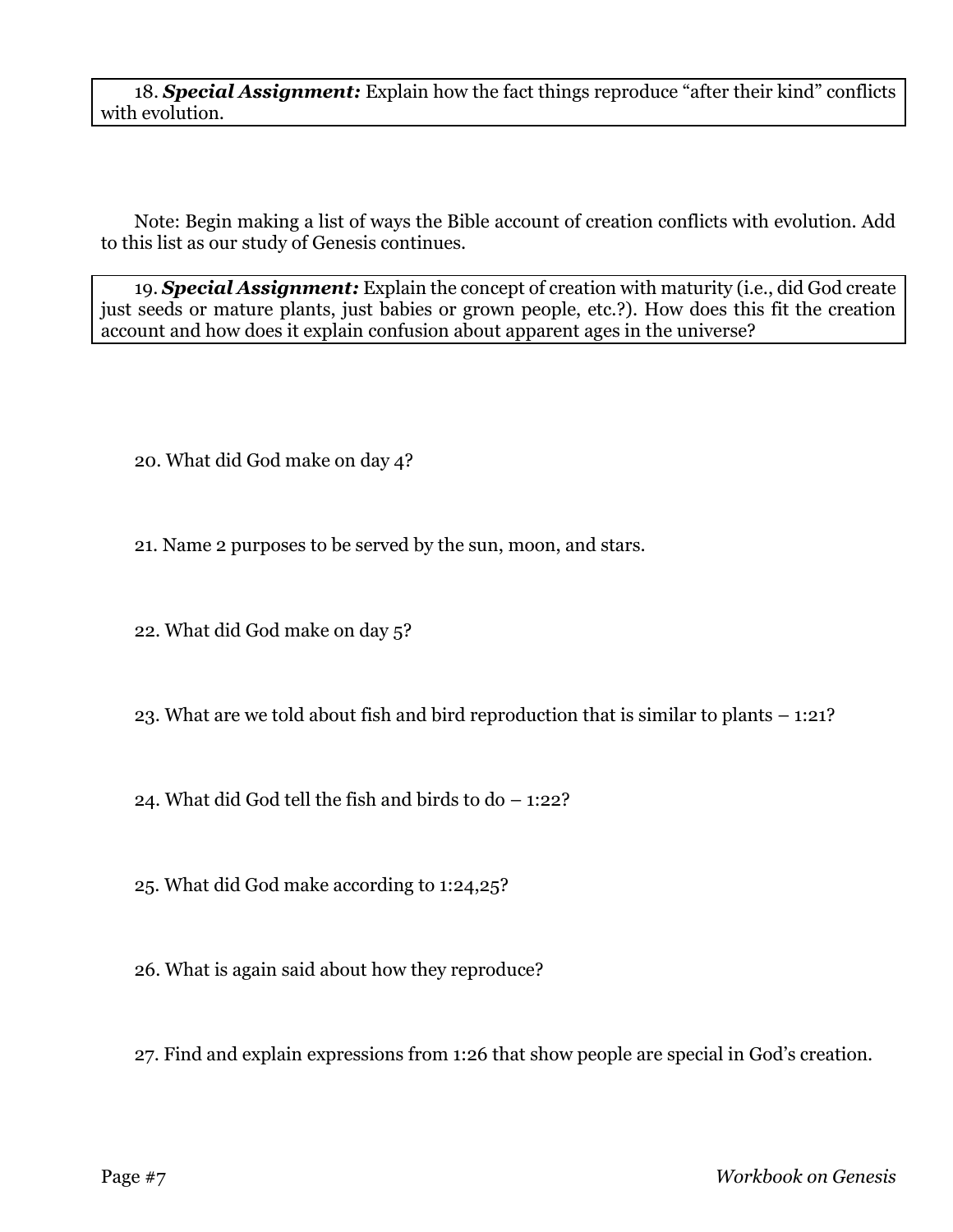28. *Special Assignment:* Why does 1:26 refer to God as "us" plural, but 1:27 refers to God as "him" singular"? What does this tell about the nature of God?

29. List 2 other passages that show people are in God's image.

30. *Special Assignment:* Explain what it means to be in God's image. How is it true?

31. What special responsibilities were given to people in 1:28?

32. Explain what it means to subdue the earth and have dominion over animals. (Think: What kinds of activities would this authorize?)

33. What were people and animals told to eat?

34. How did God describe the things He had made – 1:31? What does this prove?

35. Make a complete list of all the ways you can think of that Gen. 1 conflicts with evolution.

36. *Case Study:* Some people claim that the days of creation were long ages or that long ages occurred between the days. List and explain Bible evidence regarding such views.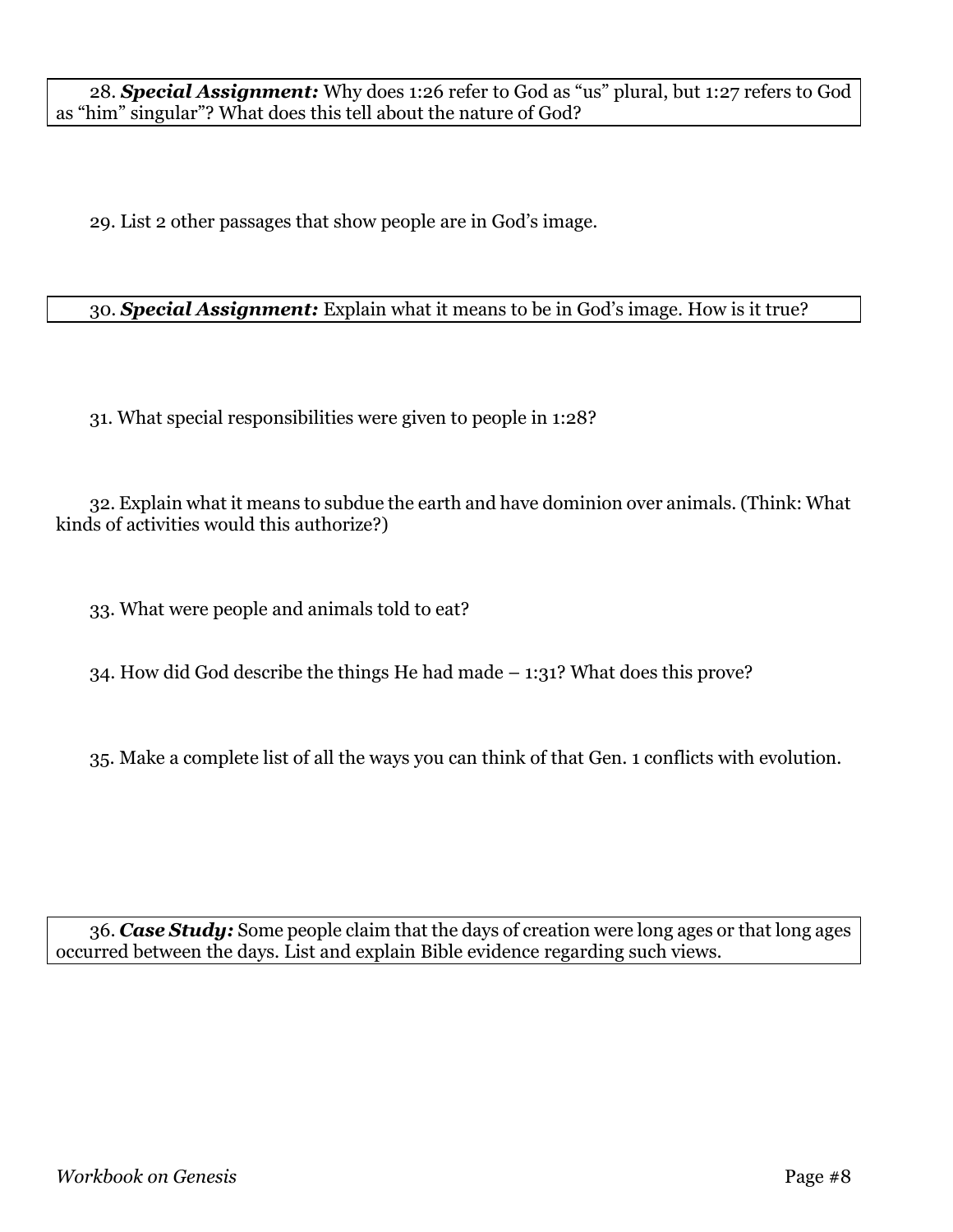Please read Genesis 2 and answer the following questions:

1. Explain the importance of the fact that heaven and earth and all their host were "finished" and God's work "ended" – 2:1,2. How does this compare to evolution?

2. In what sense did God rest – 2:2,3? What lessons can we learn from the fact that God worked and God rested?

3. What Old Testament practice was eventually instituted that connects to the seventh day of creation (explain the practice and give book/chapter/verse for it)?

4. *Case Study:* Some folks believe that the fact God rested on the seventh day proves that people today must keep the Sabbath. Who rested on the seventh day according to Gen. 2? When were people first required to rest on that day? Does the fact the day is mentioned here prove we should keep the day today?

5. *Case Study:* Some people claim that Genesis 2 contradicts chap. 1. How would you respond (note Matt. 19:4-6)? Explain how chap. 2 relates to chap. 1.

6. How was the earth watered at first  $-2:5,6$ ?

7. From what was man formed – 2:7? How does this compare to what evolution says about the origin of man?

8. Where did man first live – 2:8?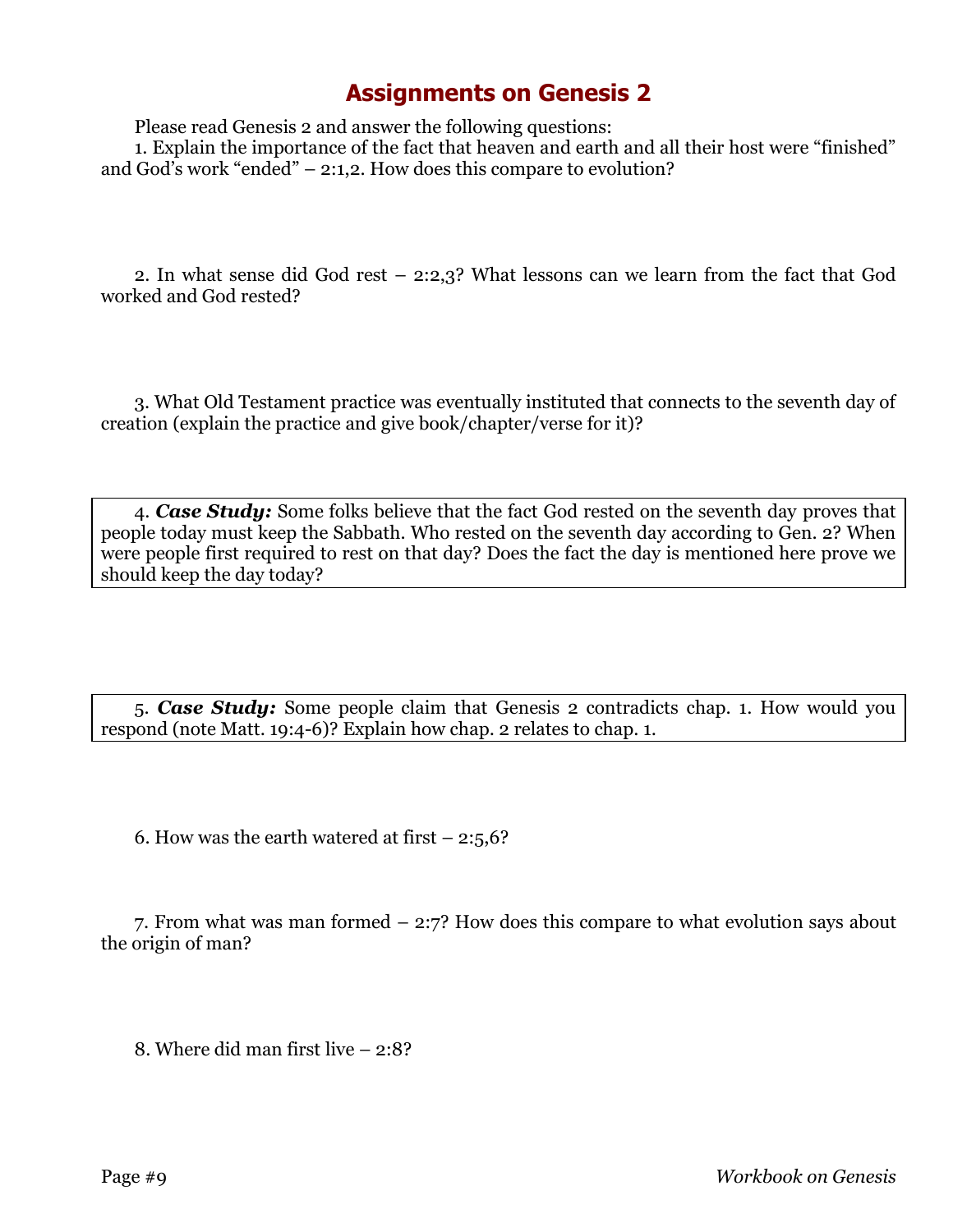9. Describe the trees of the garden – 2:9.

10. Name and describe the rivers in Eden. – 2:10-14.

11. What responsibility did man have in Eden from the beginning? What lessons does this teach us about work  $-2:15$ ?

12. What restriction did God place upon the man – 2:16,17? What consequences would follow from eating the forbidden fruit?

13. *Application:* What lessons can we learn from the fact that God gave man this command? What does this show about God and about man?

14. Explain why God decided to make woman — i.e., what need did she meet – 2:18? (Think: What is the meaning of the expression "help meet" –  $KJV$ ?)

15. How did the animals get their names – 2:19,20?

16. For what purpose were animals inadequate? (Think: Why would the animals be inadequate for this purpose? What consequence does this have for the idea of evolution?)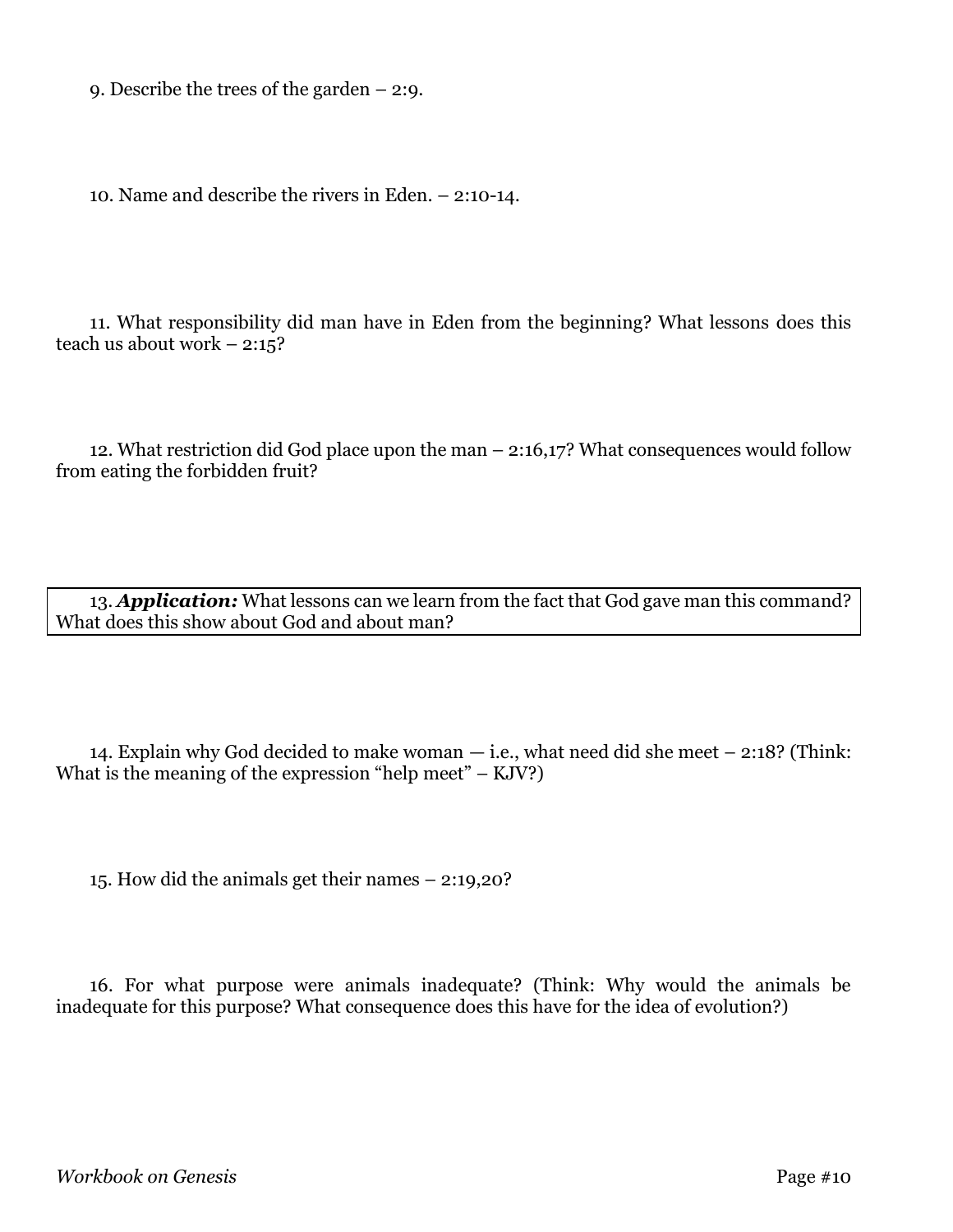17. Describe how God made woman – 2:21,22.

18. *Application:* What lessons can we learn from the creation of woman? What does this show about her purpose and nature?

19. List some New Testament *passages* that refer to Adam or Eve or the first man or woman.

20. In what ways would the creation of woman contradict evolution?

21. Explain what Adam meant about woman in 2:23.

22. *Application:* What lessons can we learn about marriage from Gen. 2:24?

23. List two New Testament *passages* where Gen. 2:24 is quoted and explain what lesson these passages teach in their contexts.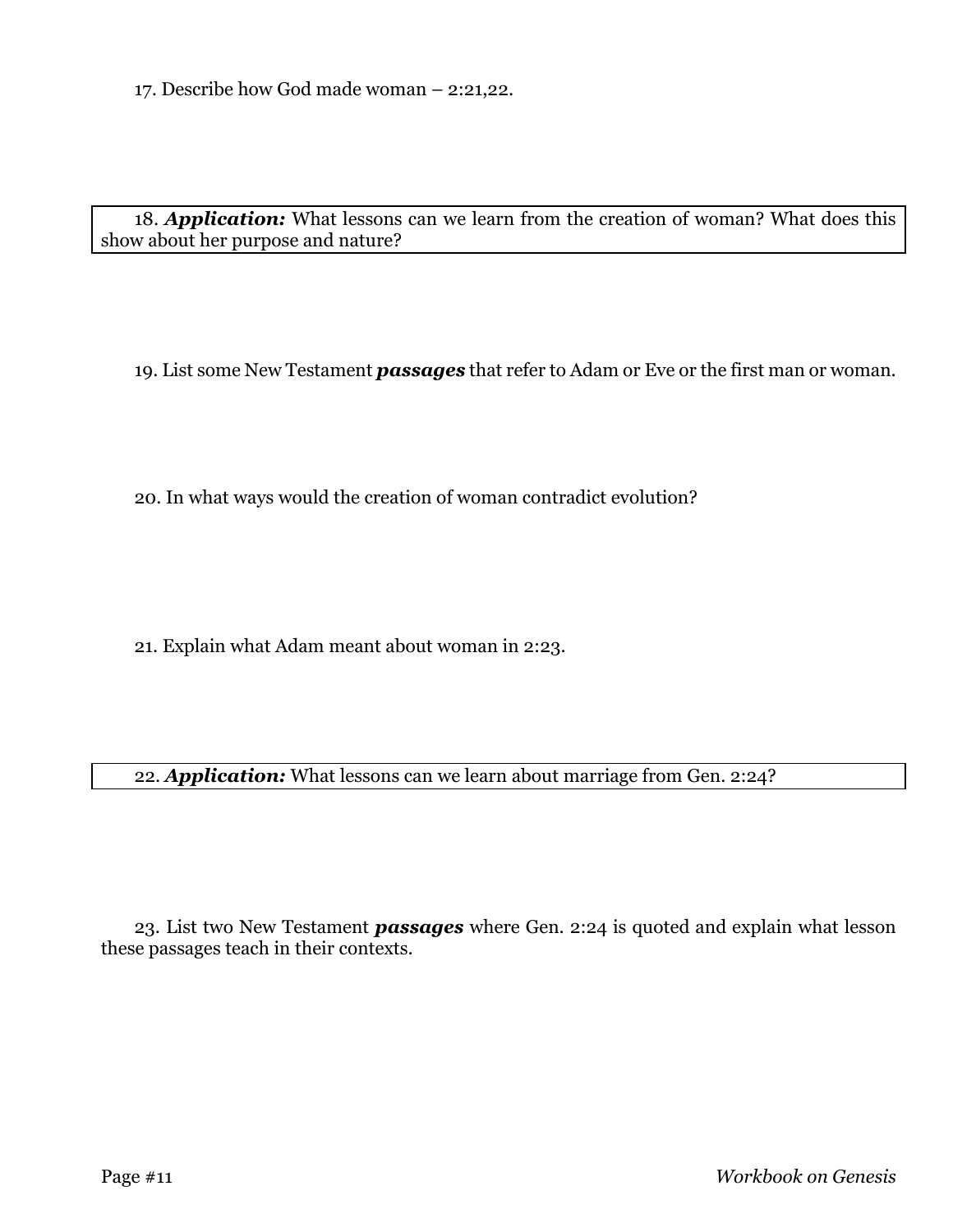Please read Genesis 3 and answer the following questions:

1. Summarize the contrasts/contradictions between evolution and the Bible teaching of creation as found in Genesis 1,2.

2. What animal was used to tempt Eve, and how is that animal described – 3:1?

3. What question did this animal ask Eve, and how did Eve respond – 3:2,3? (Think: Could Eve's sin be excused on the basis of ignorance?)

4. What did the serpent say would and would not happen if Eve ate the fruit – 3:4,5? (Think: Why would this appeal to a human?)

5. *Application:* What lessons can we learn here about Satan and about temptation?

6. In what 3 ways did the fruit appeal to Eve  $-3:6$ ?

7. List at least two other *passages* that show ways Satan tempts people.

8. What did Adam and Eve realize when they had eaten the fruit? So what did they do – 3:7?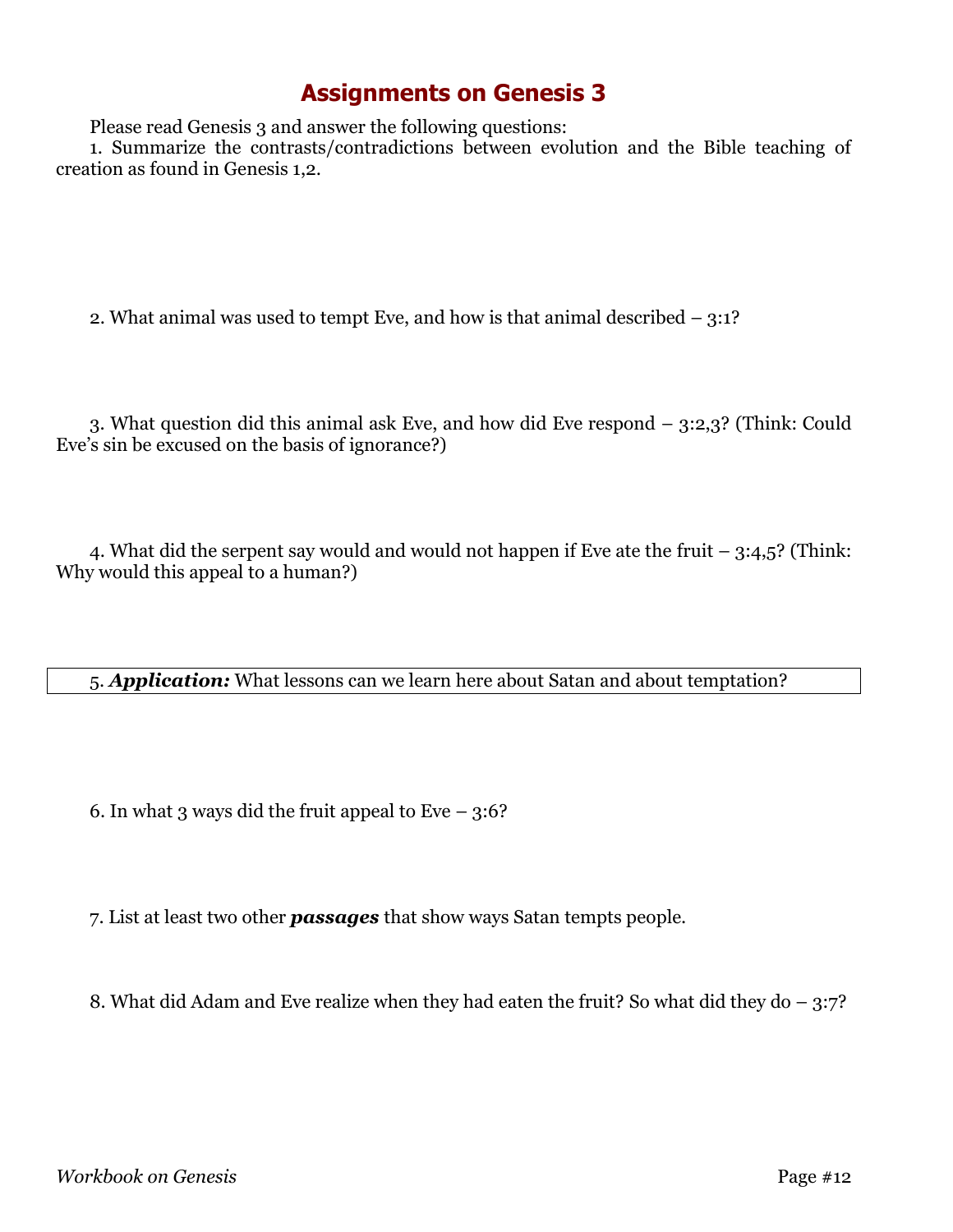9. What did the people do when God came to the garden and why – 3:8-10?

10. Find and explain at least one other Bible passage that shows the effects of guilt.

11. List two other *passages* outside Genesis that refer to this first sin.

12. What does the Bible teach about nakedness and inadequate clothing (use other Bible references in your answer)? (Think: What can we learn from the fact that the people were still "naked" when wearing the fig leaf coverings?)

13. What did Adam say when God asked him about his sin, and what did the woman say when God asked her – 3:11-13? (Think: What lessons can we learn from this about blame shifting?)

14. What punishment did God bring on the serpent – 3:14? Explain.

15. Since the serpent never ate the forbidden fruit, why did God punish him? What lesson does this teach us?

16. *Special Assignment:* What would happen between the serpent and the seed of the woman – 3:15? Explain how this came true and explain the significance.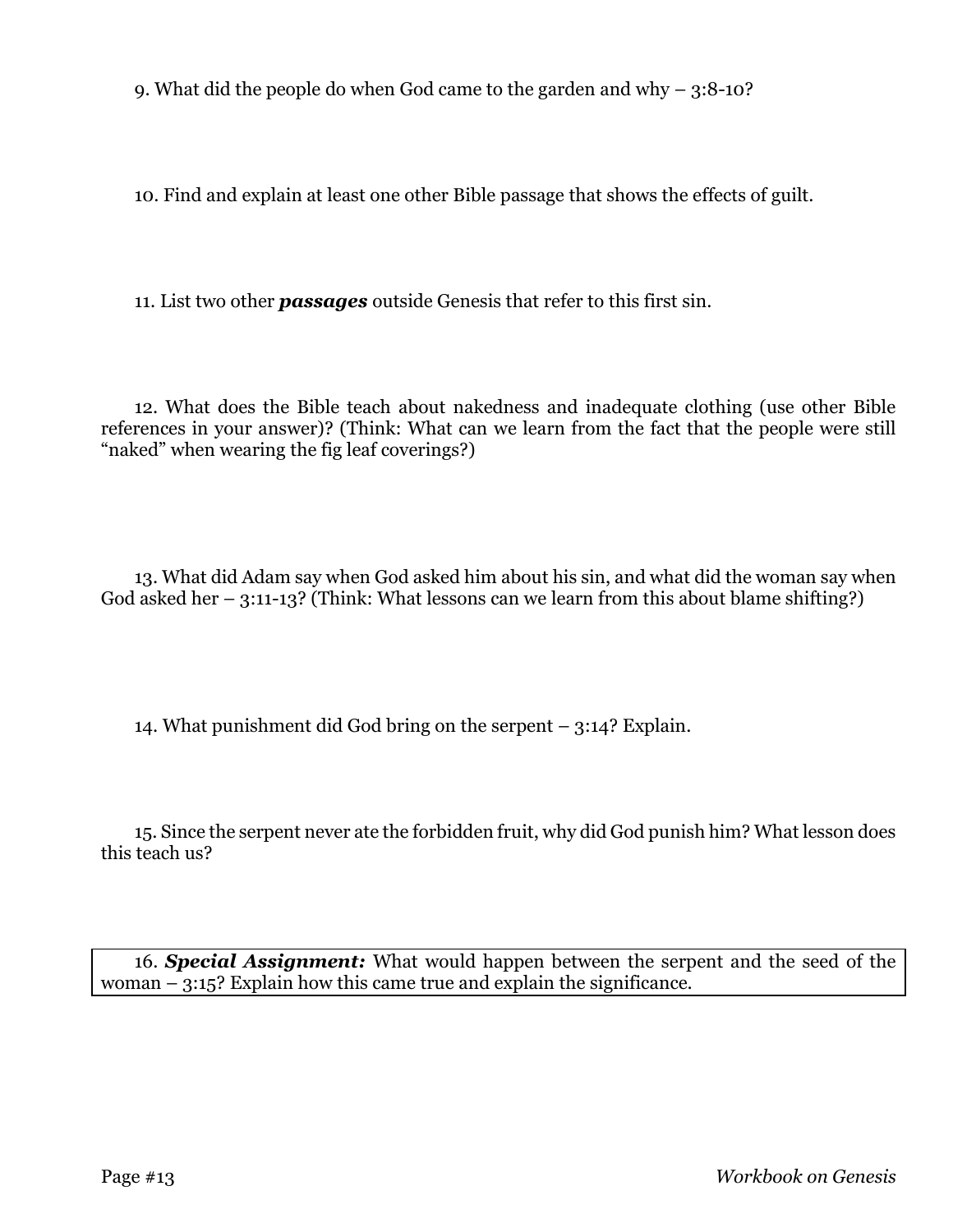17. Describe the punishments the woman received as a result of her sin – 3:16.

18. Find and list other *passages* that show wives should be subject to their husbands.

19. Describe the punishments the man would receive. What else was cursed besides the man, the woman, and the serpent  $-3:17$ ?

20. *Special Assignment:* How do the punishments for sin demonstrate God's intent for man and woman to fill different roles?

21. Find and list other *passages* showing that people die because Adam sinned. (Think: Were the consequences of sin suffered only by Adam and Eve or by their descendants too?)

22. *Case Study:* Calvinism says that, because Adam sinned, all babies inherit his guilt and are born totally depraved. What does the Bible say about this (consider Ezek. 18:20; 2 Cor. 5:10 and other passages in your answer)?

23. What name was given to the woman and why – 3:20?

24. How did God clothe the man and woman – 3:21? What does this teach about God's attitude toward adequate clothing – cf. vv 7,10? What does this tell us about the use of animals?

25. What change occurred in man's dwelling place and why – 3:22-24?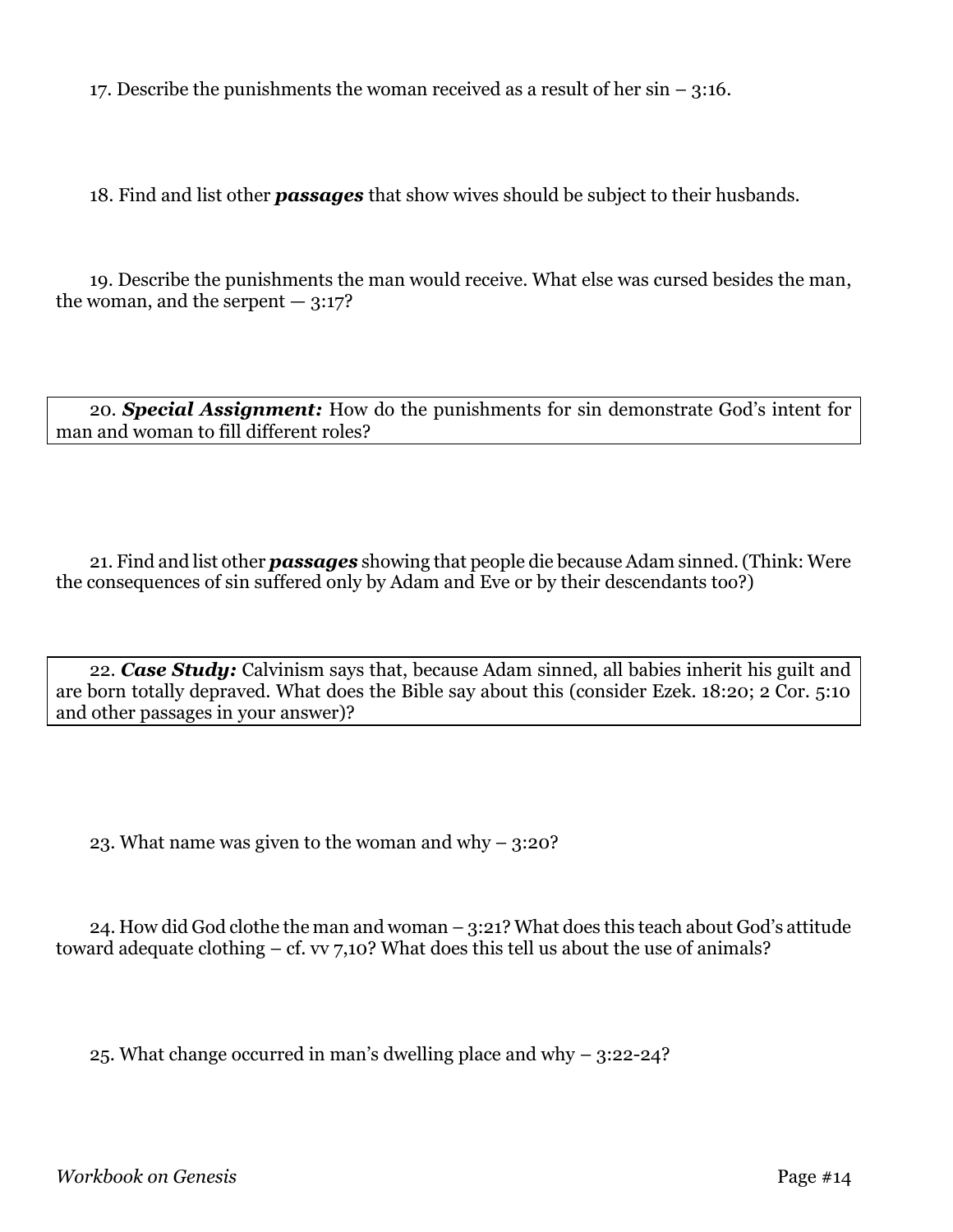Please read Genesis 4 and answer the following questions: 1. What were the names of Adam and Eve's first 2 sons? What were their occupations – 4:1,2?

2. Describe the sacrifices each of these sons offered to  $God - 4:3,4$ . (Think: Did these events happen while Cain and Abel were boys or later? How do you know?)

3. List at least two other *passages* that refer to Cain and Abel outside Genesis.

4. What was God's attitude toward their sacrifices – 4:4,5?

5. *Application:* Did Cain and Abel know what kind of sacrifice God wanted? How do you know? What can we learn about worship from these events?

6. What was Cain's attitude when he knew God was displeased, and what did God say to him about it  $-4:5-7$ ?

7. What did Cain do to Abel as a result – 4:8?

8. *Application:* What lessons can we learn about persecution from this story?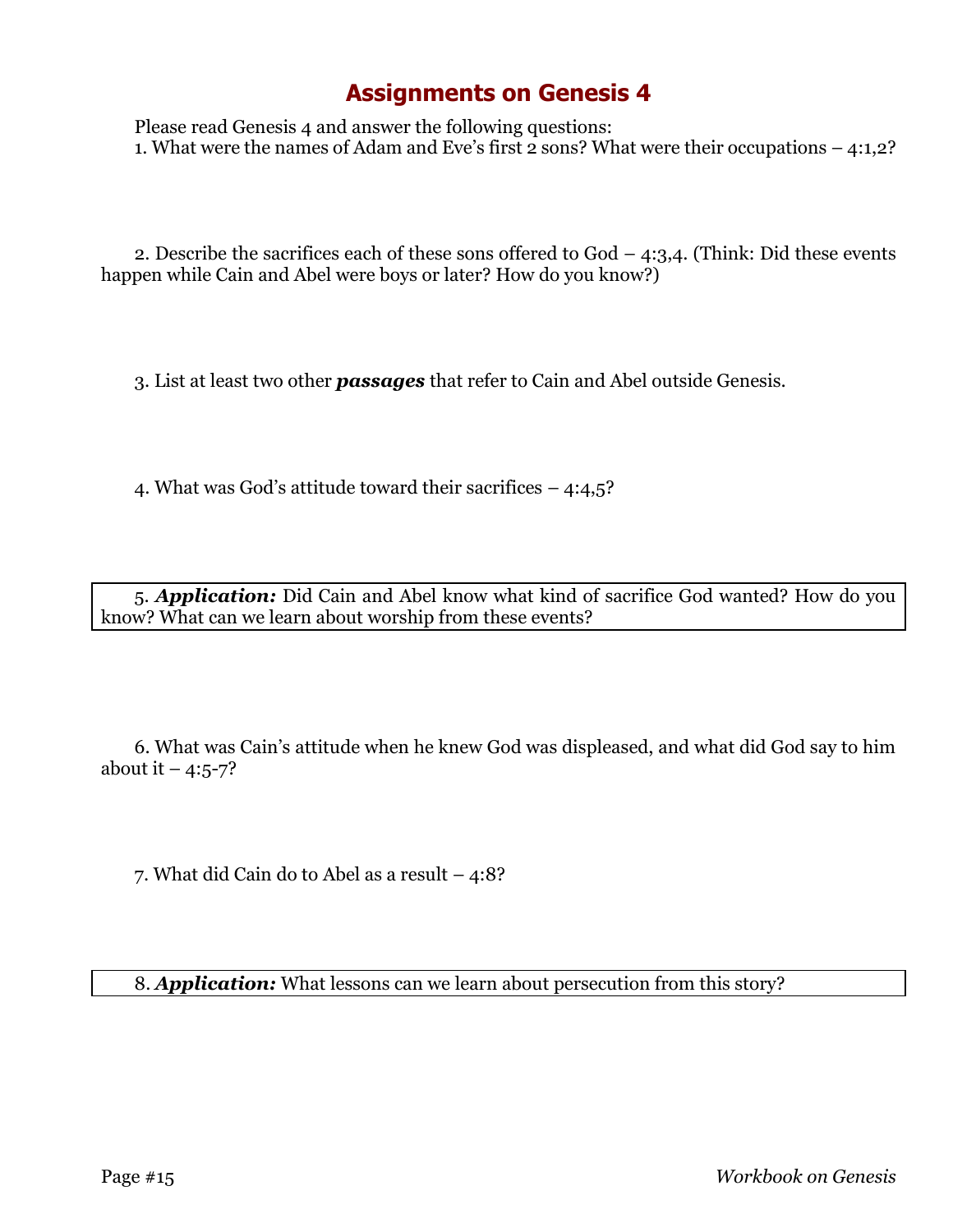9. How did Cain respond when God questioned him about Abel – 4:9? How does this differ from the proper attitudes Christians should have?

10. *Application:* What can we learn about sin from this study?

11. What punishment did Cain receive – 4:10-12?

12. What protection did God give Cain from being killed – 4:13-15?

13. Where did Cain live after God had stated his punishment – 4:16?

14. What was the name of Cain's son  $-$  4:17? (Think: Many people wonder where Cain got his wife. What possible explanation is there? Cf. 5:4)

15. What did Cain build and what did he name it? (Think: What does this tell you about the number of people alive in Cain's lifetime?)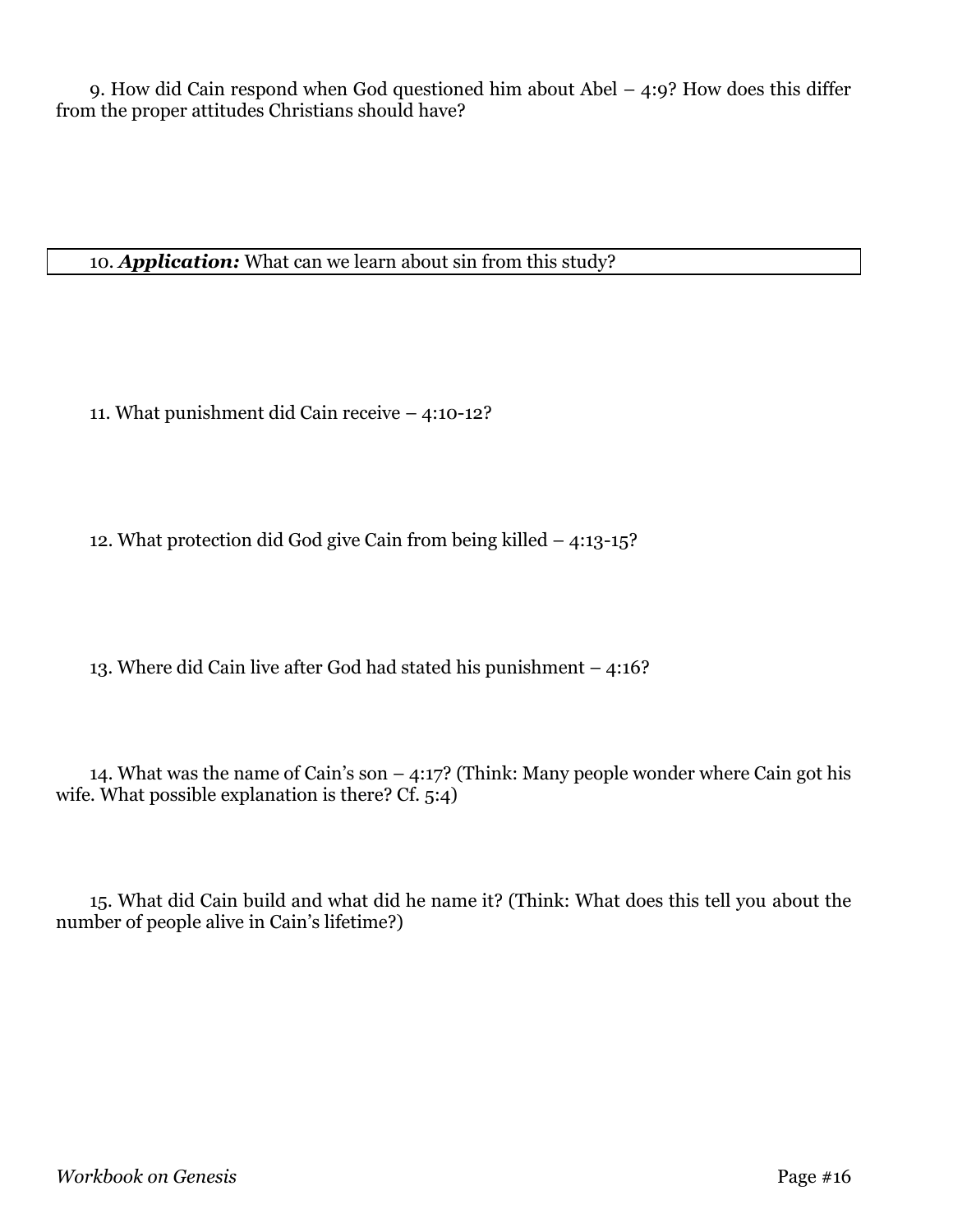16. What practice did Lamech introduce – 4:19? Was this practice in harmony with God's plan (explain how you know)?

17. Name 3 of Lamech's sons and, for each one, tell what activity he introduced – 4:20-22.

18. What boast did Lamech make – 4:23,24?

19. *Special Assignment:* We have now observed 7 generations of people, counting Adam. Make a list of the practices or activities we have observed among the people which give evidence of intelligence, inventiveness, civilization, etc. (Think: How does this compare with the ideas of evolution? According to evolution, what should these people have been like?)

20. What did Eve name her third son and why – 4:25?

21. What did this son of Adam and Eve in turn name his son – 4:26?

22. What did people begin to do in these days? (Think: To what does this expression refer?)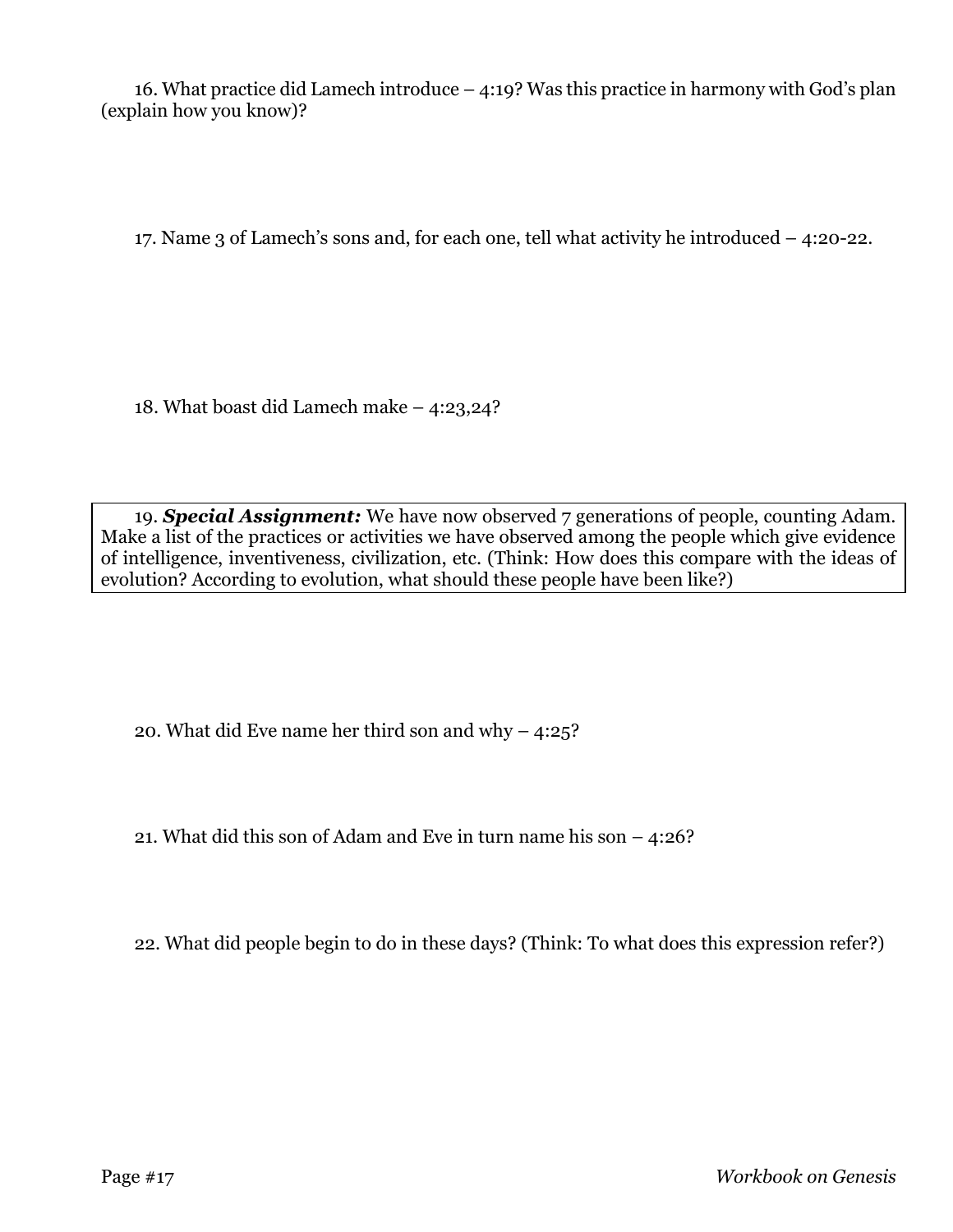Please read Genesis 5 and answer the following questions:

1. *Special Assignment:* Chap. 5 records the genealogy of Adam's descendants. Explain the value of such genealogies. Why did God have them recorded in Scripture?

2. By what name were the first man and woman called  $-$  5:1,2? (Think: What significance is there is the fact that both the man and the woman were called by this name?)

3. What name was given to the next son of Adam who is mentioned, and in whose image was he begotten? (Think: What command of God was Adam fulfilling in 5:3,4)?

4. What can we learn from the fact Adam's son was born in Adam's image or likeness?

5. How long did Adam live – 5:5? (Think: How do you explain the long lives of people before the flood?)

6. What curse or punishment from God was fulfilled in 5:5?

7. Name all the men in the genealogy from Adam to Noah.

8. Why did Enoch not live on earth as long as other men? What happened to him – 5:23,24?

9. Find and explain another passage that tells what happened to Enoch.

10. What other Old Testament character did God treat in a similar way (give *book/chapter/verse*)?

11. What man in Gen. 5 lived the longest, and how long did he live?

12. Why did Noah's father choose the name he gave Noah – 5:29?

13. What were the names of Noah's sons? How old was Noah before they were born – 5:32?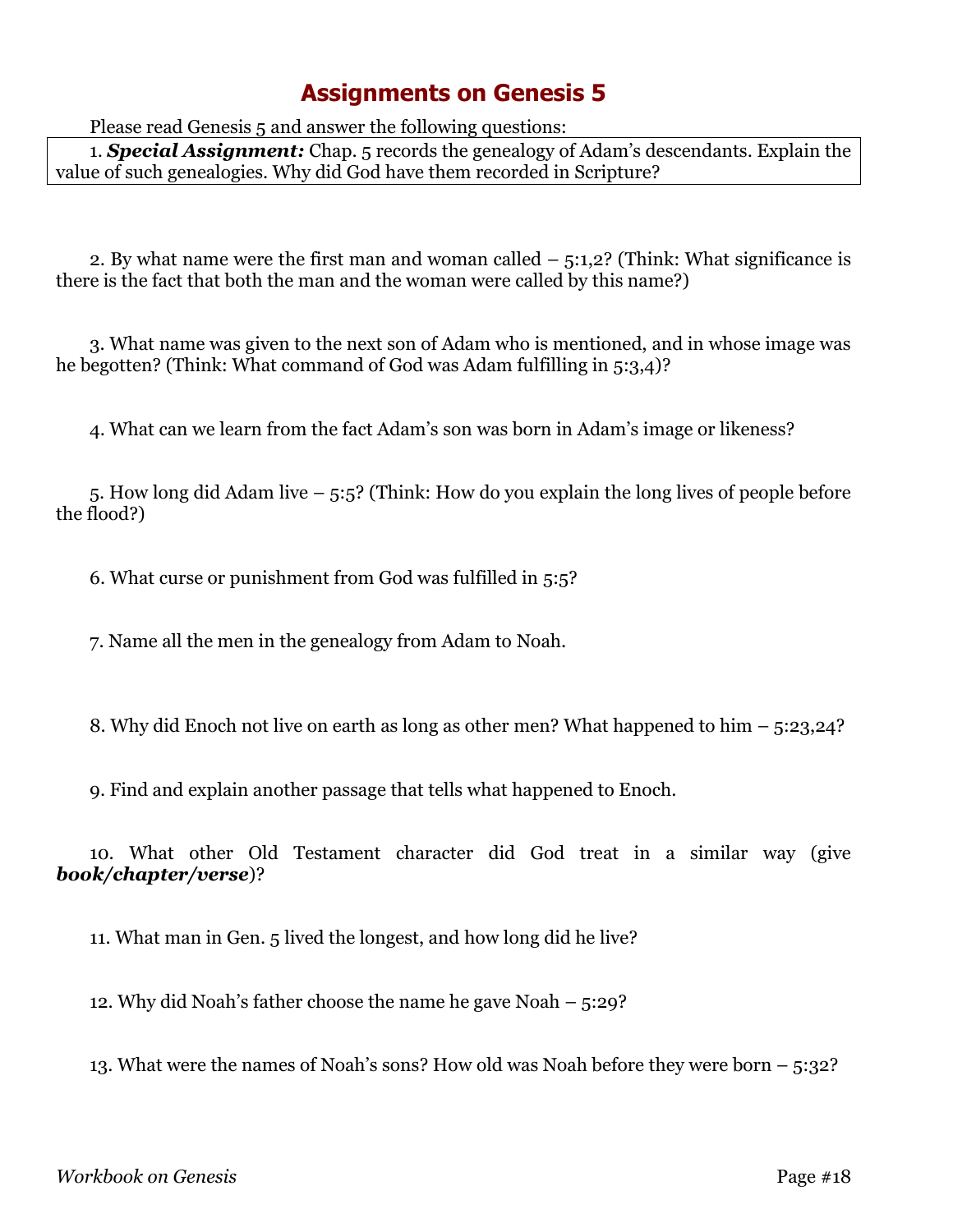Please read Genesis 6 and answer the following questions:

1. *Special Assignment:* Make a list of passages outside Genesis that refer to Noah, and summarize what those passages teach. What can we learn?

2. What were some physical characteristics of some people in Noah's time – 6:4? (Think: What is meant by the sons of God marrying the daughters of men? Note Matthew 22:30.)

3. Describe what people were like spiritually (include several of the Bible descriptions).

4. What did God think about these conditions among people – 6:6? (Think: In what sense can God repent?)

5. What did God determine to do about conditions on earth – 6:7?

6. What classes of living things were going to receive the greatest damage – 6:7? (Think: Compare this to the list of animals created in Gen. 1. What kinds of living things are not listed among those that would be destroyed? Why are they not included?)

7. *Case Study:* Some people claim that God is too kind and loving to punish people for their sins. What lesson can be learned from Gen. 6 (include other passages in your response)?

8. How long did God yet wait until He took action – 6:3, and what does this tell us about God's character?

9. In contrast to other people, how is Noah described (note the phrases used) – 6:8,9?

10. *Application:* Name some lessons we can learn from the fact that Noah was righteous in a world filled with evil.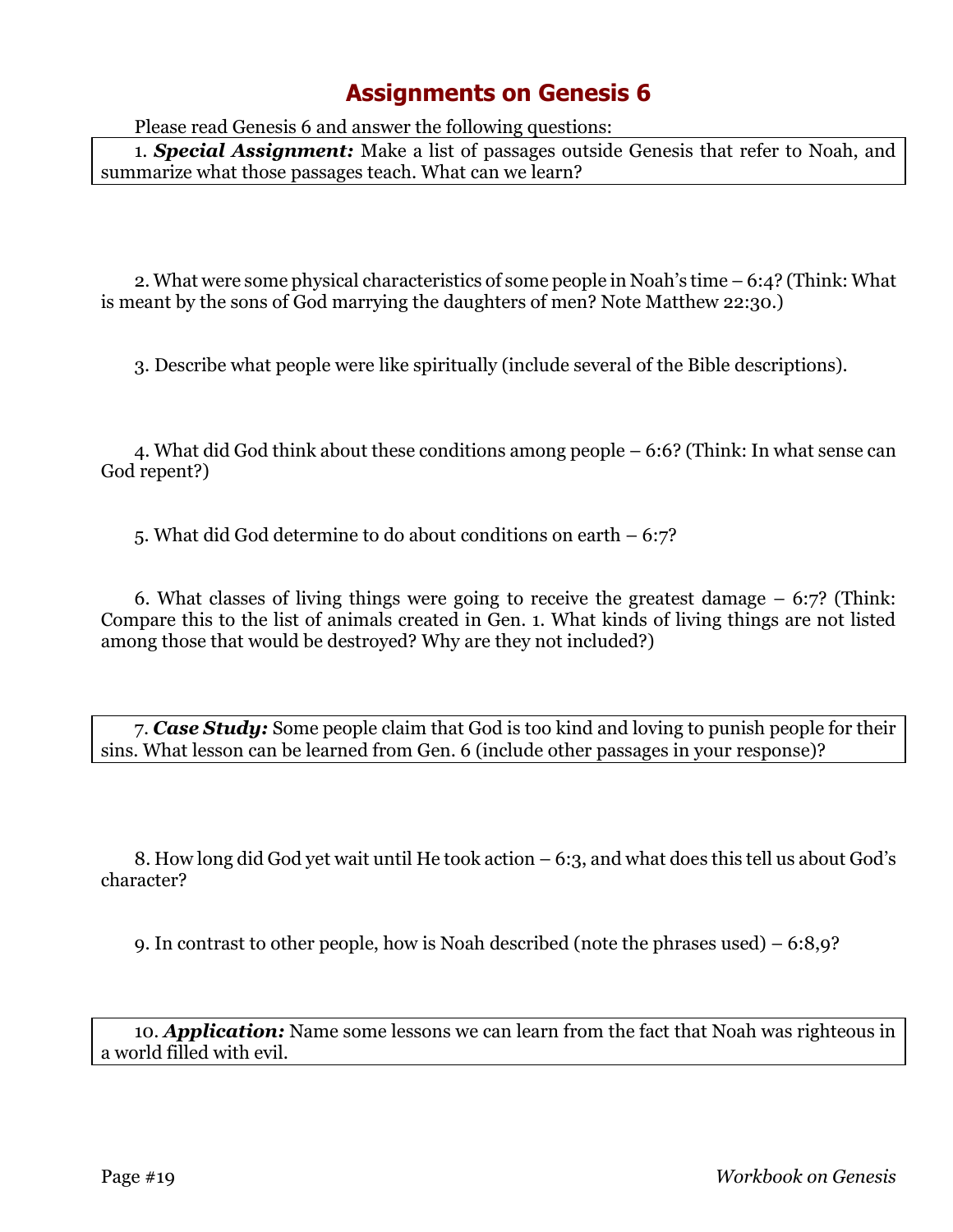11. What had God decided to do to the earth and its inhabitants, and why had He decided this  $-6:11-13?$ 

12. What provision did God make to spare the good people? (Think: What does this teach us about the goodness of God as well as His justice?)

13. Define: ark —

cubit —

14. Describe at least 5 characteristics of the ark Noah was to build.

15. Describe the size of the ark in terms of modern units of measure.

16. *Special Assignment:* Try to find measurements for modern ships and see how the ark compares.

17. What is a covenant, and with whom did God make one – 6:18? (Think: What is the covenant God made here — what were its terms or conditions?)

18. What people were to be saved in the ark (cf. 1 Peter 3:20)?

19. What other living creatures were to be taken into the ark and why – 6:19-21? What else was taken?

20. Describe Noah's response to God's instruction – 6:22.

21. *Special Assignment:* Name two qualities Noah had that were essential to his salvation, then show how we too must have these same qualities (cf. 6:22 to Heb. 11:7).

22. Explain 1 Peter 3:20,21.

*Workbook on Genesis* Page #20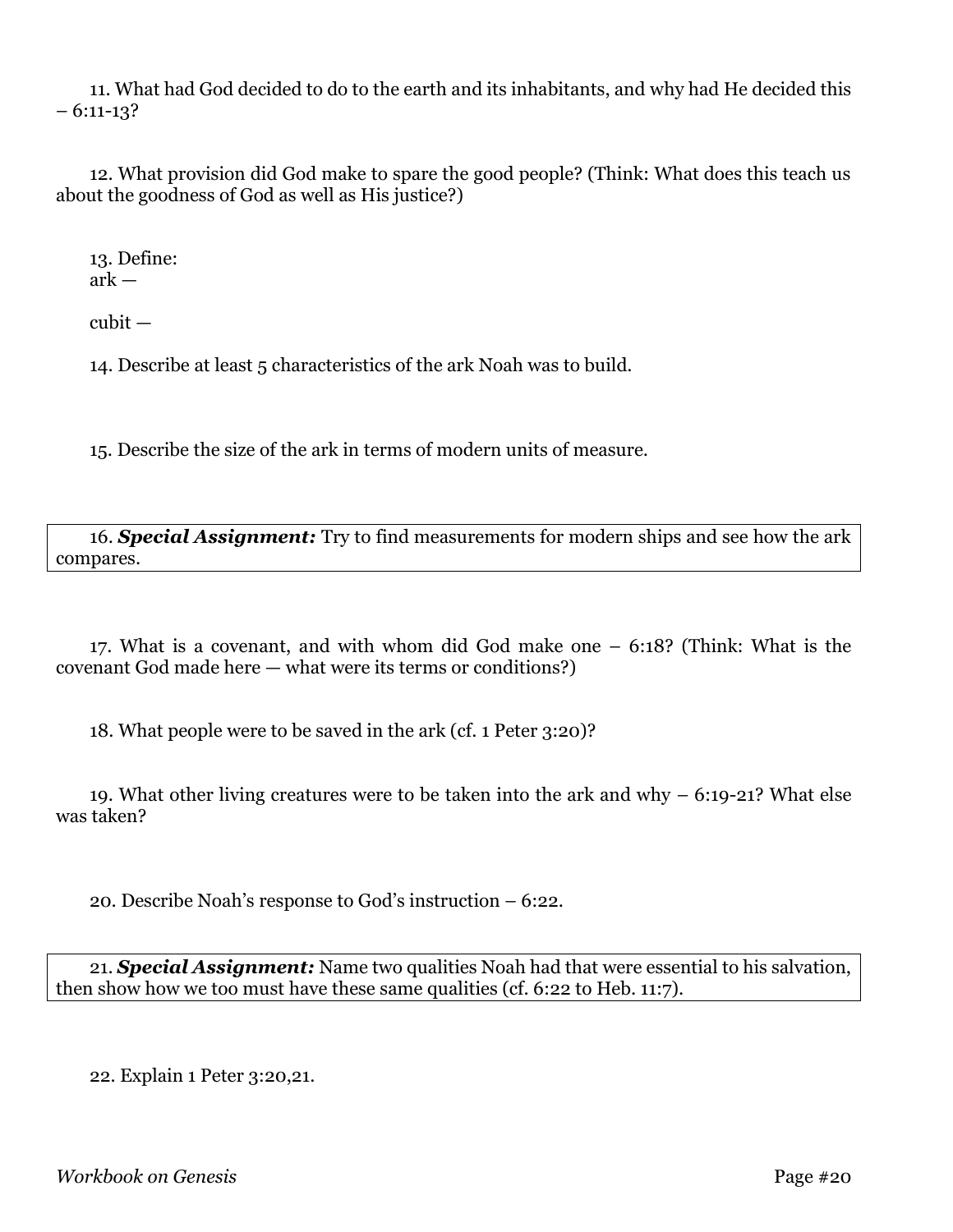Please read Genesis 7 and answer the following questions: 1. Why did God spare Noah – 7:1?

2. How many clean animals were to be taken on the ark, compared to the number of unclean animals – 7:2,3? (Think: Why would God say to take more clean animals than unclean animals? To answer this, consider the difference between clean and unclean animals.)

3. Why were animals to go onto the ark? (Think: How did Noah gather the animals? See 6:20.)

4. How long did God say it would rain – 7:4? (Think: What is meant by the fountains of the deep and the windows of heaven  $-7:11$ ?

5. How old was Noah when the flood came – 7:6-16? (Think: Had Noah ever seen rain before? What effect would the sight of a storm have on him?)

6. What information is given that tells how high the water got  $-7:17-20$ ?

7. What happened to all the people and animals not on the ark – 7:21-23?

8. How long did the water prevail on the earth  $-7:24$ ?

9. *Special Assignment:* Summarize the evidence that indicates whether this was a global, worldwide flood or just a local flood.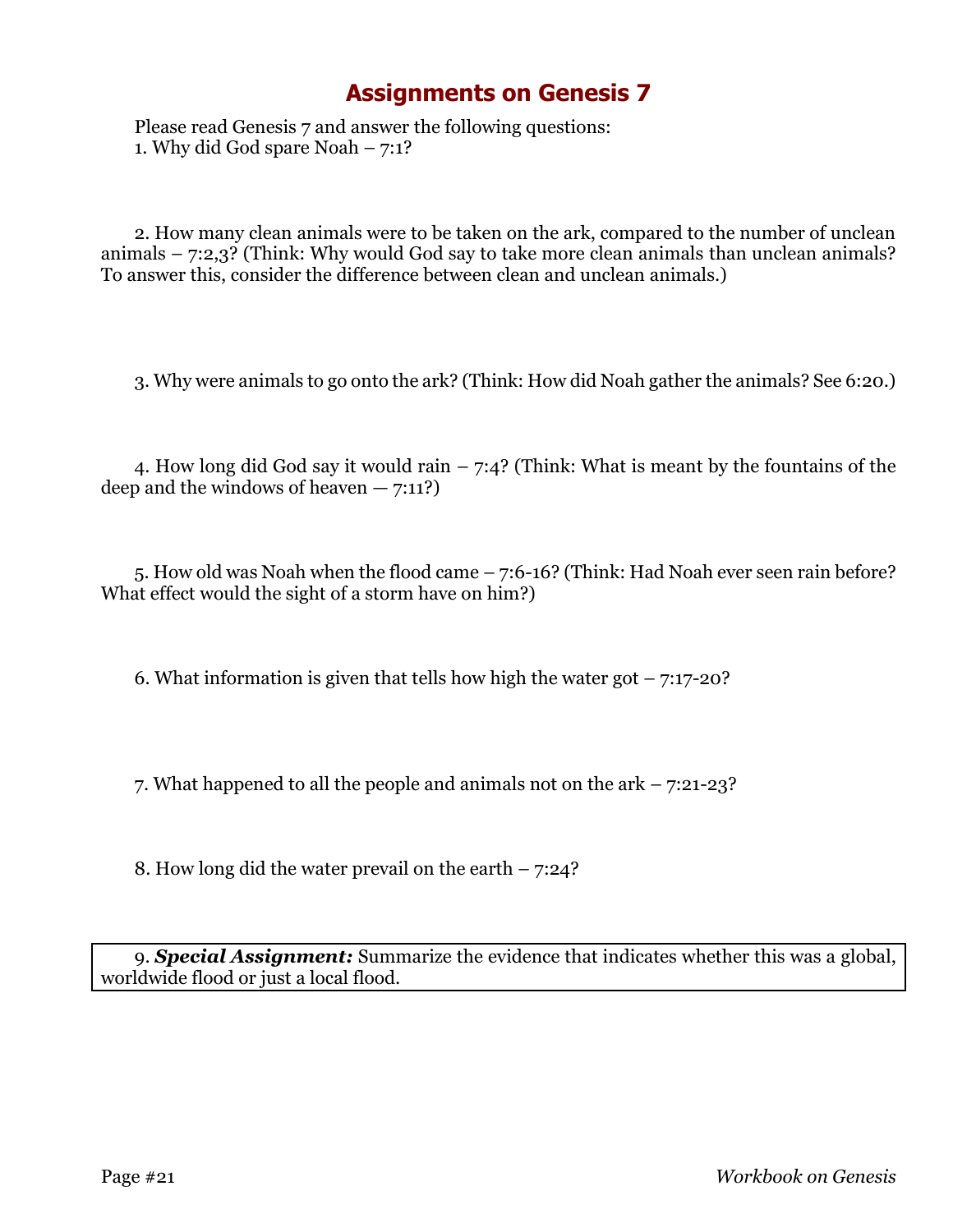Please read Genesis 8 and answer the following questions: 1. When and where did the ark come to rest – 8:1-4 (see a *map)?*

2. When could the mountains first be seen  $-8:5$ ?

3. What kind of bird did Noah first send out and what happened to it – 8:6,7?

4. What kind of bird did he send next and what happened – 8:9? (Think: What information did this give Noah?)

5. How long did Noah wait before sending birds again the next two times, and what happened each time – 8:10-12?

6. When did Noah remove the covering of the ark and see dry ground – 8:13?

7. When did they leave the ark, and how long was this after the rain had begun – 8:15-19(see chapter 7)? (Think: What kind of changes would such deep, long-standing water cause on the surface of the earth?)

8. What did God say the animals were supposed to do?

9. What is the first thing we are told that Noah did after leaving the ark – 8:20? (Think: What does this tell you about Noah's character?)

10. What promise did God make to Noah at that time – 8:21,22? (Think: What application does this promise have to us?)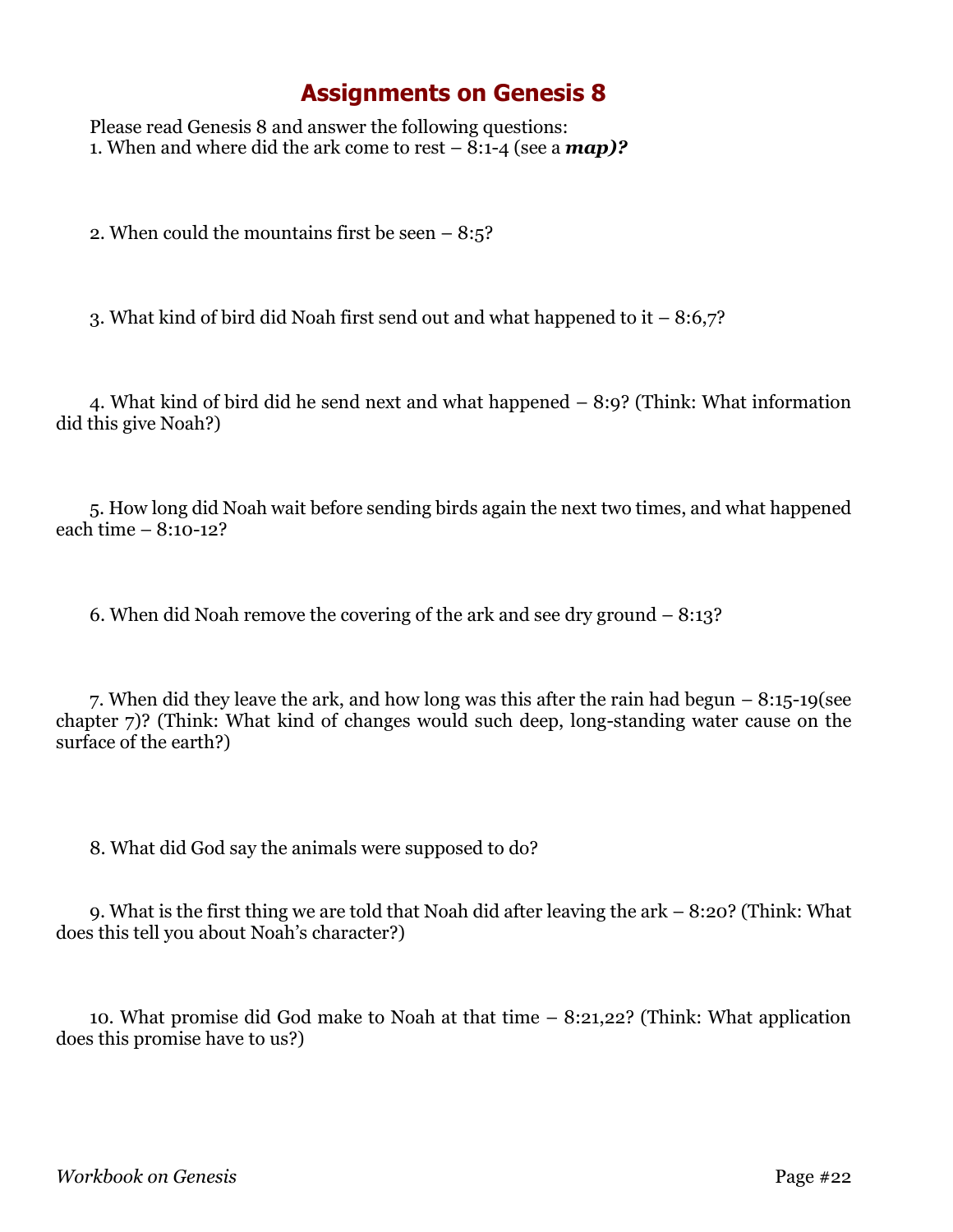Please read Genesis 9 and answer the following questions: 1. What responsibility were Noah and his sons given – 9:1?

2. What kinds of food were men instructed to eat, and what were they not to eat – 9:2-4? (Think: What does this teach about the idea that it is morally wrong to eat meat?)

3. What are we forbidden to kill and what reason is given why this is different from killing animals  $-$  9:5,6?

4. What punishment was decreed for the kind of killing that God forbade?

5. With whom did God make a covenant in 9:8-11, and what was the covenant?

6. What is the sign of the covenant – 9:12-17? (Think: Did God promise He would never destroy the earth at all? If not, what has He said about the future destruction of the earth?)

7. *Case Study:* Some people claim that God never changes, so He must do today what He has done in the past (miracles, forbidding work on the Sabbath, etc.). What can we learn about this from the covenant in Genesis 9?

8. Explain the meaning of 9:19. (Think: What does this verse teach that shows us whether or not the flood was world wide?)

9. What was Noah's occupation after the flood – 9:20,21? What did he do wrong as a result?

10. What did Ham do that displeased Noah? What did Shem and Japheth do instead – 9:22,23?

11. What happened to Ham's son as a result – 9:24-27? (Think: Who actually suffered the main consequences of the curse?)

12. How old was Noah when he died – 9:28,29?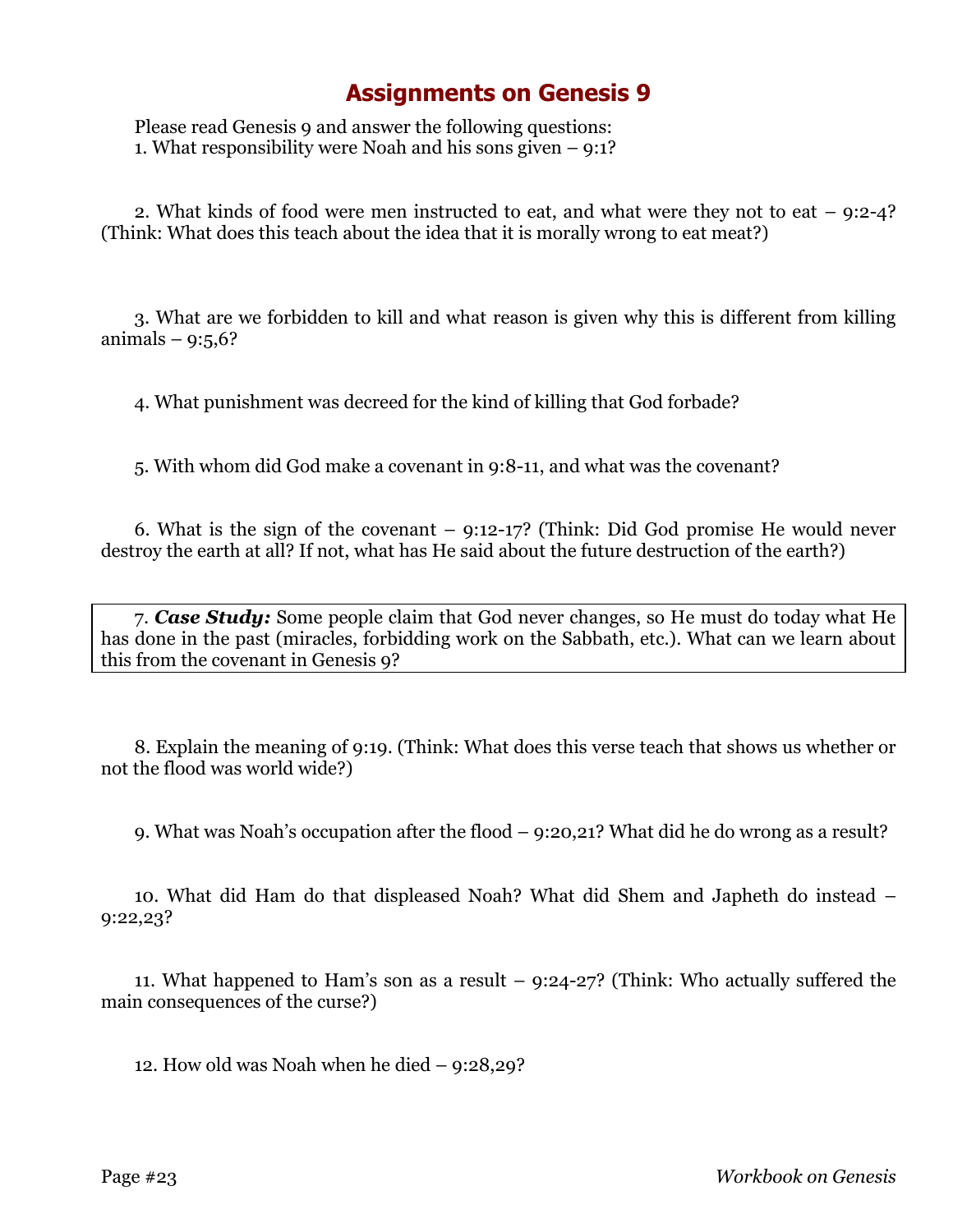Please read Genesis 10 and answer the following questions:

1. What does the account of Gen. 10 tell you about the historical nature of the book of Genesis? (Note: As you read various nations, use study helps such as Bible dictionaries, etc., to try to determine in what general areas these people lived.)

2. Name the sons of Japheth – 10:2.

3. Name the sons of Ham – 10:6.

4. What famous descendant of Ham is named in 10:8,9, and what was his occupation?

5. What kingdom(s) did he establish and what city(s) did he begin – 10:10,11?

6. What other nation, often mentioned in the Old Testament, descended from Ham – 10:14?

7. Name the nations that descended from Canaan – 10:16-18.

8. Where did the Canaanite peoples live – 10:19? (Think: What role did these Canaanite peoples and their land play in later Bible history? Study a concordance or cross-reference to help answer this question.)

9. Name the first four descendants of Shem through Arphachshad – 10:24,25: (1) Arphachshad (2) \_\_\_\_\_\_\_\_\_\_\_\_\_\_\_\_\_\_\_\_\_\_ (3) \_\_\_\_\_\_\_\_\_\_\_\_\_\_\_\_\_\_\_\_\_\_ (4)

and

10. *Special Assignment:* Summarize in your own words what chapter 10 is about. Why is it important to our study?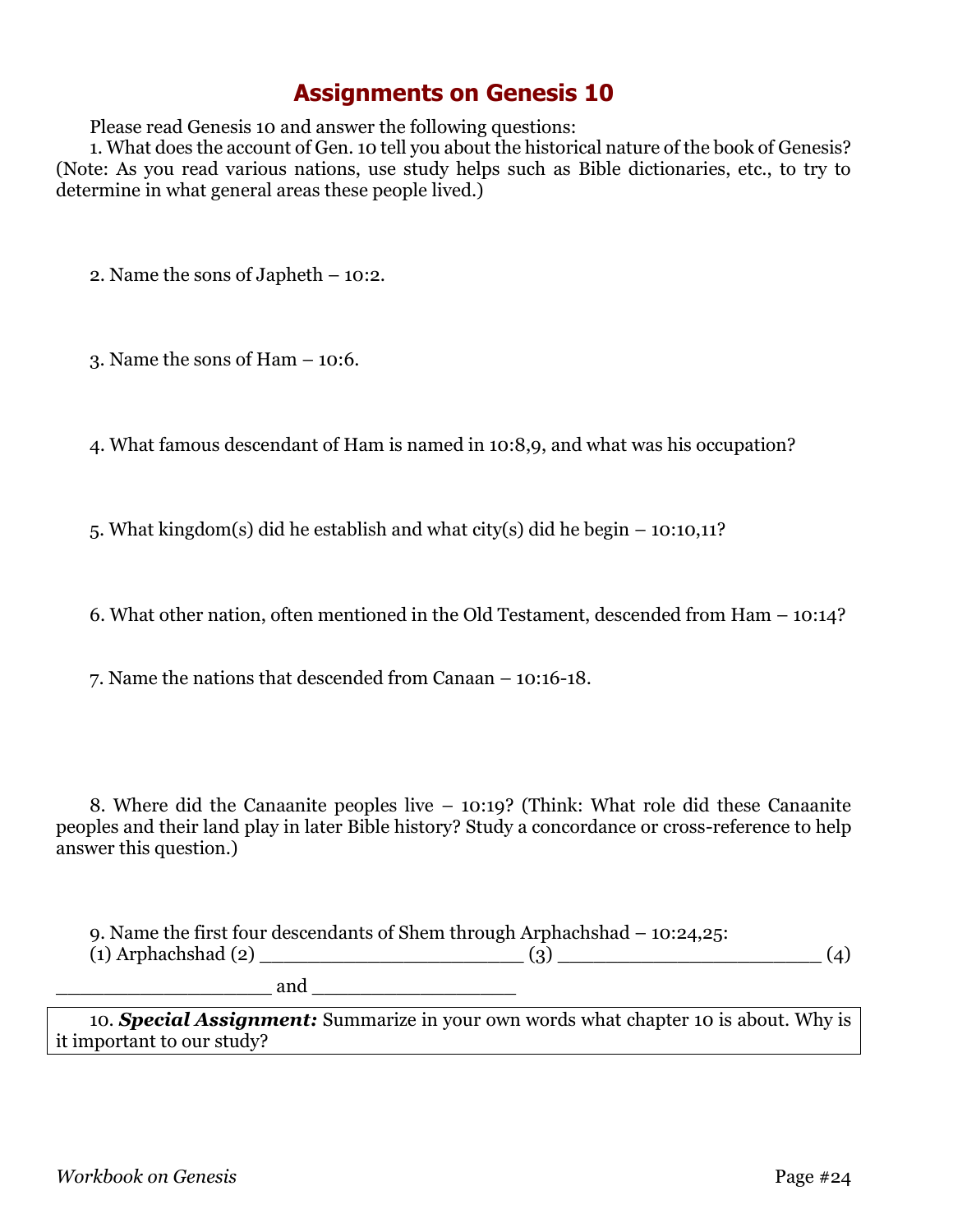Please read Genesis 11 and answer the following questions:

1. What did the people in Shinar intend to do and why – 11:1-4? (Exercise: Locate Shinar on a *map*.)

2. What did God say was His objection to their plan – 11:5,6? (Think: Explain what the people did that was wrong. Can you think of similar wrong attitudes of people today?)

3. What did God do to frustrate their plans – 11:7-9?

4. *Case Study:* Evolution claims that human languages began as a result of gradual evolution over millions of years. Explain how this story proves this is mistaken.

5. What name was given to the city – 11:9? (Think: According to our previous study, who founded this city?)

6. List the descendants of Noah from Shem to Abram. (Think: What trend do you observe in the ages of the men in this genealogy. What observations have we made that seem to be confirmed by this?)

7. Name Abram's two brothers, and name the son of one of them – 11:26,27.

8. What was the name of the region where Abram and his family originally lived, and to where did they move – 11:28-31? (Exercise: Locate these places on a *map*.)

9. Name Abram's wife and Nahor's wife, and tell what problem Abram's wife had – 11:29,30. (Think: What relationship was Abram to his wife — Gen. 20:12?)

10. Where did Haran die and where did Terah die – 11:28-32?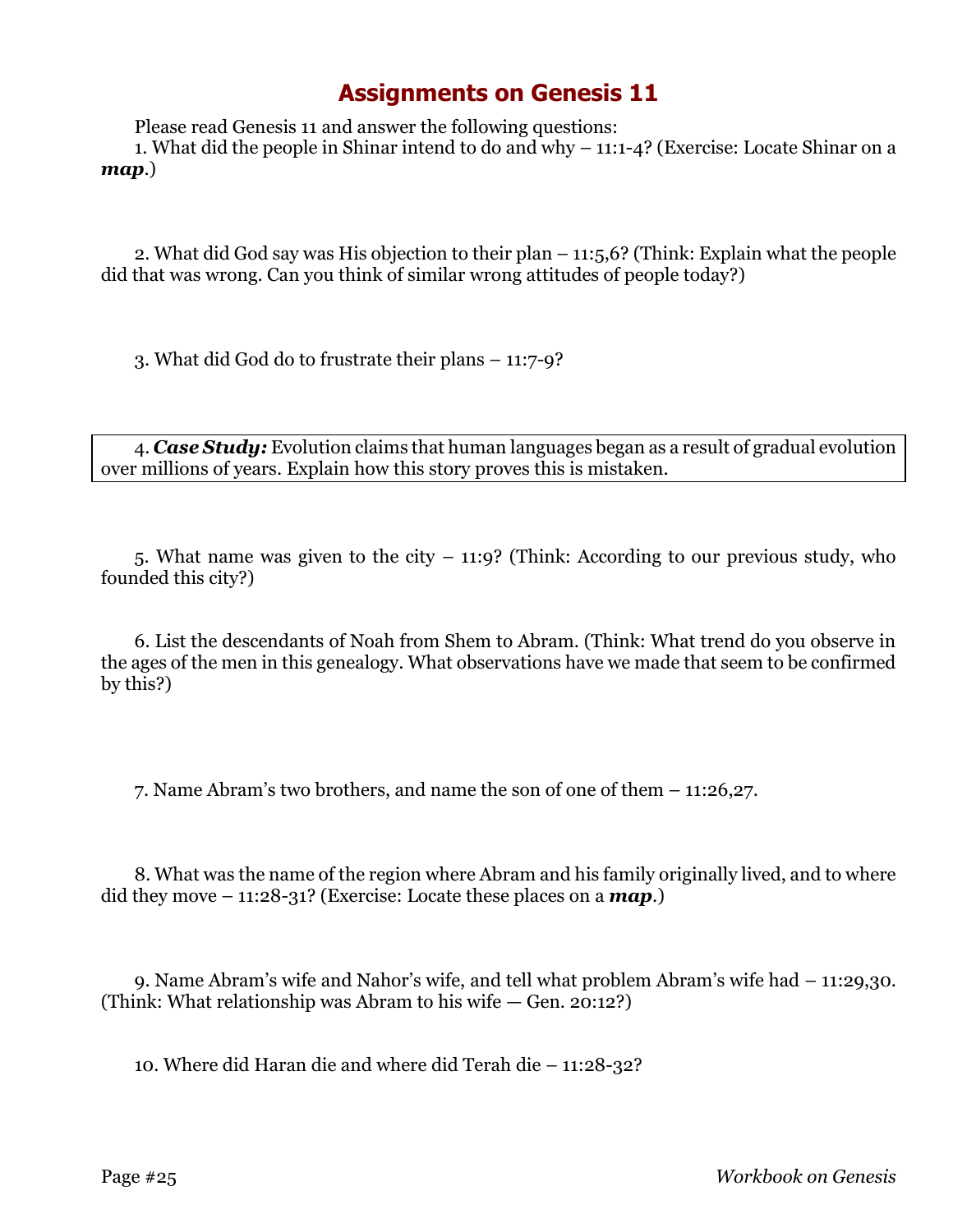Please read Genesis 12 and answer the following questions: 1. What command did God give Abram – 12:1?

2. What New Testament *passages* refer to the call of Abram? What information do they add?

3. What promises did God make to Abram if he would obey – 12:2,3?

4. List at least two places in the Old Testament where these promises are repeated, and at least two New Testament *passages* that refer to these promises.

5. To what land did God lead Abram, and what did Abram take with him – 12:4-6? (Think: Canaanites were descendants of whom?)

6. What further promise did God give regarding the land of Canaan – 12:7? (Exercise: Locate on a *map* the area of Canaan and the places where Abram lived.)

7. Why did Abram leave Canaan and where did he go – 12:10? (Exercise: Locate this area on a *map*.)

8. What deceit did Abram ask Sarai to commit and why – 12:11-13? (Think: Was the statement Abram asked Sarai to make entirely false? See cross-references.)

9. What did Pharaoh do as a result of this deceit, and what consequences followed – 12:14- 20?

10. List and discuss at least two Bible *passages* regarding lying and deceit.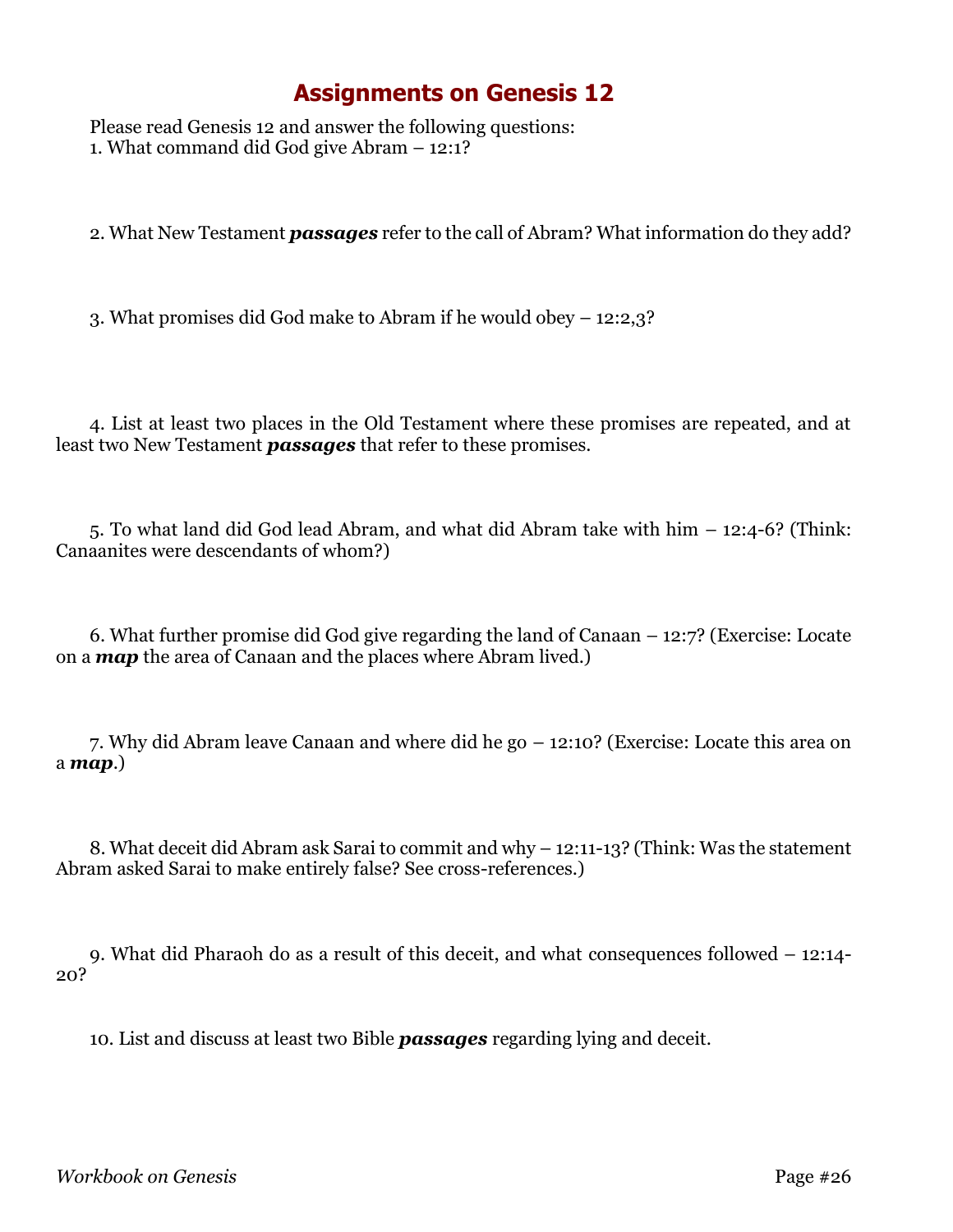Please read Genesis 13 and answer the following questions: 1. Where did the events in this chapter take place – 13:3? (Locate this on the *map*.)

2. What had Abram built at this place – 13:4? Describe what this is. (Think: Abram built these in many places. What does this tell us about his character?)

3. What problem arose between Lot and Abram? What caused the problem – 13:5-7?

4. What proposal did Abram make to solve the problem – 13:8,9?

5. List and explain at least three *passages* elsewhere that show the importance of peace and making peace. (Think: Under what circumstances may we give in to others to have peace, and under what circumstances would it be wrong to do so?)

6. What choice did Lot make and why – 13:10-12?

7. What were the people like in the area where Lot moved – 13:13?

8. *Special Assignment:* Using cross references, find and explain passages that show what results Lot's choice eventually brought on him and his family. (Think: What lessons can we learn about the danger of material attractions?)

9. What promise did God repeat to Abram – 13:14-17?

10. Where did Abram go to live – 13:18? (Locate on a *map*.)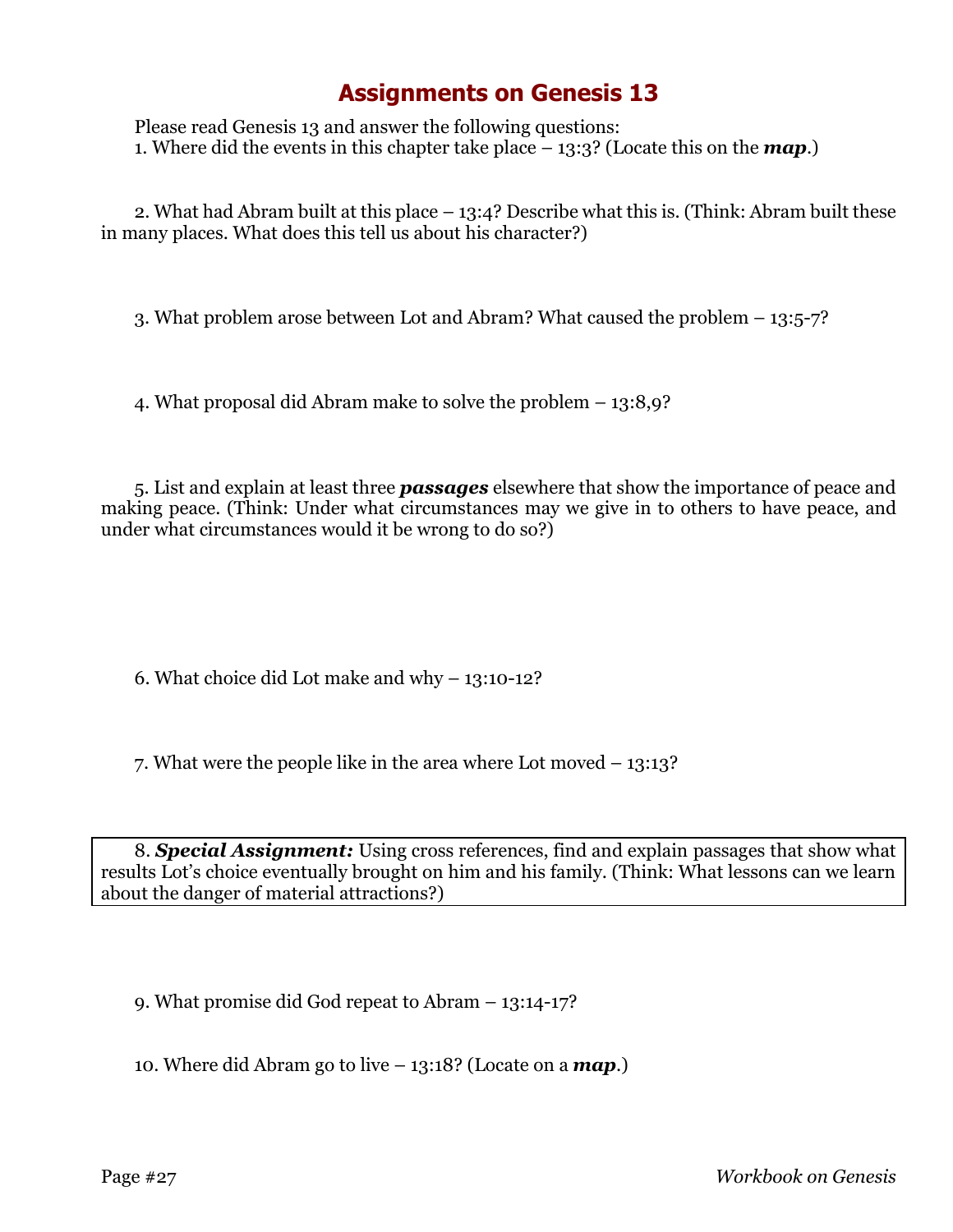Please read Genesis 14 and answer the following questions: 1. Who went to war and why  $-14:1-7?$ 

2. What was the outcome of the battle, and how did it affect Lot – 14:8-12?

3. Where did Abram live and who were his confederates – 14:13?

4. What did Abram do to save Lot – 14:14-17?

5. What two offices did Melchizedek hold – 14:18? Why is this significant?

6. What blessing did Melchizedek pronounce? What did Abram do for Melchizedek – 14:19,20?

7. Where else is Melchizedek mentioned in the Bible?

8. *Special Assignment:* Discuss the ways the New Testament says Jesus is like Melchizedek. What lessons should we learn?

9. According to the New Testament, what evidence is there that Melchizedek was greater than Abram?

10. How much of the spoils of war did Abram keep and why – 14:21-24?

11. Who did keep some of the spoils?

*Workbook on Genesis* Page #28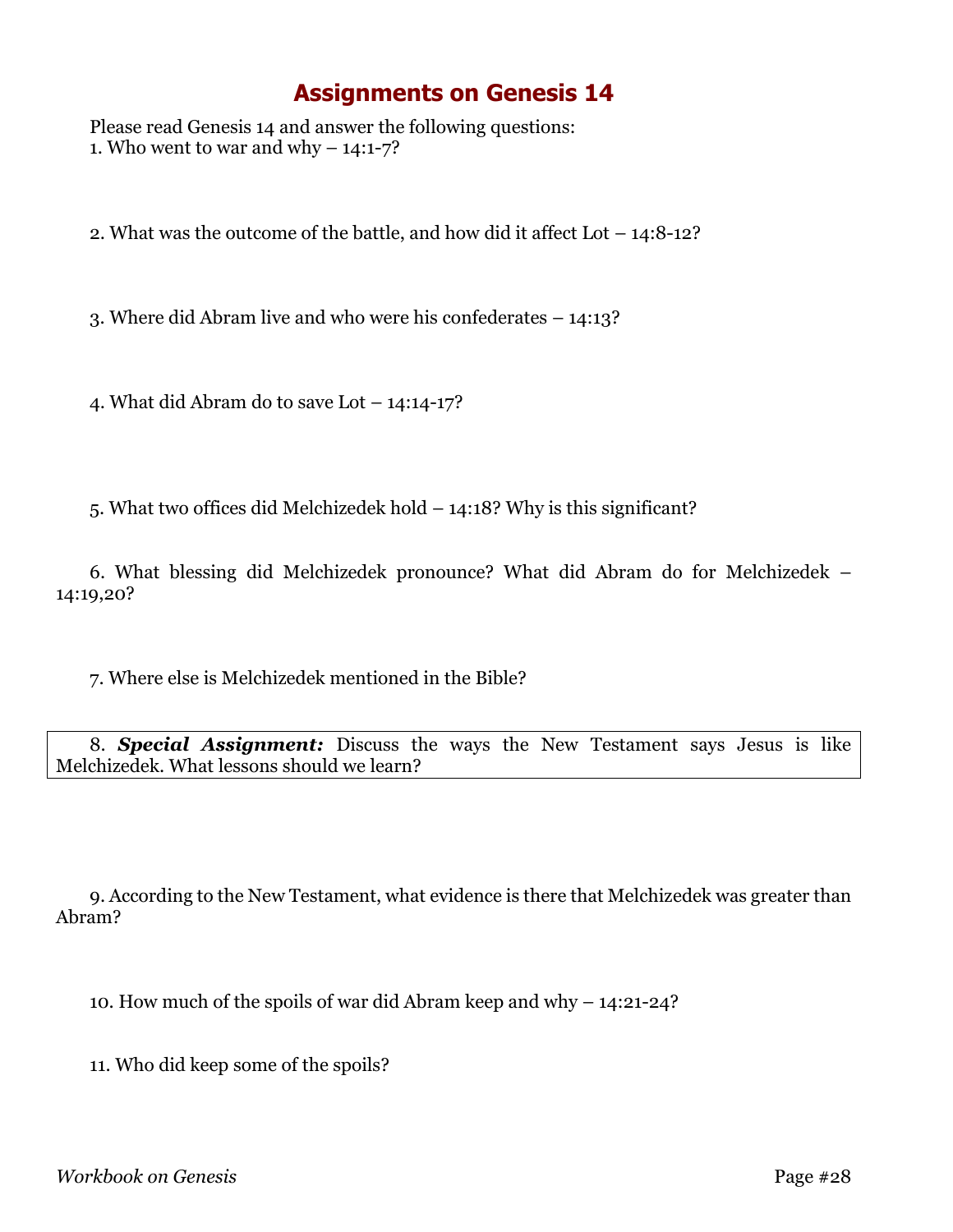Please read Genesis 15 and answer the following questions: 1. How did God speak to Abram and what promise did He give him – 15:1?

2. What problem did Abram have regarding God's promise? What solution did he propose – 15:2,3?

3. What did God say about Abram's solution – 15:4?

4. What promise did God repeat to Abram in 15:5,7? Where else have we read this?

5. How did Abram respond to this promise – 15:6?

6. Name at least two places where Gen. 15:6 is referred to in the New Testament.

7. *Special Assignment:* What lessons does the New Testament teach based on Gen. 15:6? Some people claim this proves Abram was justified by faith alone without obedience. Had Abram obeyed God before this? What is the proper conclusion?

8. Despite his faith, what request did Abram make of God – 15:8?

9. What did God tell Abram to do to prepare for the revelation God intended to give – 15:9- 11? (Think: Do some research to determine the significance of this act in vv 9-21.)

10. What did God predict would happen to Abram's descendants – 15:13,14? (Think: How was this fulfilled?)

11. What would happen to Abram's descendants in the fourth generation – 15:16? (Think: What is the significance of the expression "the iniquity of the Amorites is not complete"?)

12. What covenant did God make with Abram – 15:18-21?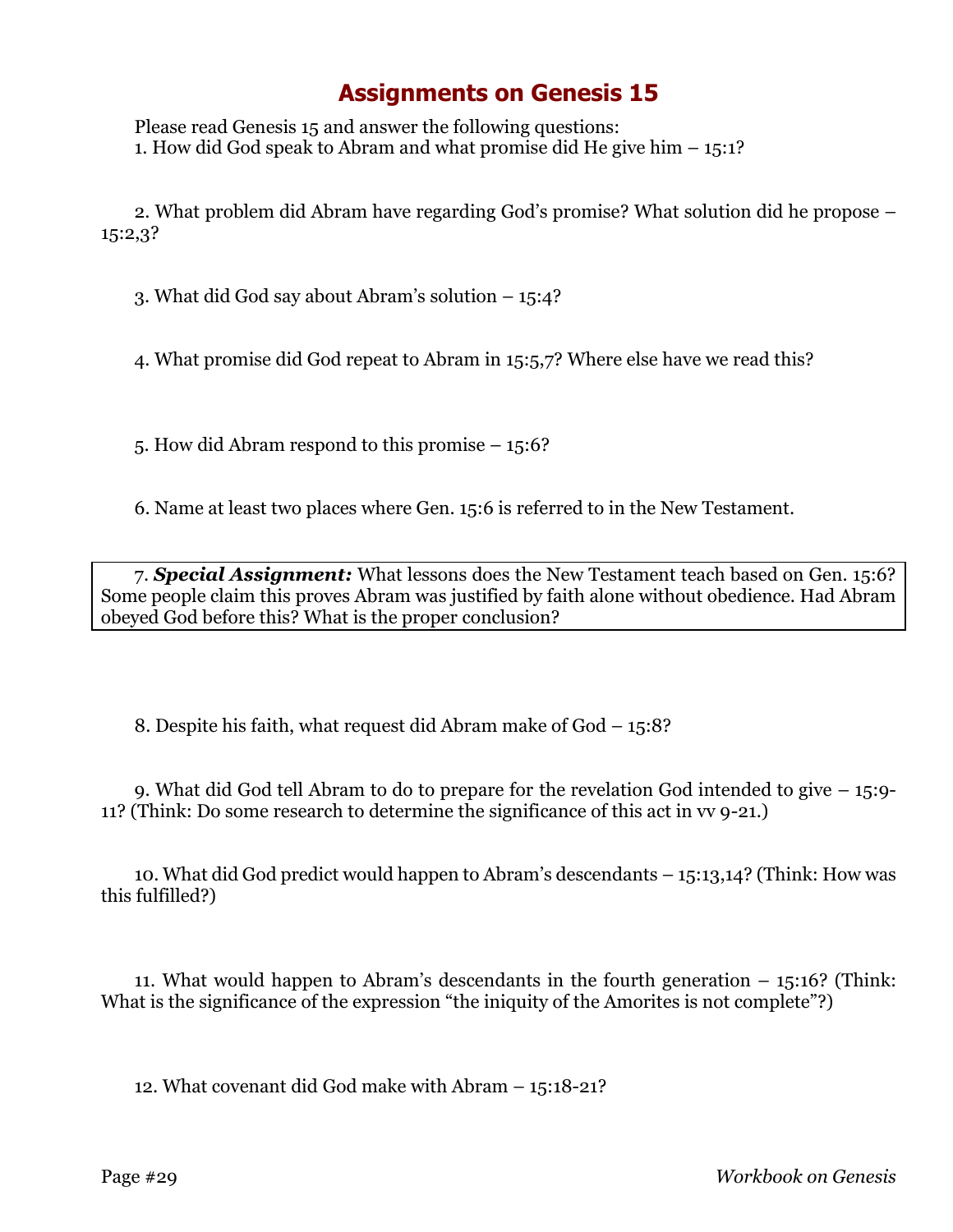Please read Genesis 16 and answer the following questions:

1. How did Sarai propose to solve the fact that she was childless – 16:1-3? (Think: What lesson can we learn from this about human efforts to modify God's plans?)

2. What problem arose after Hagar conceived – 16:4?

3. How did Sarai deal with the problem – 16:6?

4. *Special Assignment:* Muslims claim their religion came from Abraham through Ishmael. As we proceed, note what lessons we can learn about Ishmael's relation to the promises God made to Abraham.

5. Who found Hagar and where was she – 16:7?

6. What did the angel tell Hagar to  $do - 16:8,9$ ?

7. What promise did he give her – 16:10? (Think: How was this prophecy fulfilled?)

8. What name was given to Hagar's child – 16:11?

9. What did the angel predict about the child's nature and future – 16:12? (Think: Again, does this refer primarily to Ishmael himself or to his descendants?)

10. What name was given to the place where this promise was given, and what does that name mean – 16:13,14? (Think: What lessons can we learn from the meaning of this name?)

11. How old was Abram when Hagar's son was born – 16:15,16?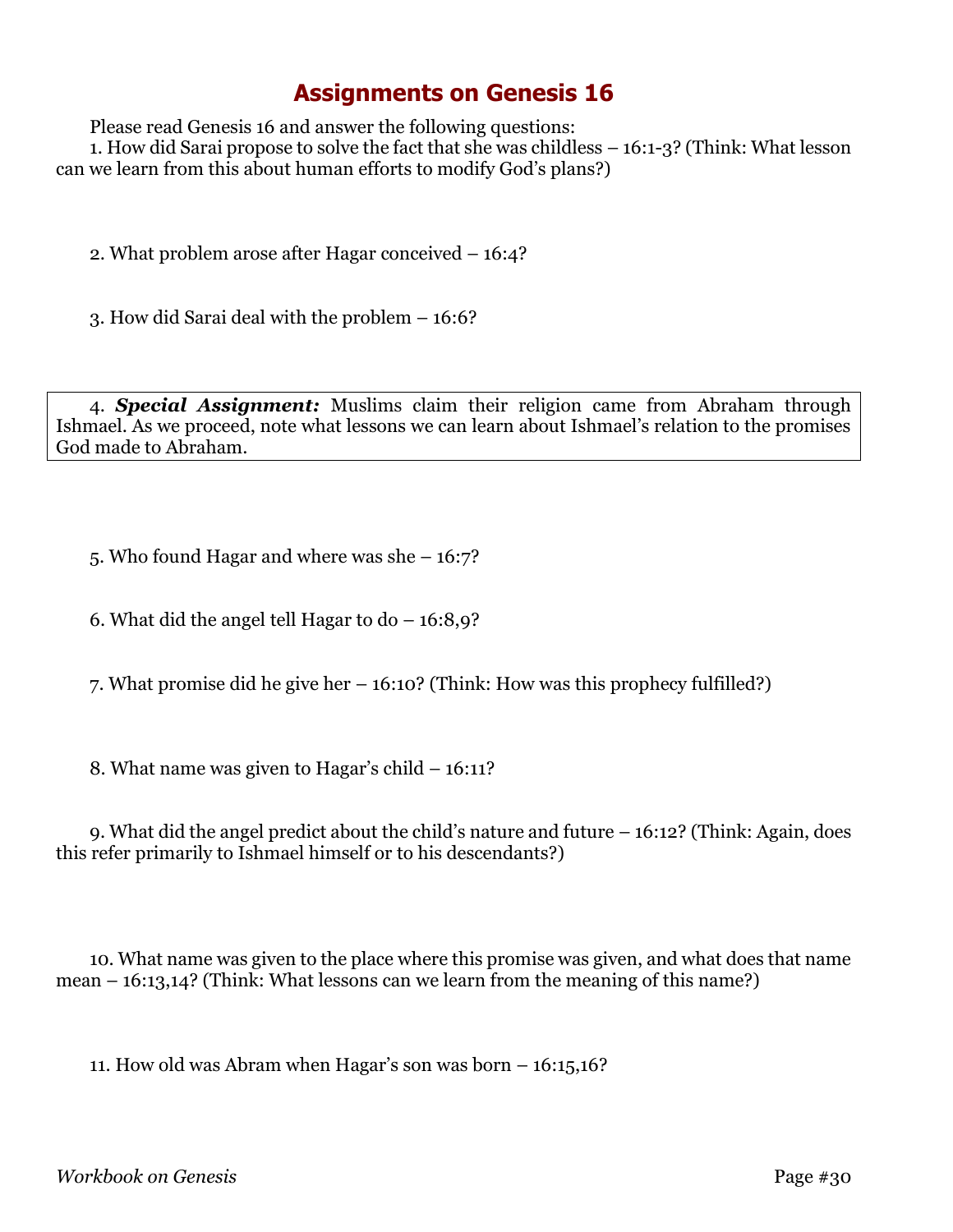Please read Genesis 17 and answer the following questions:

1. How old was Abram when the events in this chapter occurred (17:1), and how long was it after Ishmael had been born (16:16)?

2. What name is used for God (17:1), and what does this tell us about God's character?

3. What promises were made regarding Abram's descendants – 17:2-8? (Think: Explain the fulfillment of the promise of a multitude of nations coming from Abram.)

4. What change was made in Abram's name? (Think: What were the meanings of the old name and the new name? Why was the change made?)

5. What sign should Abraham's descendants observe – 17:9-13? When should it be done?

6. *Special Assignment:* Using cross-references or a concordance, list and explain *passages* that tell whether or not people must still be circumcised under the New Testament. (Think: In what sense was this an "everlasting" covenant?)

7. What change was made in Sarai's name – 17:15,16? What promise did God make regarding her? (Think: See if you can determine the significance in her name change.)

8. *Case Study:* Some people say, "There's nothing in a name." What can we learn from this chapter about the attitude of God toward names?

9. How did Abraham react to God's promise regarding Sarah, and what request did he make  $-17:17,18?$ 

10. What name did God say Abraham should give the promised son, and what promise did God make regarding him  $-17:19-21$ ?

11. How did Abraham demonstrate obedience to God's command – 17:23-27?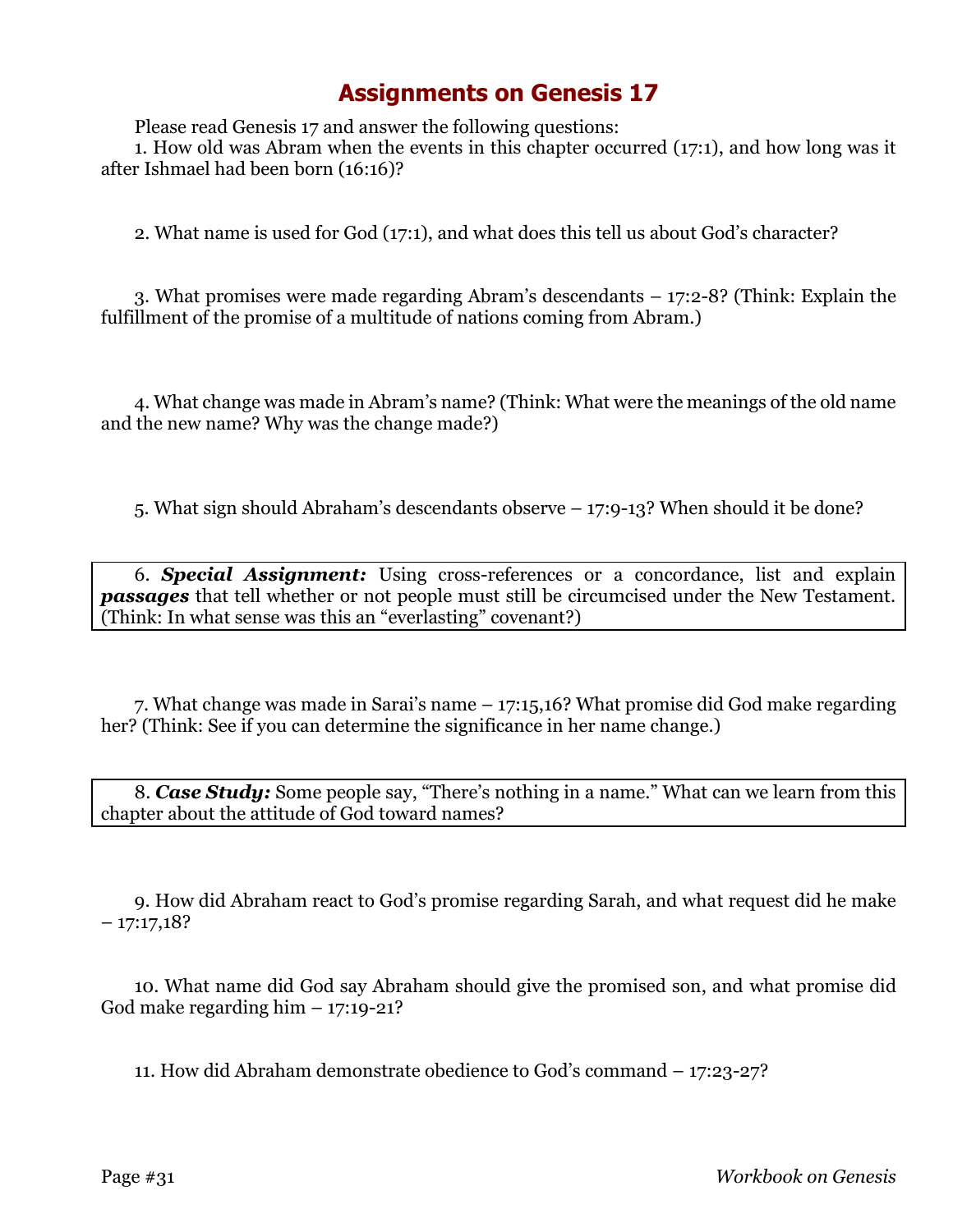Please read Genesis 18 and answer the following questions: 1. Who visited Abraham – 18:1,2? (Think: Who did the visitors turn out to be?)

2. What acts of hospitality did Abraham offer to the visitors – 18:2-8? (Think: What can we learn about eating these various kinds of food?)

3. *Special Assignment:* What do other *passages* teach us regarding hospitality or kindness to strangers?

4. What prediction did the visitors make regarding Sarah – 18:9,10?

5. How did Sarah react to this prediction and why – 18:11,12?

6. What did God say about Sarah's reaction? How did Sarah then respond – 18:13-15?

7. What did God know Abraham would do for his household and children – 18:19?

8. *Special Assignment:* List and explain two other *passages* showing the duty of fathers toward their families.

9. What did God say He intended to do regarding Sodom and Gomorrah – 18:20,21?

10. What request did Abraham originally make regarding Sodom, and what was his final request which God granted – 18:23-33? (Think: What reason did Abraham offer for his request? Whom was he primarily concerned about?)

11. *Special Assignment:* List and explain two *passages* about the power of prayer.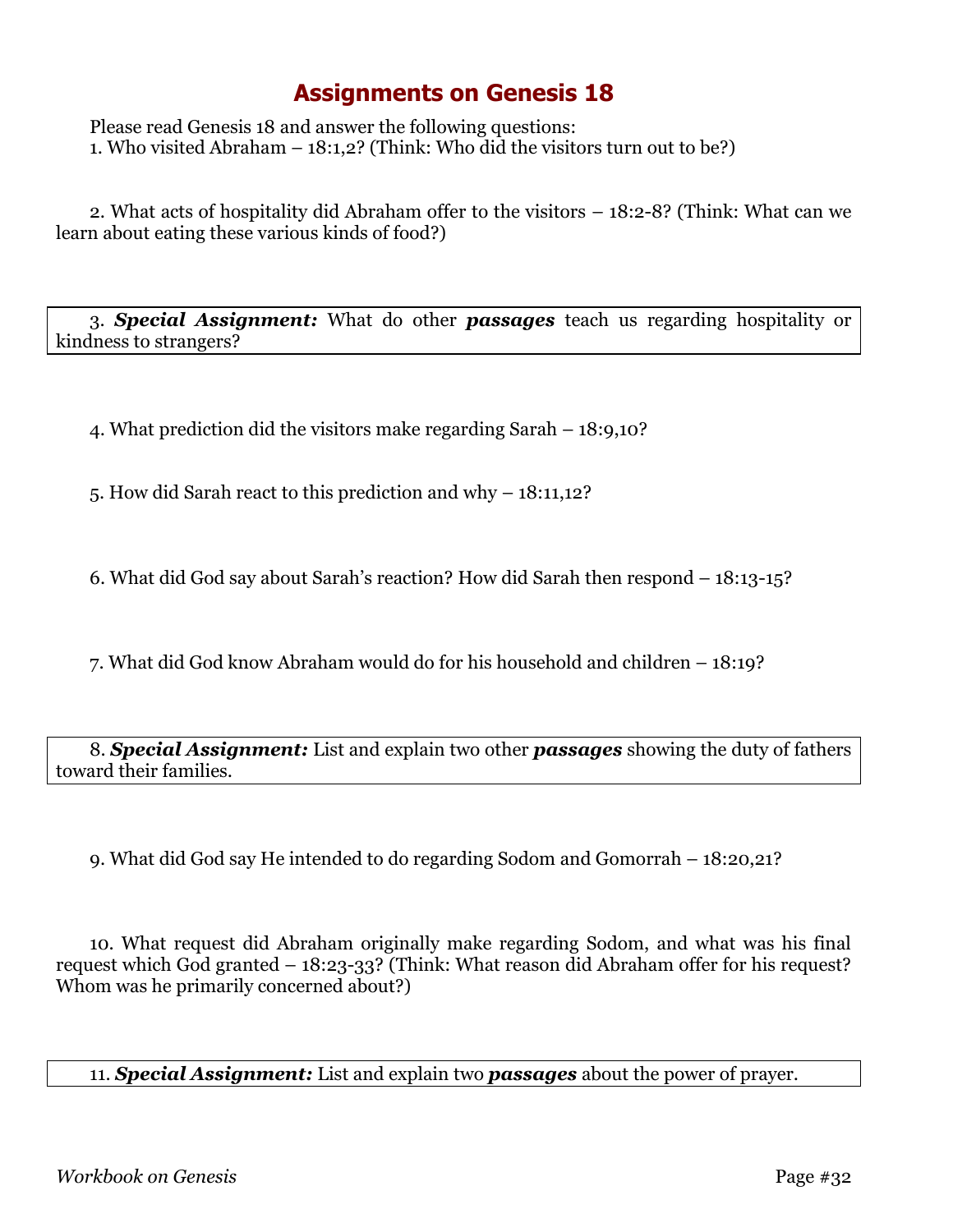Please read Genesis 19 and answer the following questions: 1. Who met the angels at Sodom and what did he do for them – 19:1-3?

2. Who came to the house later and what did they want to  $d_0 - 19:4,5$ ? (Think: What is the meaning of the expression "know them," as used in older translations? Study newer translations and see cross-references.)

3. *Application:* Find and explain 2 other *passages* that show God's attitude toward homosexual practices. (Note: Look up "sodomy" in a dictionary and see how the name of this city came to relate to the evil practice described here.)

4. How did Lot attempt to discourage the men of the city – 19:6-8? (Think: Observations?)

5. What did the angels do to protect Lot from the people – 19:9-11?

6. Why had these angels come to Sodom, and how did this event help accomplish their purpose — cf. 18:20,21?

7. What did the angels warn Lot to do and why – 19:12,13?

8. Whom did Lot try to warn to leave, and how did they react – 19:14? (Think: What does this show about other family members Lot had besides his wife and two daughters?)

9. What further instructions did the angels give Lot – 19:15-17?

10. What concession did they make to Lot – 19:18-22?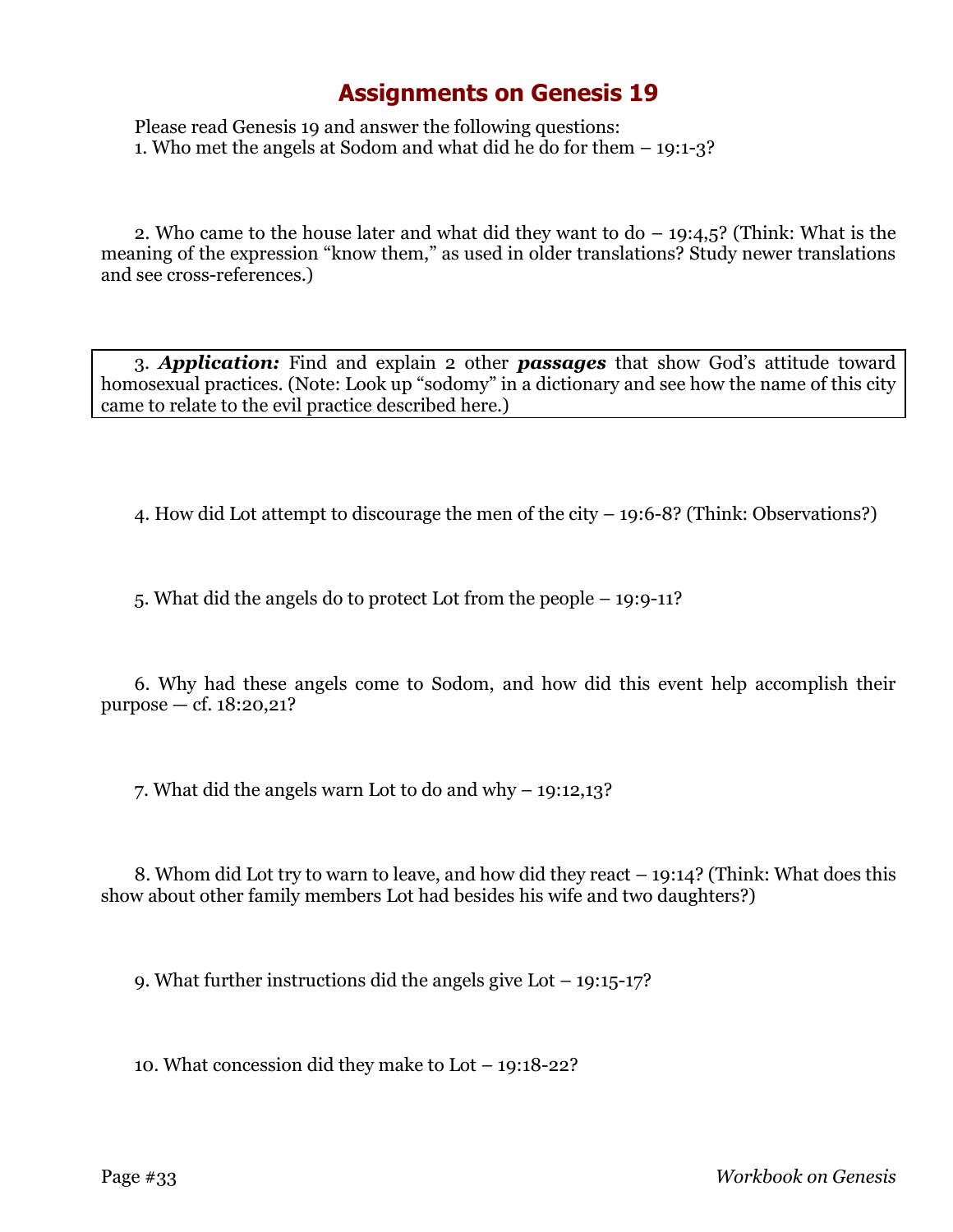11. Describe the destruction of the cities – 19:23-25.

12. Where else does the Bible refer to the destruction of these cities?

#### 13. *Application:* What lessons can we learn from the destruction of these cities?

14. What happened to Lot's wife and why – 19:26?

15. Where does the New Testament refer to Lot's wife?

16. What lessons should we learn from her?

17. Where did Lot go after the cities were destroyed? Why? Where did they live – 19:30?

18. What sin did Lot's daughters commit after the destruction of Sodom and Gomorrah – 19:31-35?

19. What was the result of this sin? What nations began as a result – 19:36-38?

#### 20. *Application:* What lessons should we learn from Lot and his family?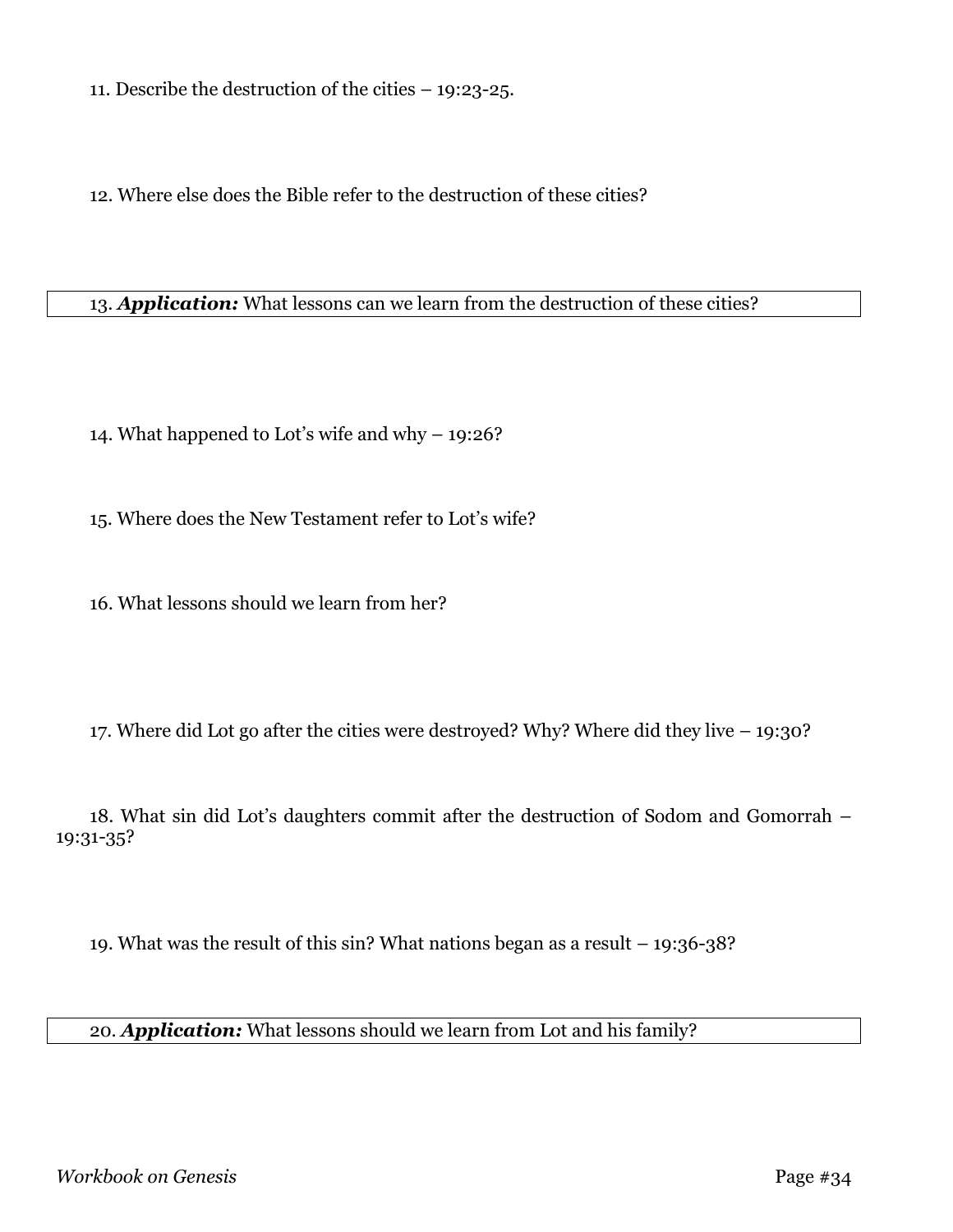Please read Gen. 20 and answer the following questions: 1. To where did Abraham move next – 20:1?

2. Who was king in that area – 20:2?

3. What deceit did Abraham do? Where else in Genesis did he do a similar thing?

4. What did God say to the king about it and how did the king respond – 20:3?

5. What did God say He had done to keep the king from sinning, and what did He tell the king to do about the situation  $-20:4-7$ ?

6. What did the king say to Abraham about it – 20:8-10?

7. How did Abraham justify his conduct – 20:11,12? (Think: As the situation unfolded, who appears to have the greater fear of God, Abraham or Abimelech?)

8. What arrangement did Sarah and Abraham have that led to this deceit – 20:13? (Think: How old was Sarah at this time and what does that tell you about her?)

9. What did Abimelech do to compensate Abraham and Sarah – 20:14-16?

10. What did Abraham do for Abimelech and his people? Why was this needed – 20:17,18?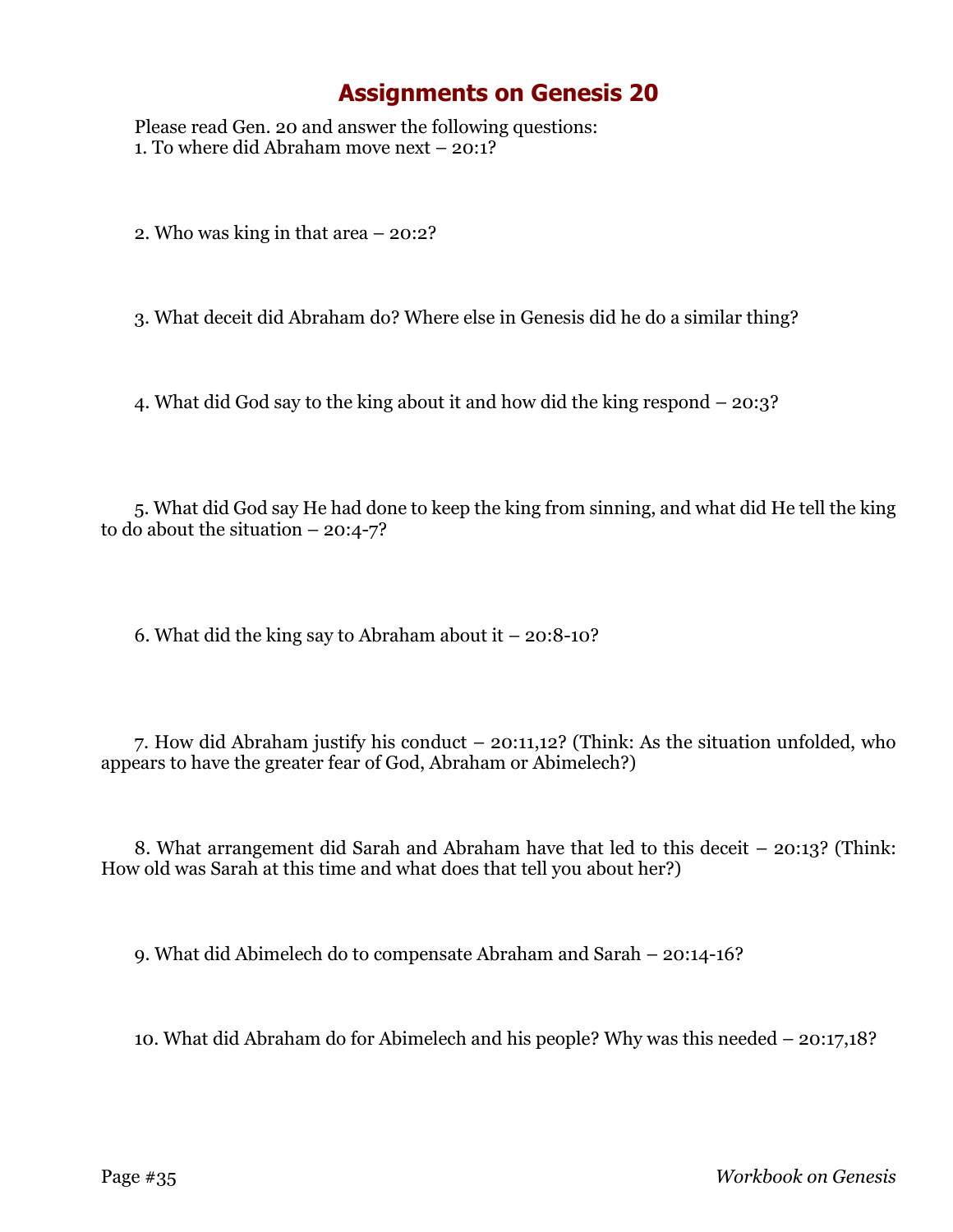Please read Gen. 21 and answer the following questions:

1. How old was Abraham when the promised son was born – 21:1-5? What name was given to the child? (Think: What did the son's name mean?)

2. Describe Sarah's reaction to the birth of her son – 21:6,7. (Think: What can we learn?)

3. *Special Assignment:* What promises and commands of God were fulfilled in – 21:1-7? Discuss possible reasons why God might have waited so long to give this child.

4. What problem arose regarding Ishmael – 21:8,9?

5. What did Sarah want to do with Ishmael and why – 21:10?

6. How did Abraham feel about Sarah's intention regarding Ishmael, and what did God say about it – 21:11,12? (Think: What lessons can we learn about Abraham, Sarah, and God?)

7. What did God promise to do for Ishmael – 21:13?

8. *Special Assignment:* Where is this event referred to in the New Testament, and what lessons is it used to teach?

9. When Hagar and Ishmael left, what problem did they face – 21:14-16? (Think: How old was Ishmael at this time?)

10. How was the problem solved? What promises did God repeat to Hagar – 21:17-19?

11. What happened to Ishmael as he grew – 21:20,21?

12. What problem had developed between Abraham and some servants of Abimelech – 21:22- 26? (Think: Who was Abimelech?)

13. What agreement did Abraham and Abimelech make, how did they symbolize it, and what was the place named  $-21:27-34$ ?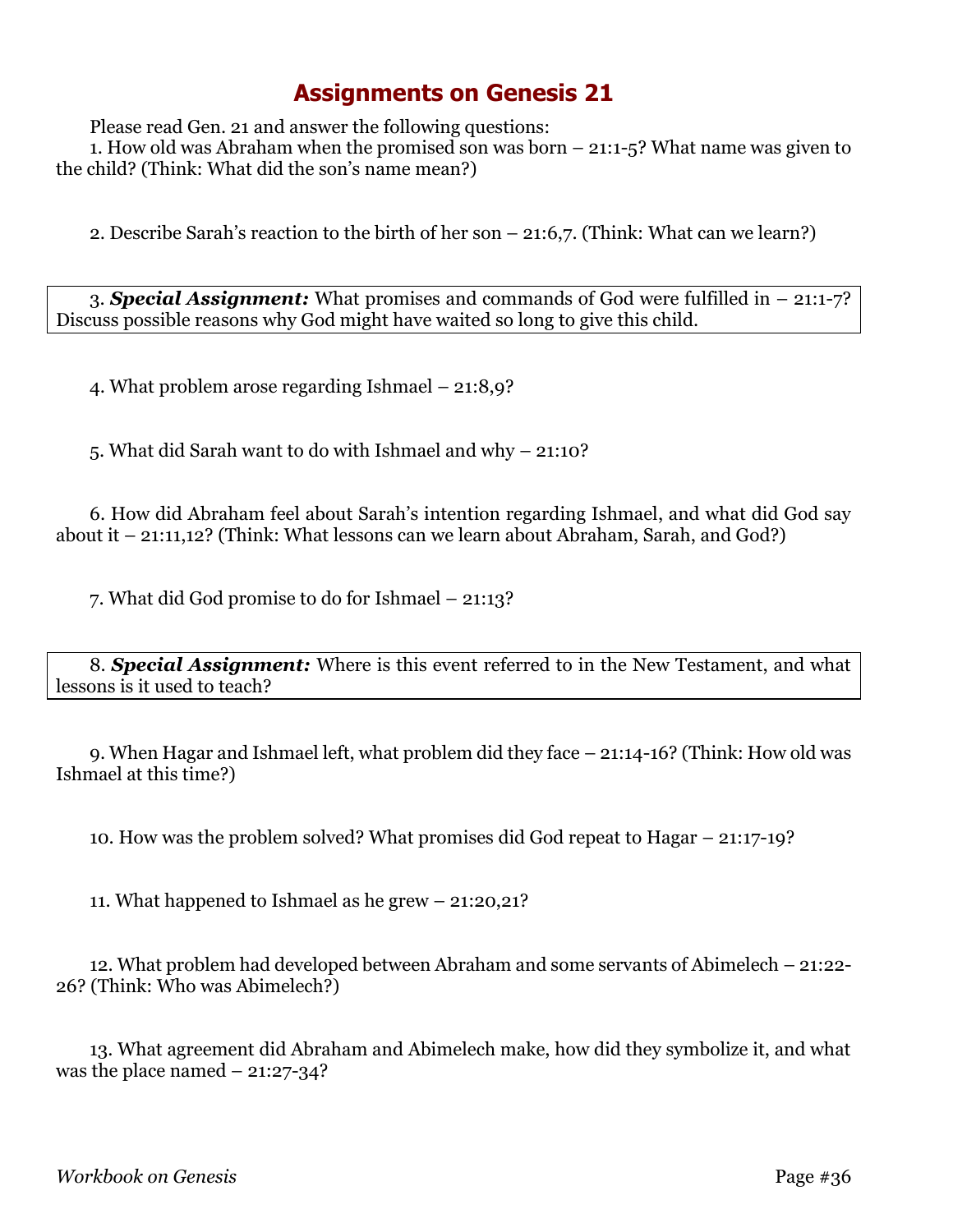Please read Genesis 22 and answer the following questions: 1. What test did God give Abraham – 22:1,2?

2. *Special Assignment:* Why would this be hard for Abraham to do (remember all we have studied regarding Isaac's birth and the promises God had made regarding him).

3. Despite the difficulties, how did Abraham show his willingness to obey – 22:3,4? (Think: What applications can we make to people who postpone or neglect to obey God?)

4. What question did Isaac ask regarding the proceedings and how did Abraham answer – 22:5-8? (Think: In what sense was Abraham's answer correct?)

5. How far did Abraham go with the sacrifice, and why did he stop – 22:9-12?

6. What did he offer instead of Isaac – 22:13?

7. What did God say regarding Abraham's willingness to offer Isaac – 22:14-18? (Think: What sacrifices does God expect us to make for Him?)

8. Find and list verses in Heb. 11 that refer to this event. According to these verses, what did Abraham believe God could do if he did kill Isaac?

9. *Application:* If Abraham is an example of faith, what can we learn from him about the relationship between faith and obedience?

10. List similarities between the sacrifice of Isaac and the death of Jesus.

11. Which of Abraham's relatives was also having numerous descendants – 22:20-24?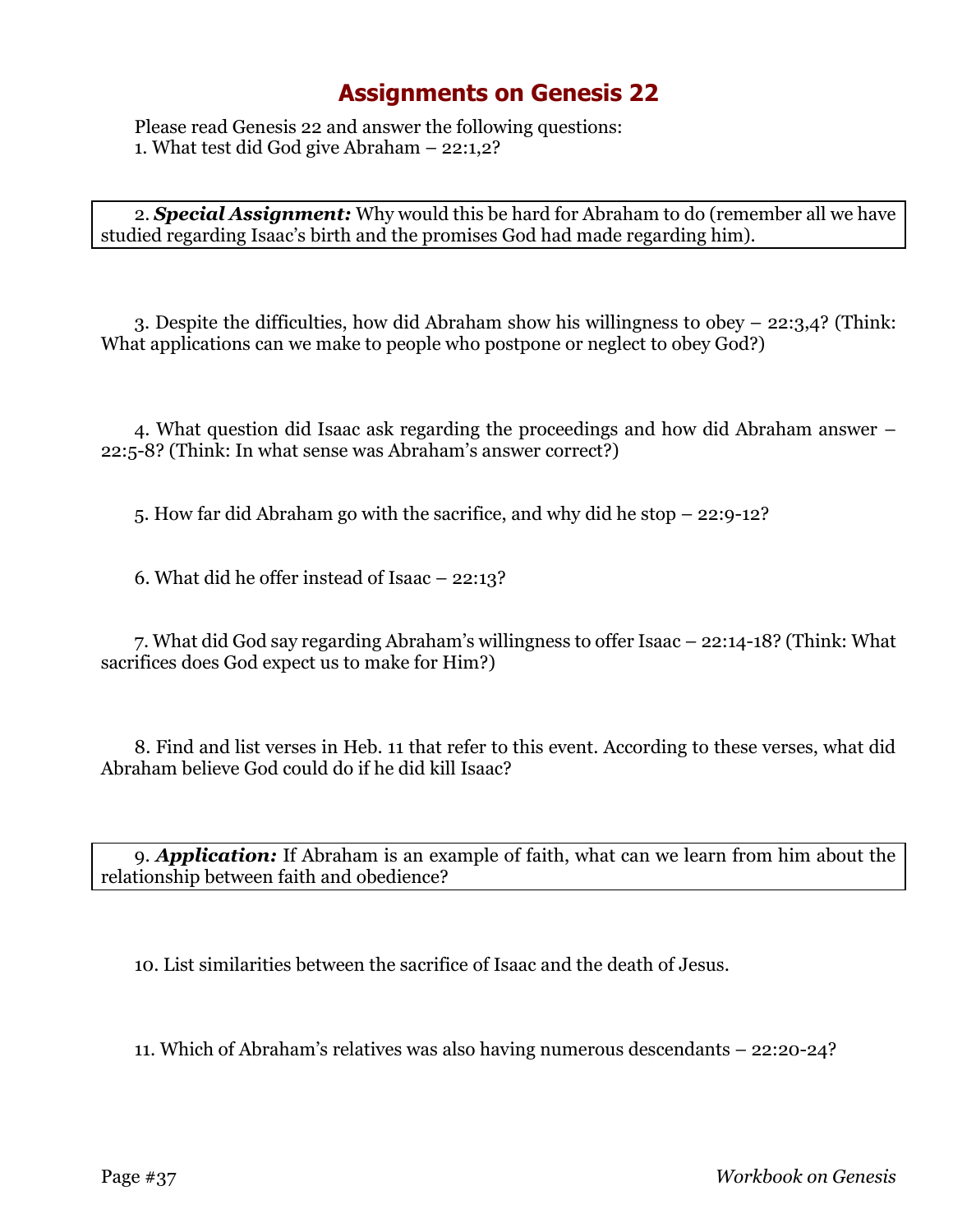Please read Gen. 23 and answer the following questions:

1. How old was Sarah when she died, and where did she die – 23:1,2? (Think: How old was Isaac when His mother died?)

2. *Special Assignment:* Consider the Bible descriptions and passages about Sarah, and discuss the ways in which Sarah was one of the great women of the Bible.

3. From what group of people did Abraham want to obtain a burial place – 23:3?

4. When the people said they would give him a burial place, what place did he choose and to whom did it belong  $-23:4-9$ ?

5. What did the owner of the property offer to do for Abraham, and what arrangement was finally made for Abraham to obtain it  $-23:10-20$ ?

6. *Special Assignment:* Use cross-references and list the names of other people who were later buried in this same place.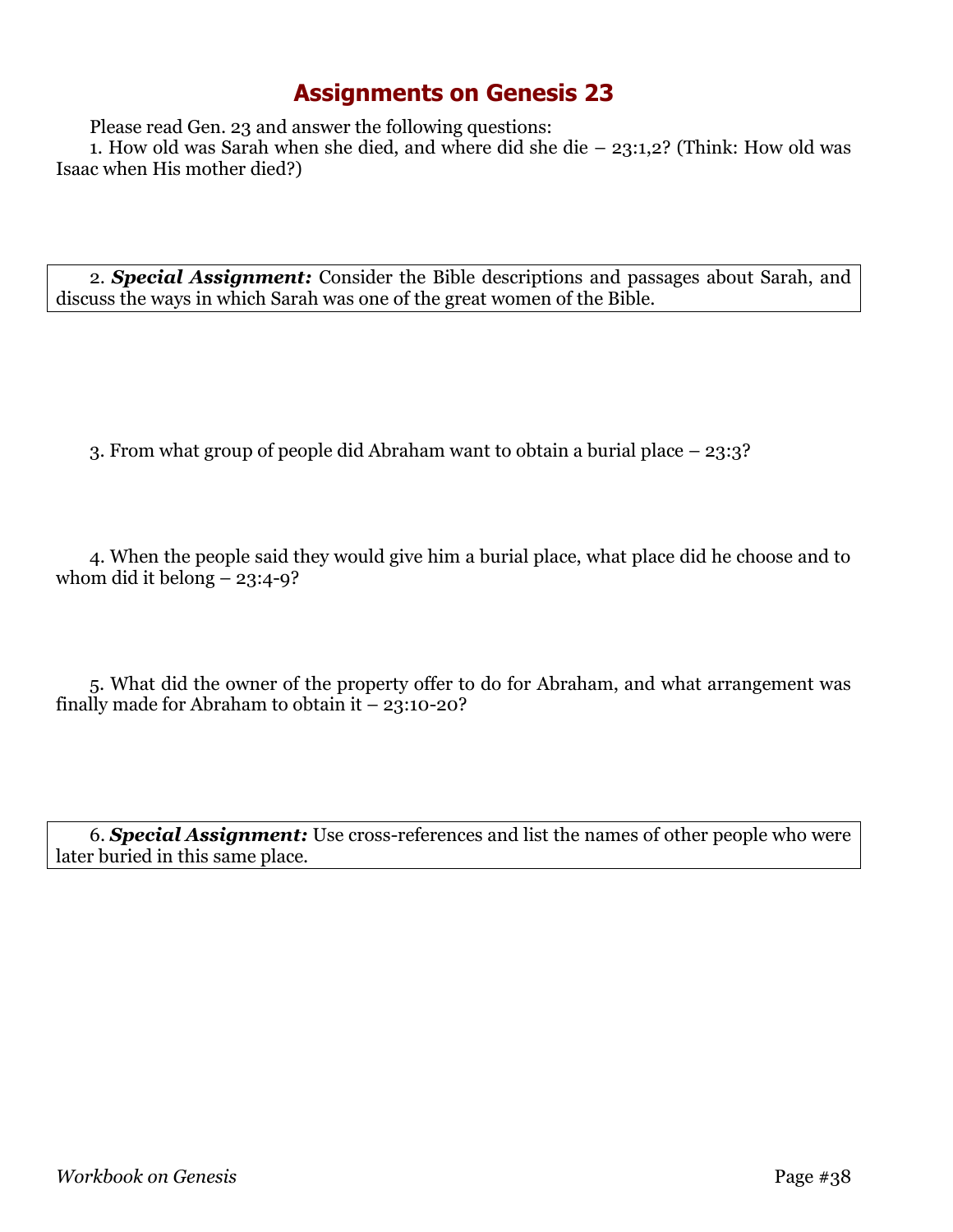Please read Genesis 24 and answer the following questions: 1. What did Abraham want to obtain for his son Isaac – 24:1-4?

2. Whom did he send to find her?

3. From what people did he want a wife for Isaac and from whom did he not want her to be?

4. *Application:* What can we learn from Abraham's concern about a proper wife for his son?

5. What did Abraham make his servant do to assure he would follow Abraham's wishes, and what did Abraham say God would do to help the servant  $-24:5-9$ ?

6. If the girl the servant found would not agree to marry Isaac, what was the servant to do and what was he not to do?

7. What provisions did the servant make for his journey, and to where did he travel – 24:10?

8. When he arrived, what did the servant do first to assure the success of his mission, and what lesson can we learn – 24:12?

9. Describe the method the servant decided to use to identify the correct woman as a wife for Isaac  $-24:13,14$ . (Think: Why was this a good plan?)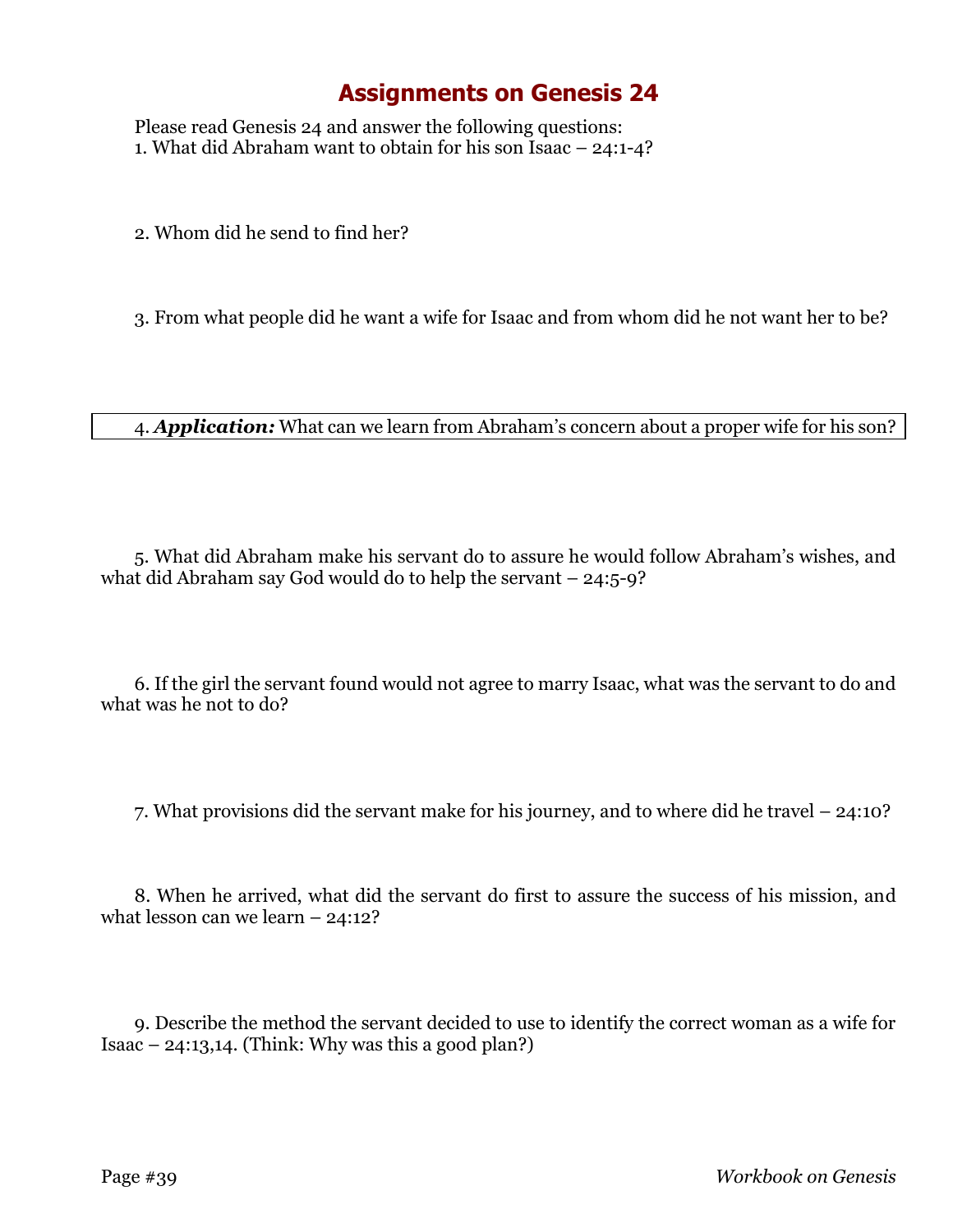10. Who was the woman who met the servant's criteria? Describe her, and tell how she was related to Abraham – 24:15-21?

11. What gifts did the servant give her, and what did he ask her – 24:22-25?

12. What did he do to express his appreciation to God – 24:25,26?

13. Who was Rebekah's brother? What hospitality did he show the servant – 24:28-31?

14. What did the servant say to Rebekah's family? How did they respond – 24:32-51?

15. Next day, the servant wanted to take Rebekah and leave, but what request did her family make, and who decided the matter  $-24:52-58$ ?

16. In what ways does the story show that Rebekah's family shared Abraham's faith in the true God – 24:59-61 and context?

17. Describe the meeting between Isaac and Rebekah, and describe how Isaac felt about Rebekah – 24:62-67.

18. *Application:* Based on this whole story, tell what good qualities Rebekah had that would make her a good wife for Isaac. Think carefully and identify several characteristics.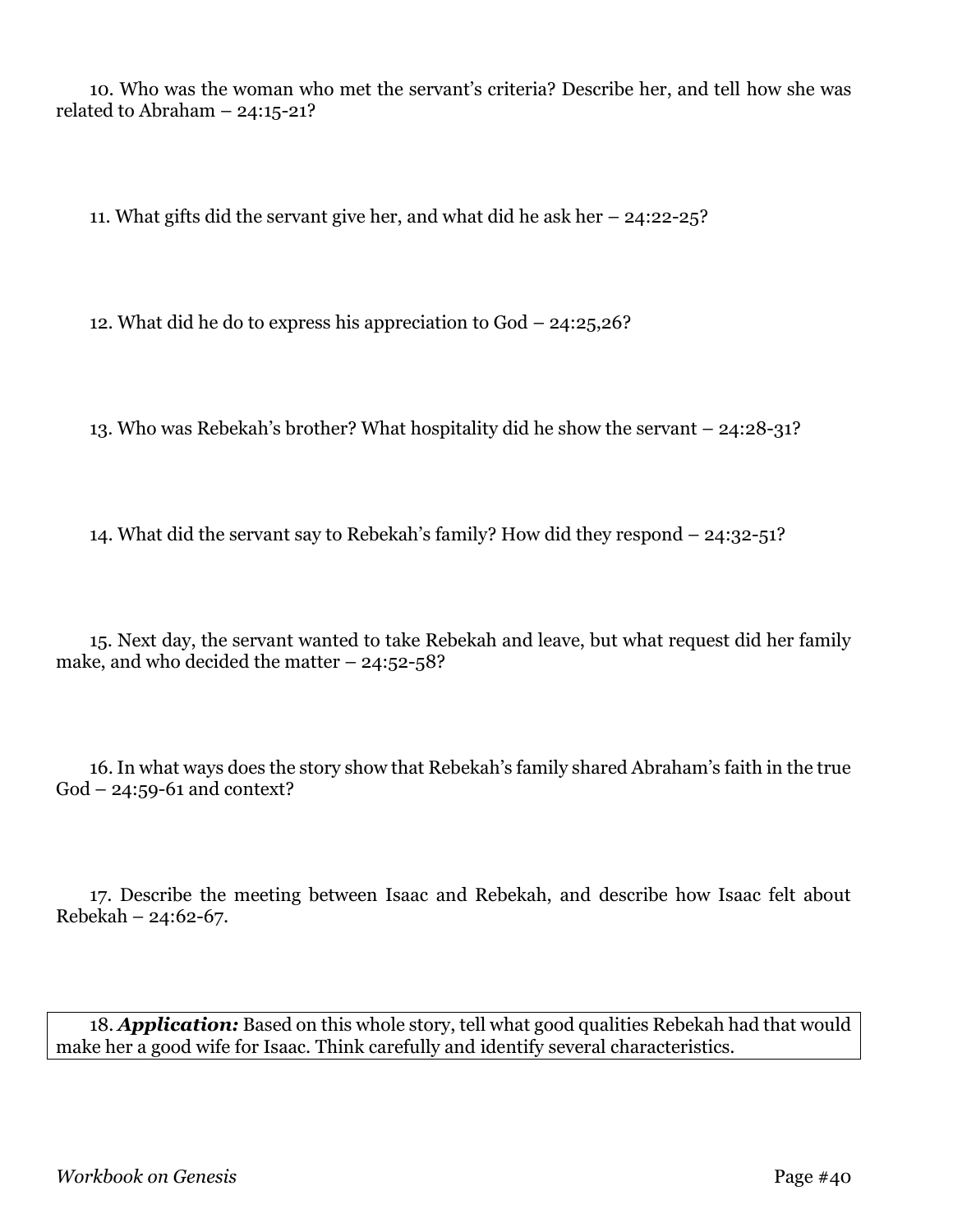Please read Genesis 25 and answer these questions: 1. After Sarah's death, whom did Abraham marry – 25:1-4? Name her sons.

#### 2. *Special Assignment:* List the nations that descended from Abraham.

3. Who received Abraham's inheritance – 25:5,6? What about his other sons? (Think: Why?)

4. How old was Abraham when he died – 25:7-10? Who buried him and where?

5. How many sons did Ishmael have, and what passage does this fulfill – 25:12-16?

6. What problem did Isaac and Rebekah have that was similar to a problem Abraham and Sarah had – 25:19-21? Why would this be a special concern for them?

7. *Application:* When Rebekah conceived, "the children struggled within her" – 25:22. Where else are unborn children called "children," "babies," "infants," etc.? What are the consequences to abortion?

8. What prophecy did God make regarding the sons of Isaac and Rebekah – 25:23?

9. *Case Study:* Some say this proves God unconditionally predestines some individuals to be saved and others to be lost. Study other *passages* referring to this event and respond.

10. What were the sons named? What did the older son look like? What did the younger son do at birth  $-25:24-26$ ? (Think: What is the significance of the hand on the heel?)

11. What were the two boys like when they grew older and what preference did the parents have between the boys  $-25:27,28$ ?

12. *Application:* Should parents have favorite children? Explain.

13. What is a birthright? How did Jacob obtain the birthright – 25:29-34? (Think: Where does the New Testament refer to this event? What does this tell you about Esau and Jacob?)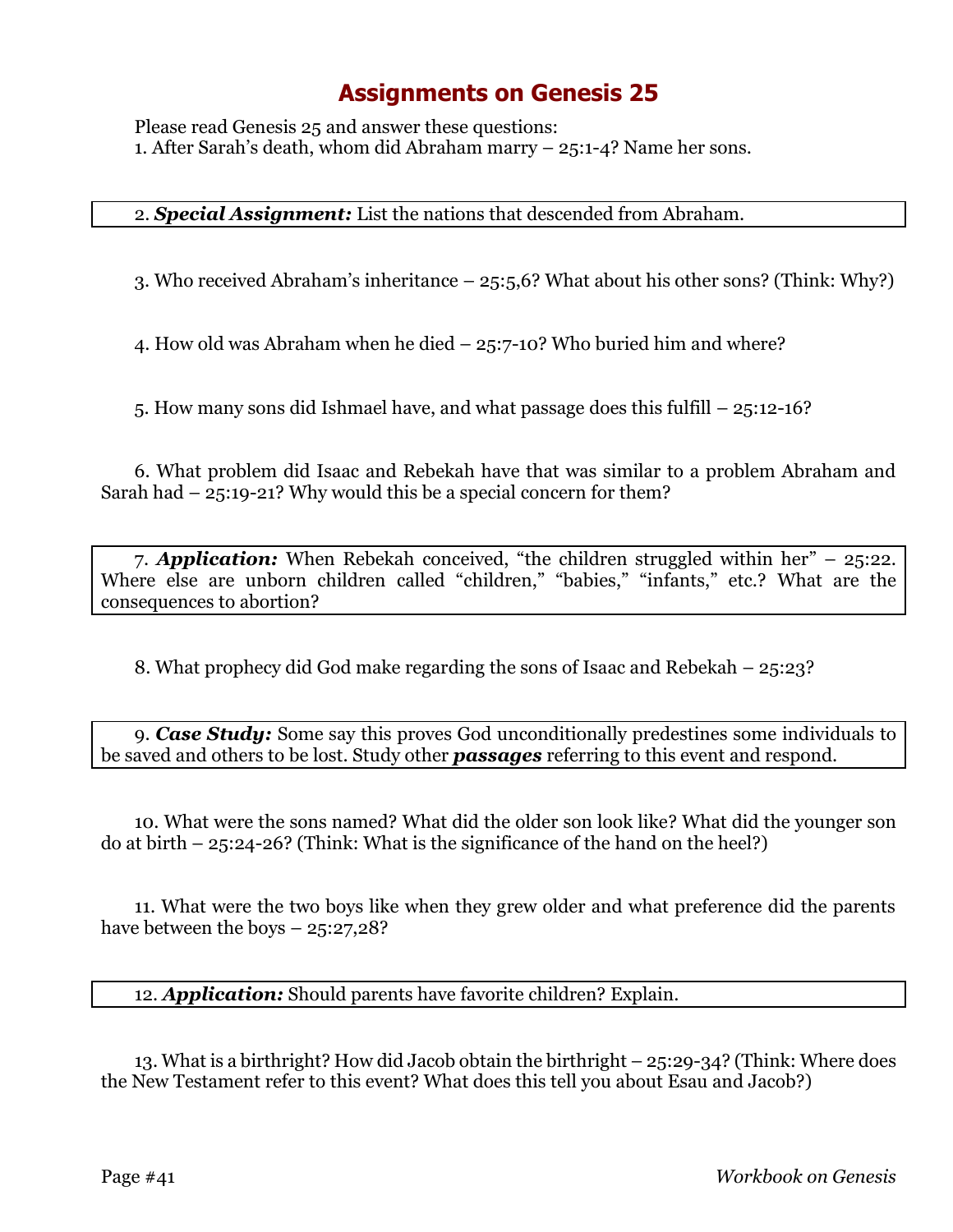Please read Genesis 26 and answer these questions: 1. Summarize what we know about Isaac prior to Genesis 26.

2. Where did Isaac move and why – 26:1,2?

3. What promises did God make to Isaac – 26:3-5? What is the significance?

4. Why did God give this promise – 26:5? (Think: Did Abraham keep the 10 Commands?)

5. *Special Assignment:* Make a list of *passages* in Genesis referring to these promises.

6. What falsehood did Isaac tell the men of Gerar – 26:7? Why?

7. Who discovered the truth, and how – 26:8-11? What did he do about it? (Think: What event does this remind you of?)

8. Describe Isaac's prosperity – 26:12-14. What effect did this have on the Philistines?

9. Describe the problems Isaac had with the Philistines as a result – 26:15-22? How did he deal with this? (Think: What lessons can we learn?)

10. Where did Isaac move next? What happened there – 26:23-25? (Think: What else do we know about this place?)

11. Describe how Isaac and Abimelech made peace 26:26-31. Where else do we read of a similar event?

12. Describe Esau's wives – 26:34,35. Why is this significant in subsequent events? (Think: How does this differ from the choice of a wife for Isaac? What can we learn?)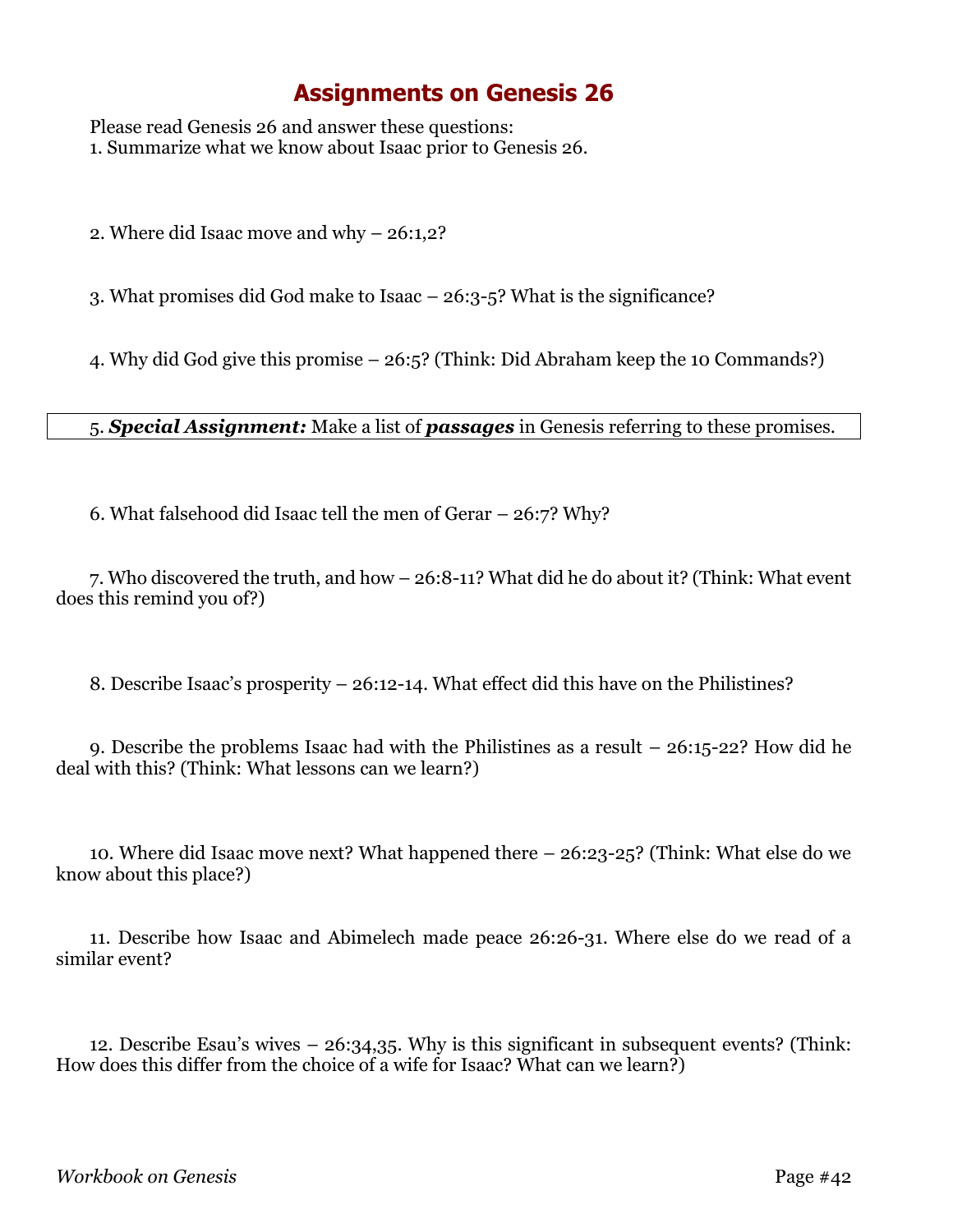Please read Genesis 27 and answer these questions: 1. What request did Isaac make of Esau – 27:1-4? What did Isaac intend to do?

2. What is a "blessing" as described here? List and consider other *passages*.

3. What had God already revealed about Jacob and Esau's descendants? How did Isaac's conduct compare to God's intentions? (Think: How old were Esau and Jacob at this time? Boys?)

4. Describe Rebekah's plot – 27:5-10.

5. What subsequent events reveal she came from a deceitful family?

6. *Special Assignment:* Evaluate her plan. Was it right or wrong? Why?

7. Describe and evaluate Jacob's objection and Rebekah's response – 27:11-13.

8. What further arrangements did Rebekah make – 27:14-17?

9. What questions did Isaac ask Jacob, and how did he respond – 27:18-25?

10. *Special Assignment:* Discuss Jacob's treatment here of his father and his brother.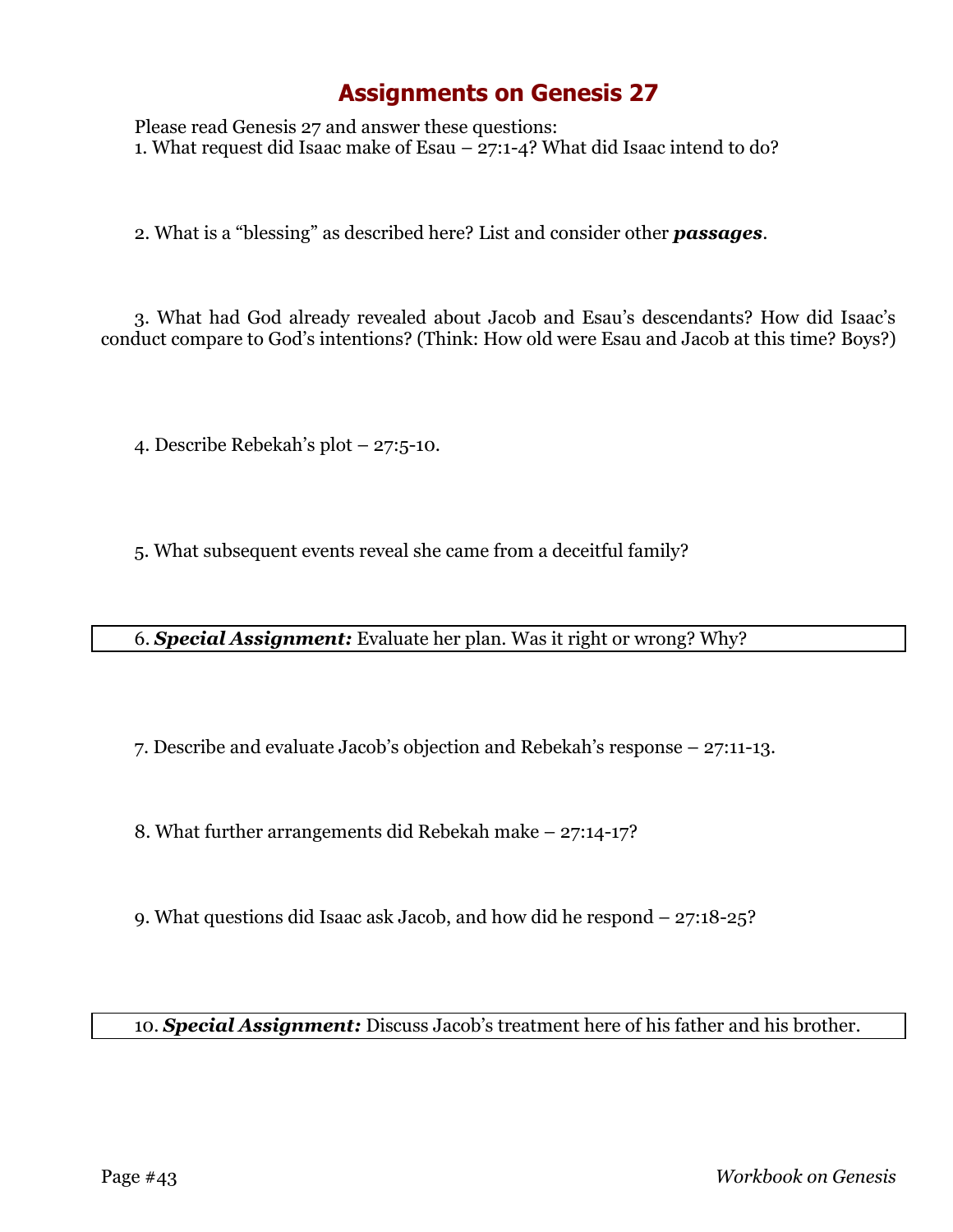11. Describe the blessing Isaac gave Jacob – 27:26-29.

12. Explain the fulfillment of this blessing. (Think: Did Isaac speak from his own ideas? Note 27:33,37. Explain.)

13. Tell what happened when Esau arrived – 27:30-33. Explain Heb. 12:17.

14. How did Isaac evaluate Jacob's conduct in 27:34-36?

15. Describe Isaac's blessing on Esau – 27:37-40. Explain.

16. What plot did Esau then devise – 27:41? What lessons can we learn?

17. How did Rebekah respond – 27:42-46? Did things work out as she hoped?

18. What arrangements did she make with Isaac?

19. Explain Hebrews 11:20 as compared to Genesis 27. Note Gen. 28:3,4.

20. *Application:* Why did God still give Jacob the promises of Abraham? Did He justify Jacob's conduct here? Can a man obtain God's favor by deceit? See also question #3 on this chapter and Gen. 45:5-11; 50:15-21; chap. 48,49.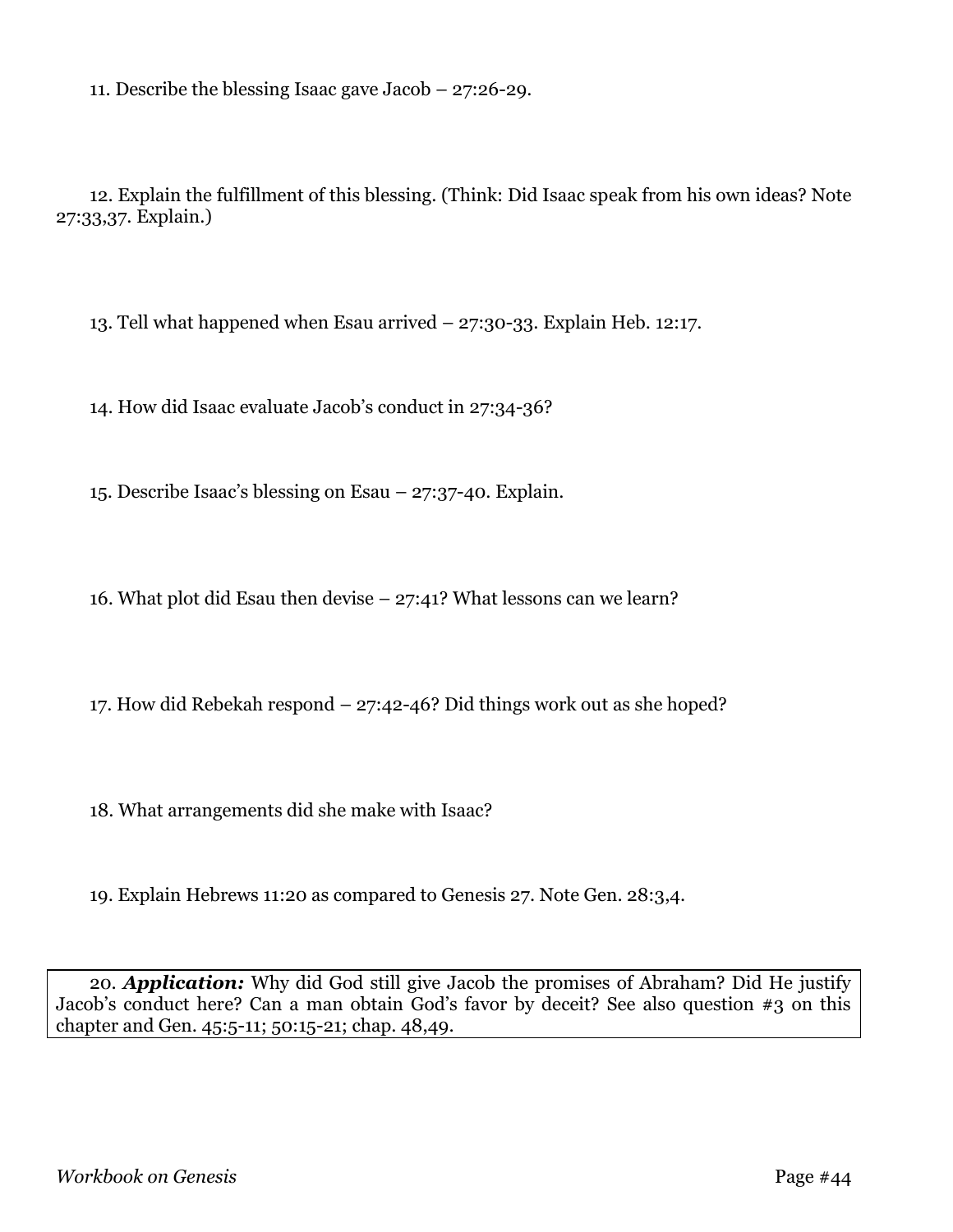Please read Genesis 28 and answer these questions: 1. Where did Jacob go to find a wife – 28:1,2? Why? What previous event was similar?

2. What blessing did Isaac pronounce on Jacob – 28:3,4? Explain the significance. (Think: What does this show about Isaac?)

3. What effect did this have on Esau, and what did he do about it – 28:6-9? (Think: Did this solve Esau's problem? Explain.)

4. What arrangement did Jacob make for his sleep – 28:11?

5. Describe Jacob's dream – 28:12-15.

6. What promises did God make to Jacob? Why was this important?

7. *Special Assignment:* Explain the meaning of the dream. Who are angels, and what is their purpose? Cf. John 1:51.

8. How did this affect Jacob, and what conclusion did he reach – 28:16,17?

9. What did he do with the stone – 28:18? What was the significance?

10. What name did he give the place – 28:19 (see *map*)? What did it mean?

11. What vow did Jacob make – 28:20-22? What is a vow? (Think: What significance would this event have in Jacob's life?)

12. *Special Assignment:* What is tithing? What does the Bible say about it? Does the New Testament teach it? Explain.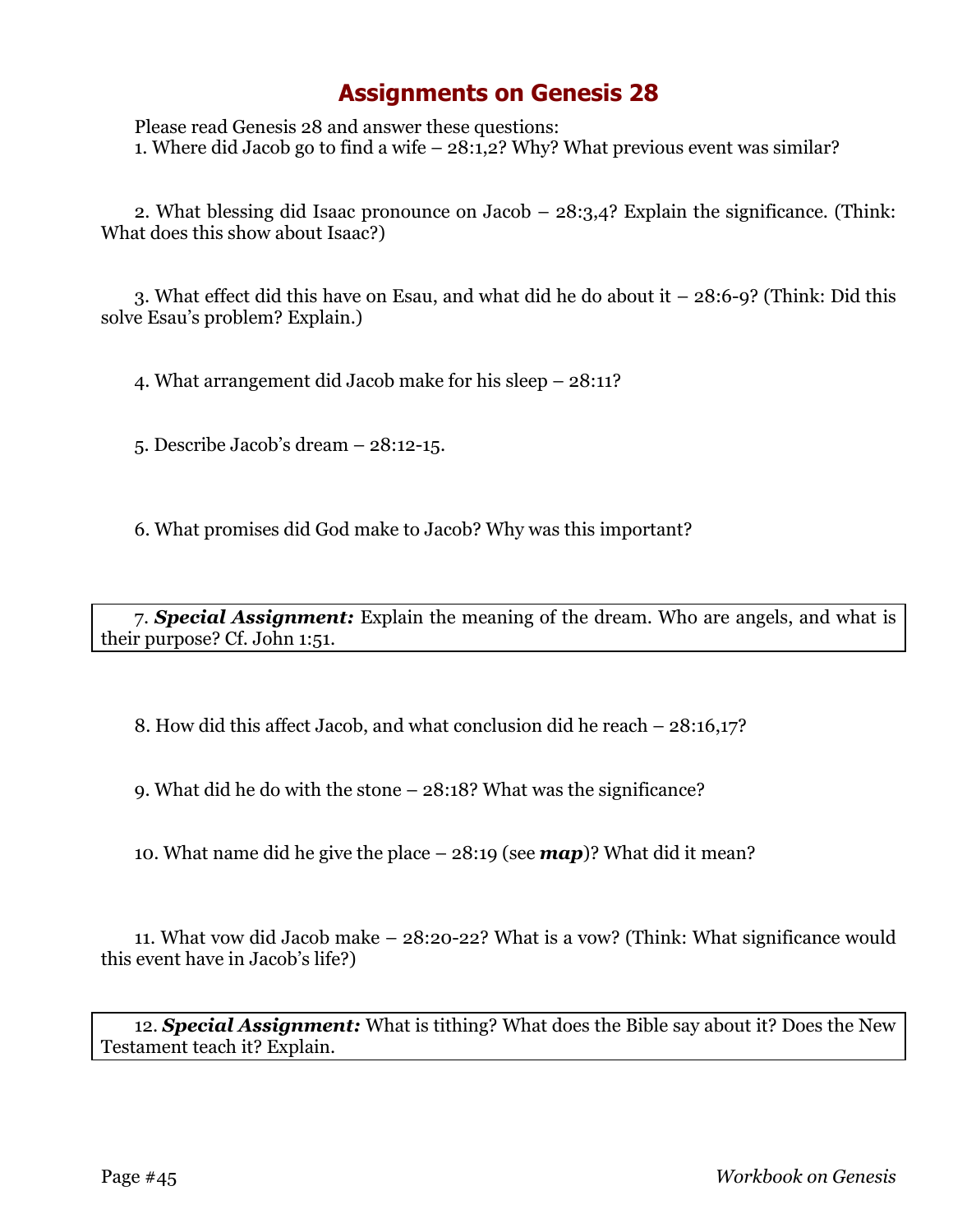Please read Genesis 29 and answer these questions: 1. Where did Jacob go when he arrived? What was happening? Why  $-$  29:1-3?

2. *Special Assignment:* Note similarities to how a wife was found for Isaac.

- 3. About whom did Jacob inquire, and what did the people answer 29:4-6?
- 4. What explanation did the men give about watering the flocks 29:7,8?
- 5. Whom did Jacob meet at the well, and how did he greet her 29:9-11?

6. What did he tell her and what did she do – 29:12?

- 7. How did Laban greet Jacob 29:13,14?
- 8. Describe Laban's two daughters 29:16,17.
- 9. What agreement did Jacob make with Laban 29:15-19? Why?

10. How does this compare to the selection of Rebekah for Isaac?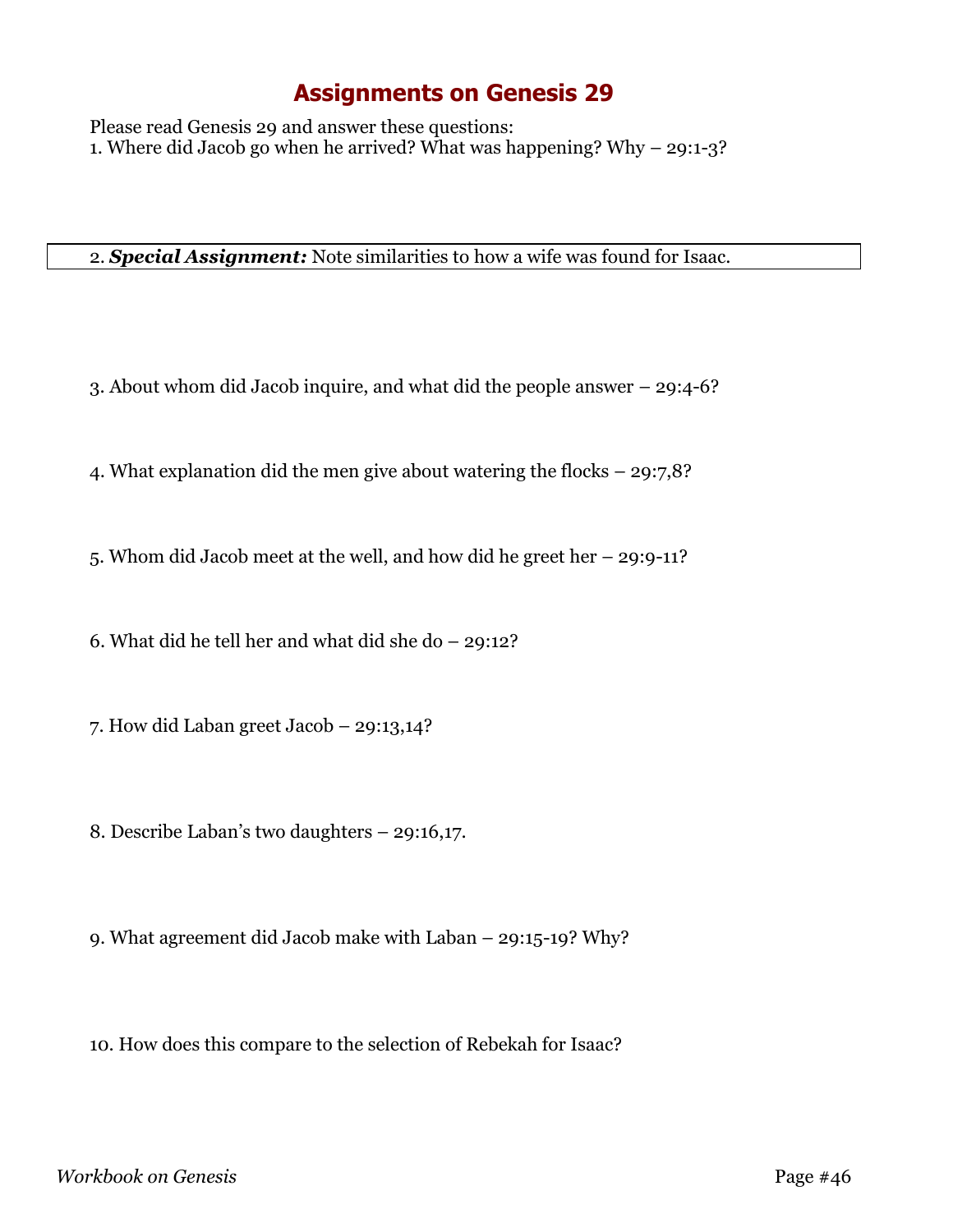11. Describe Jacob's love for Rachel – 29:20.

12. What can we learn about weddings from this story?

13. When the wedding occurred, how did Laban deceive Jacob – 29:21-26? (Think: Why didn't Jacob realize he had the wrong woman?)

14. What did Jacob say to Laban about this – 29:25? (Think: Jacob had earlier practiced deceit. What lessons was he learning about it now?)

15. How did Laban explain his conduct – 29:26,27? (Think: Was this a good answer? What do we learn about deceit in Rebekah's family?)

16. *Application:* Evaluate the conduct of Laban, Rachel, and Leah in this. Who was right or wrong? Why?

17. What agreement was reached then – 29:27-30?

18. What problems did this arrangement lead to?

19. *Application:* Who else practiced favoritism? What lessons can we learn? What can we learn about polygamy?

20. Which of Jacob's wives had children first – 29:31? Why?

21. Name her first four sons and define their names – 29:32-35.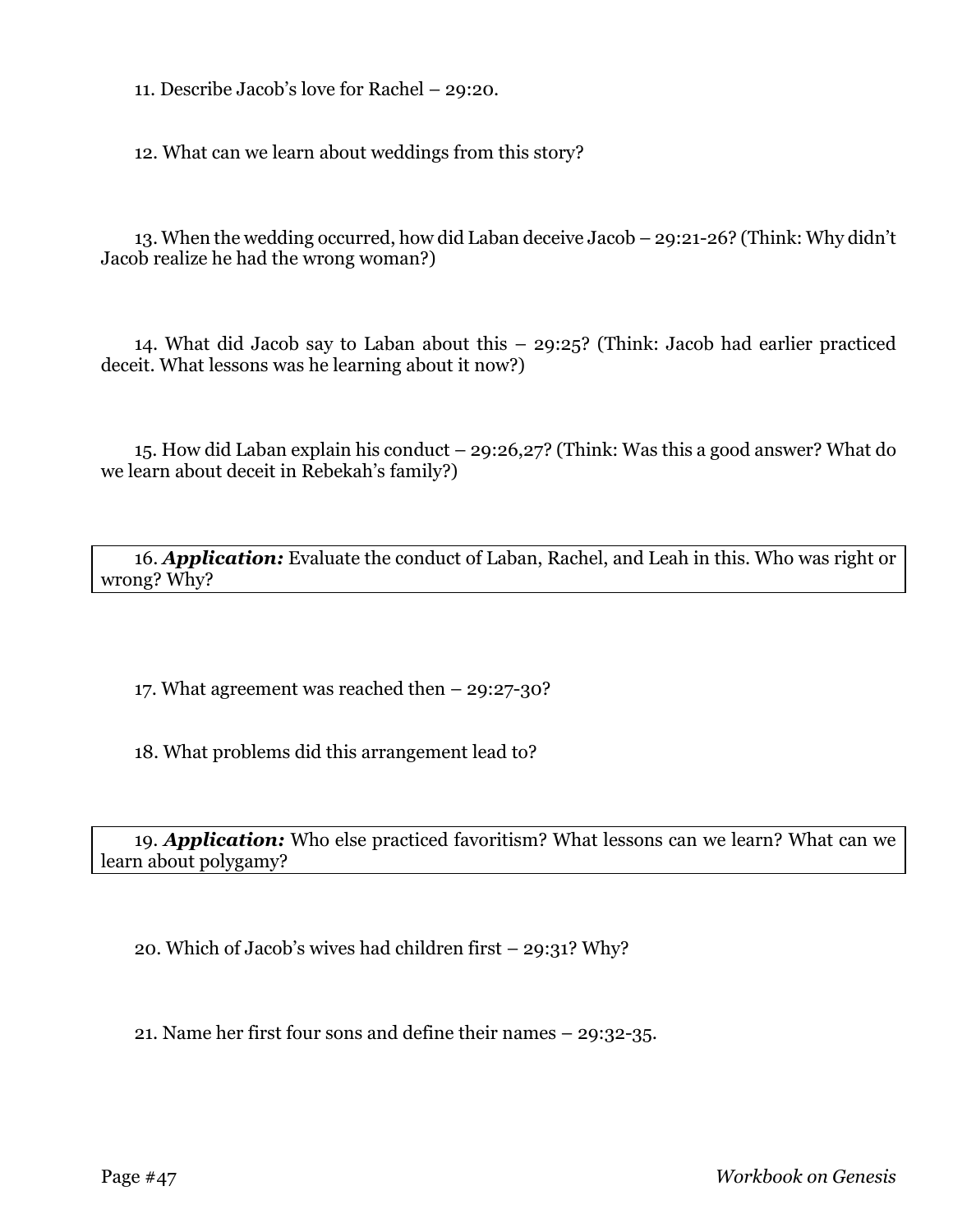Please read Genesis 30 and answer these questions: 1. How did Rachel feel about being barren – 30:1? What did she say?

2. How did Jacob respond – 30:2?

3. *Special Assignment:* Why was childbearing important to these women? Are children a blessing today?

4. What solution did Rachel propose – 30:3?

5. Describe who else had earlier used a similar approach and what happened as a result.

6. Name the sons born as a result  $-30:4-8$ . What did their names mean?

7. Who also called in a "pinch-hitter" – 30:9? Whom did Jacob then marry?

8. Name the sons born and define their names – 30:10-13.

9. What bargain did Leah and Rachel make – 30:14,15?

10. What irony do you see in Leah's accusation that *Rachel* had taken *her* husband?

11. What happened as a result? Name the son born and define the name – 30:16-18.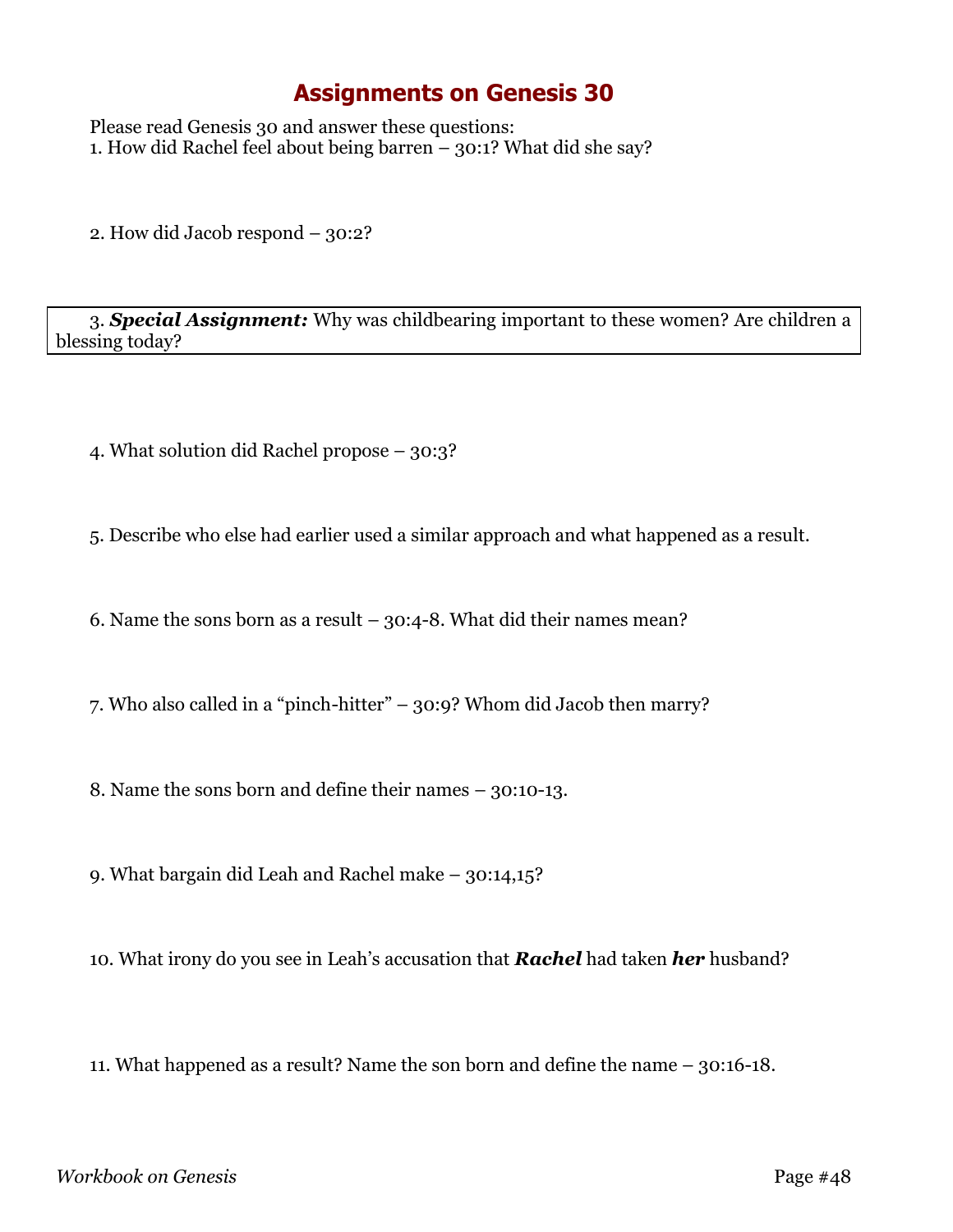12. In the contest of childbearing, who scored next – 30:19-21? What was the son named, and what did the name mean?

13. Who was born then  $-30:21?$ 

14. What son did Rachel finally have, and what did his name mean – 30:22-24?

15. *Application:* How do these events show the dangers of polygamy?

16. What request did Jacob make – 30:25,26?

17. How did Laban respond – 30:27-30?

18. Explain the agreement they reached – 30:31-34.

19. What plan did Jacob follow to make a profit under this agreement – 30:35-40?

20. What happened as a result – 30:41-43? (Think: Why did this work?)

21. *Application:* Discuss the propriety of Jacob's conduct here. Was Jacob cheating Laban? (Read 31:5-13, 36-42 before answering.)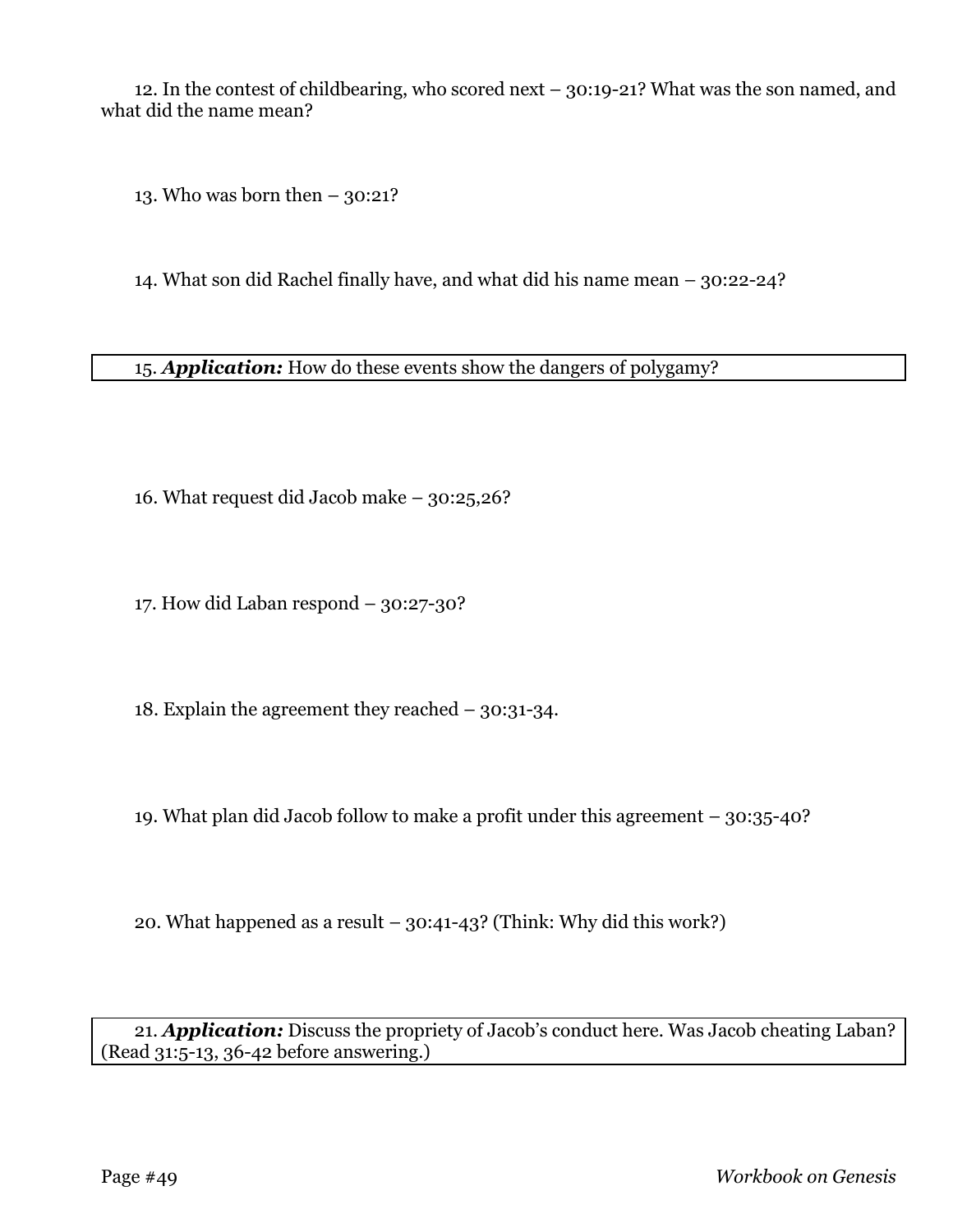Please read Genesis 31 and answer these questions: 1. What did Jacob perceive regarding Laban and his sons – 31:1,2?

2. What did God tell him to do  $-31:3$ ?

3. With whom did Jacob discuss the situation? How did he describe Laban's treatment of him and his treatment of Laban  $-31:4-7?$ 

4. What explanation did Jacob give for why the flocks conceived as they did – 31:5-9? Who gave the animals to him?

5. How did Jacob know God was responsible for the way the animals reproduced – 31:10-13? (Think: Was Jacob deceitful in how these animals reproduced?)

6. What conclusion did Rachel and Leah reach – 31:14-16? Why?

7. Describe how Jacob's family left – 31:17-20.

8. In what direction did they travel – 31:21 (see a *map*)?

9. What sin did Rachel commit? What does this show about her family?

10. *Application:* Give examples of people today who claim to worship the true God but also participate in sinful practices like people around them.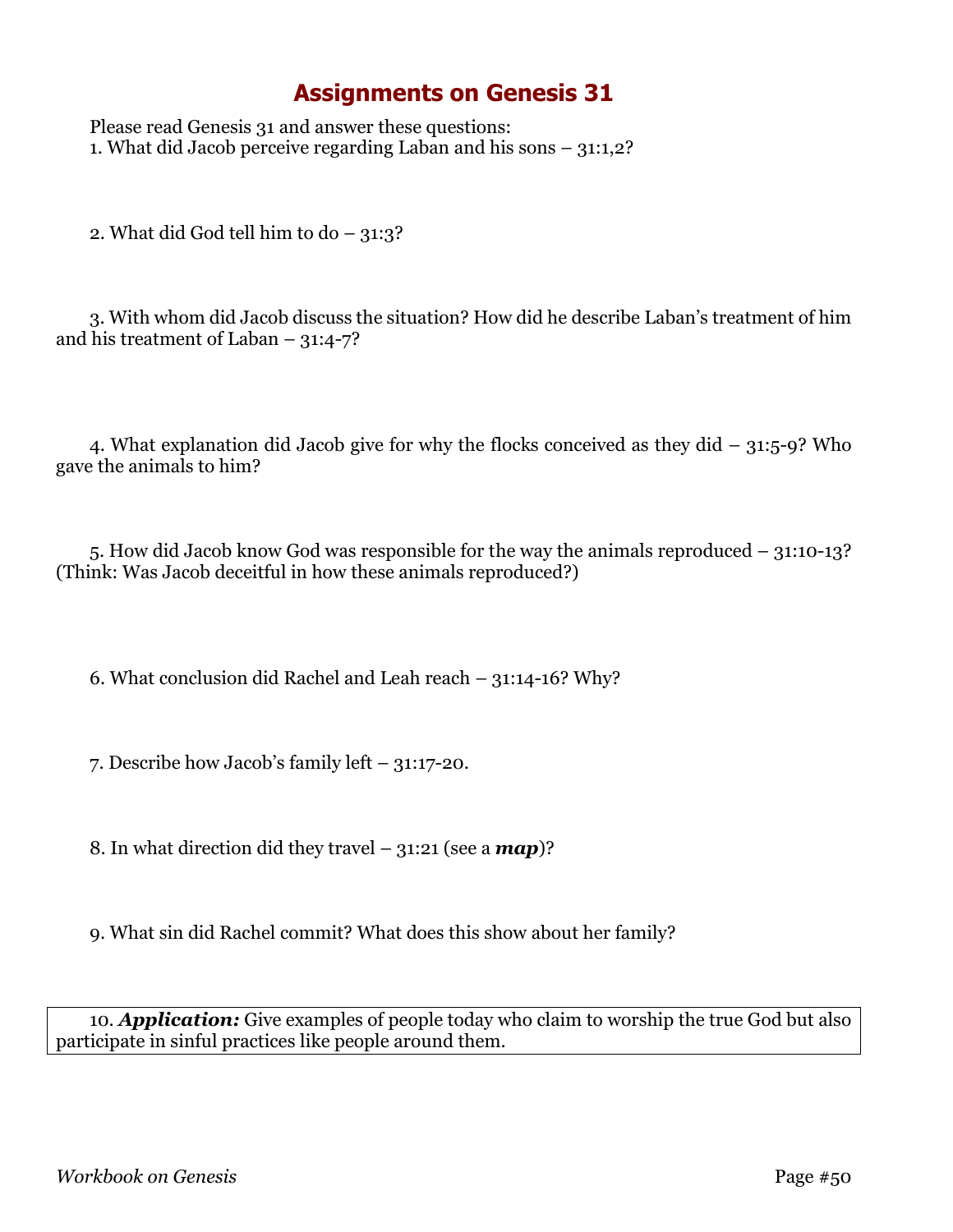11. When did Laban learn that Jacob had left? What did he do – 31:22,23?

12. What warning did God give – 31:24? (Think: What does this show about Laban?)

13. What questions did Laban ask Jacob when he caught him – 31:25-27?

14. What did he say he would have done had he known they were leaving – 31:28? (Think: Does this explanation harmonize with his character and past conduct?)

15. What reasons did Jacob give for leaving secretly – 31:31?

16. What did he say about Laban's gods – 31:32?

17. How did Rachel escape detection – 31:33-35?

18. Summarize Jacob's speech in 31:36-42.

19. What does this speech show about Jacob's service to Laban? What does it show about his attitude toward deceit?

20. What proposal did Laban make, and what happened as a result – 31:43,44?

21. What was the significance of the stones? What names were they given  $-31:45-52$ ?

22. How did Jacob and Laban separate – 31:53-55?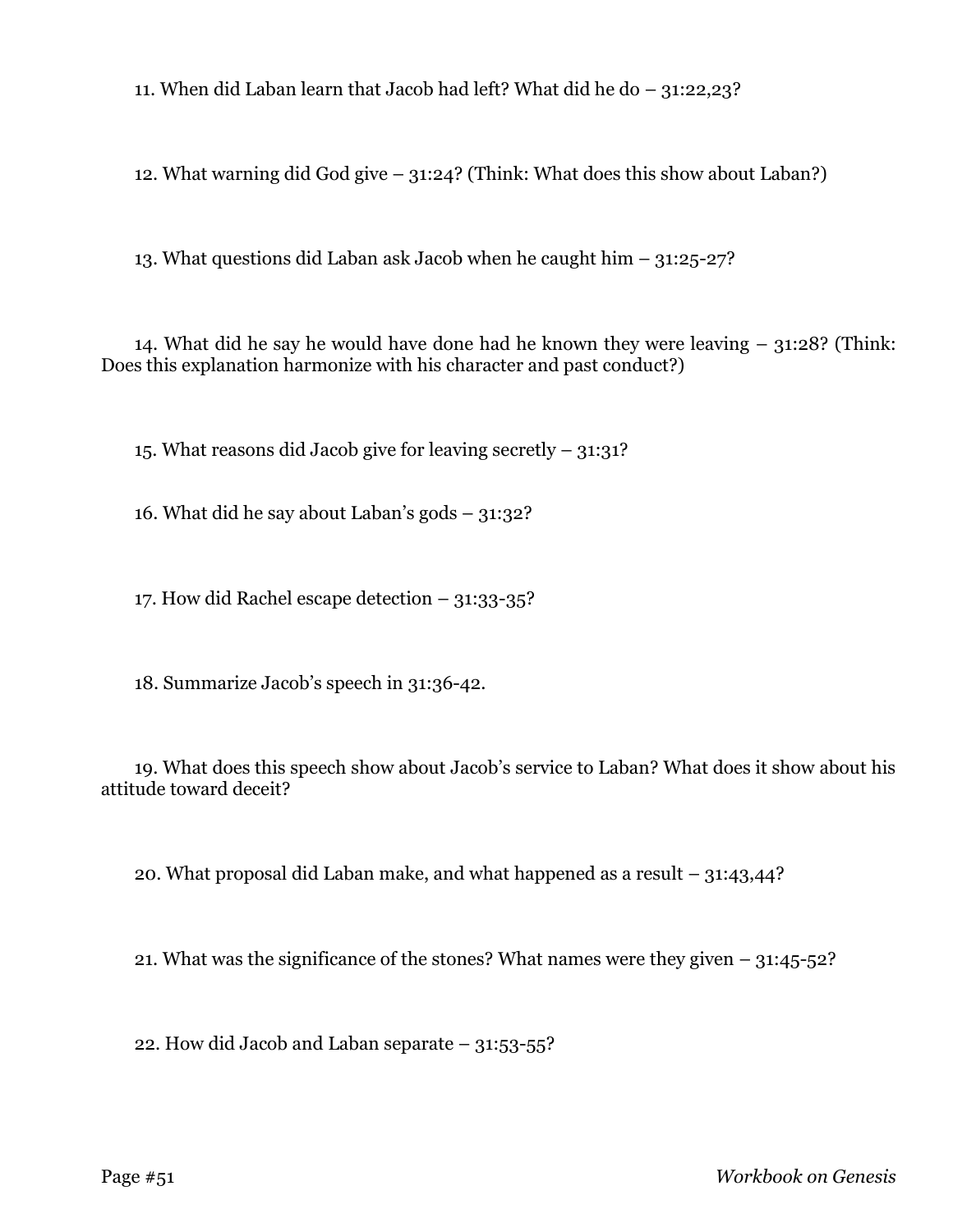Please read Genesis 32 and answer these questions:

1. What happened as Jacob continued his journey? What did he name the place, and what does the name mean  $-$  32:1,2? (Think: Explain the significance of this event.)

2. To whom did Jacob send messengers, and what was the message – 32:3-5? Where did Esau live (see *map*)?

3. What news did the men bring in return? How did this affect Jacob, and what did he do – 32:6-8? (Think: Why would this news distress Jacob so?)

4. Summarize Jacob's prayer – 32:9-12. What was his request, and on what did he base it?

5. Describe his gift for Esau – 32:13-15. What was the purpose of the gift (cf. v20)?

6. How were the gifts sent, and what did the messengers say  $-32:16-21$ ?

7. Where was Jacob at this time – 32:22? Locate on a *map*.

8. What conflict did Jacob face that night? What injury did he receive – 32:24,25?

9. Where else is this event mentioned? What information does this add?

10. What request did Jacob make? What change was made in his name, and what is the significance  $-32:26-28?$ 

11. *Special Assignment:* Explain the purpose of this event. In what sense had Jacob struggled with God and man? (Consider the situation and Jacob's prayer.)

12. What did Jacob name the place where this occurred? What does this mean? Locate it on a *map* – 32:20-31. (Think: In what sense had Jacob seen God's face? Cf. other passages.)

13. How did Jacob's descendants memorialize this event – 32:32?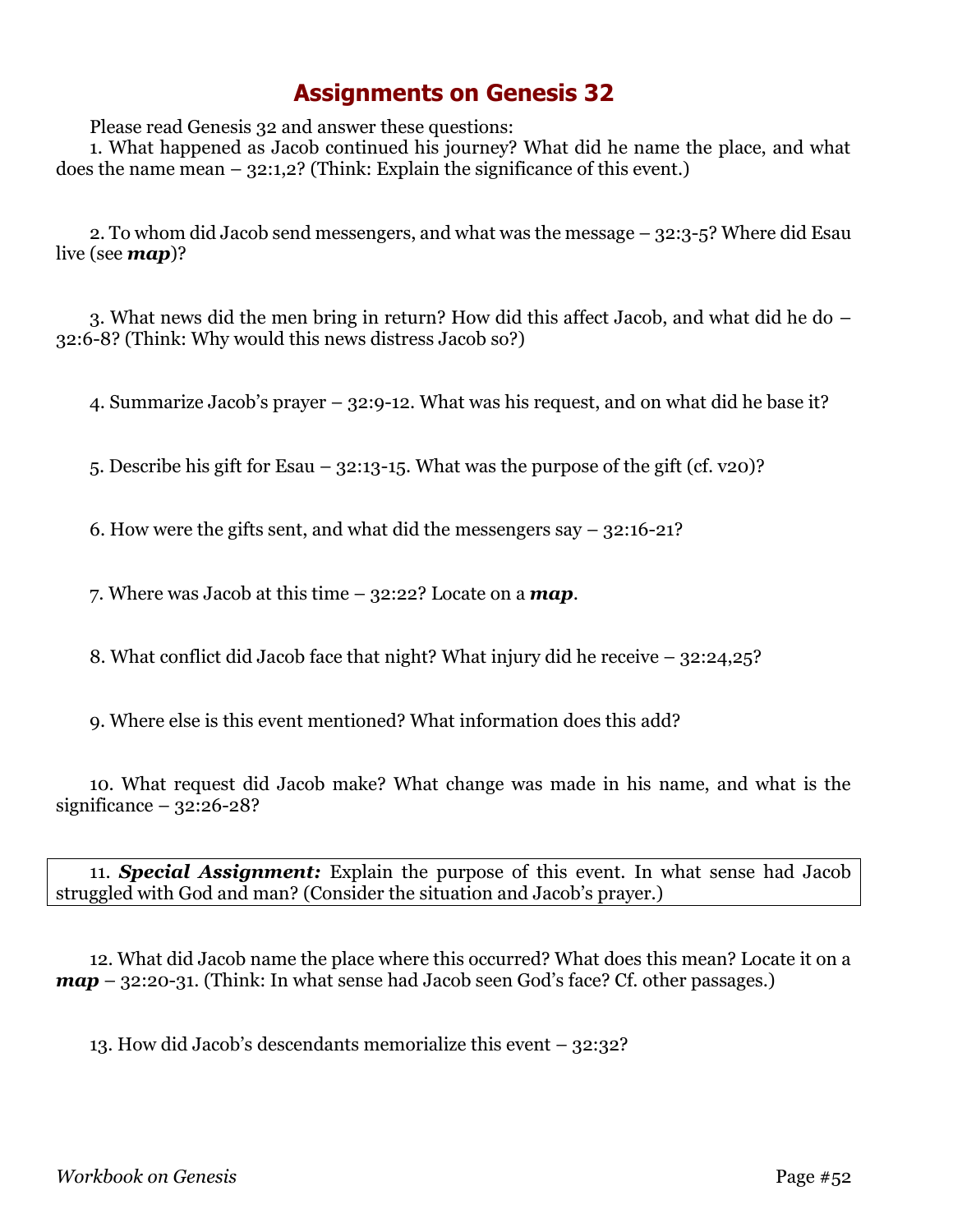Please read Genesis 33 and answer these questions: 1. In what order did Jacob's family meet Esau – 33:1-3? (Think: Why choose this order?)

2. Describe the meeting of Jacob and Esau – 33:4. What conclusions can be reached and what lessons learned?

3. *Special Assignment:* Based on what we have learned, discuss why this would have been such an emotional event.

4. How did Jacob describe his children, and how did his family act toward Esau – 33:5-7? What can we learn?

5. What did Jacob say was the purpose of his gifts to Esau – 33:8-11?

6. What discussion followed about the gifts, and what was the end result – 33:9-11?

7. How did Esau suggest they proceed? How did Jacob respond, and why – 33:12-14?

8. What did Esau suggest next, and what was the result – 33:15,16? (Think: What does this discussion imply about Jacob and Esau's attitudes?)

9. Where did Jacob go next? What did he do there – 33:17?

10. What did he name this place? (Think: What does this name mean, and where is the place located? See *map*.)

11. Where did Jacob go next, and where is it located – 33:18 (see *map*)?

12. What two things did he do there – 33:19,20? (Think: Where else have such things happened?)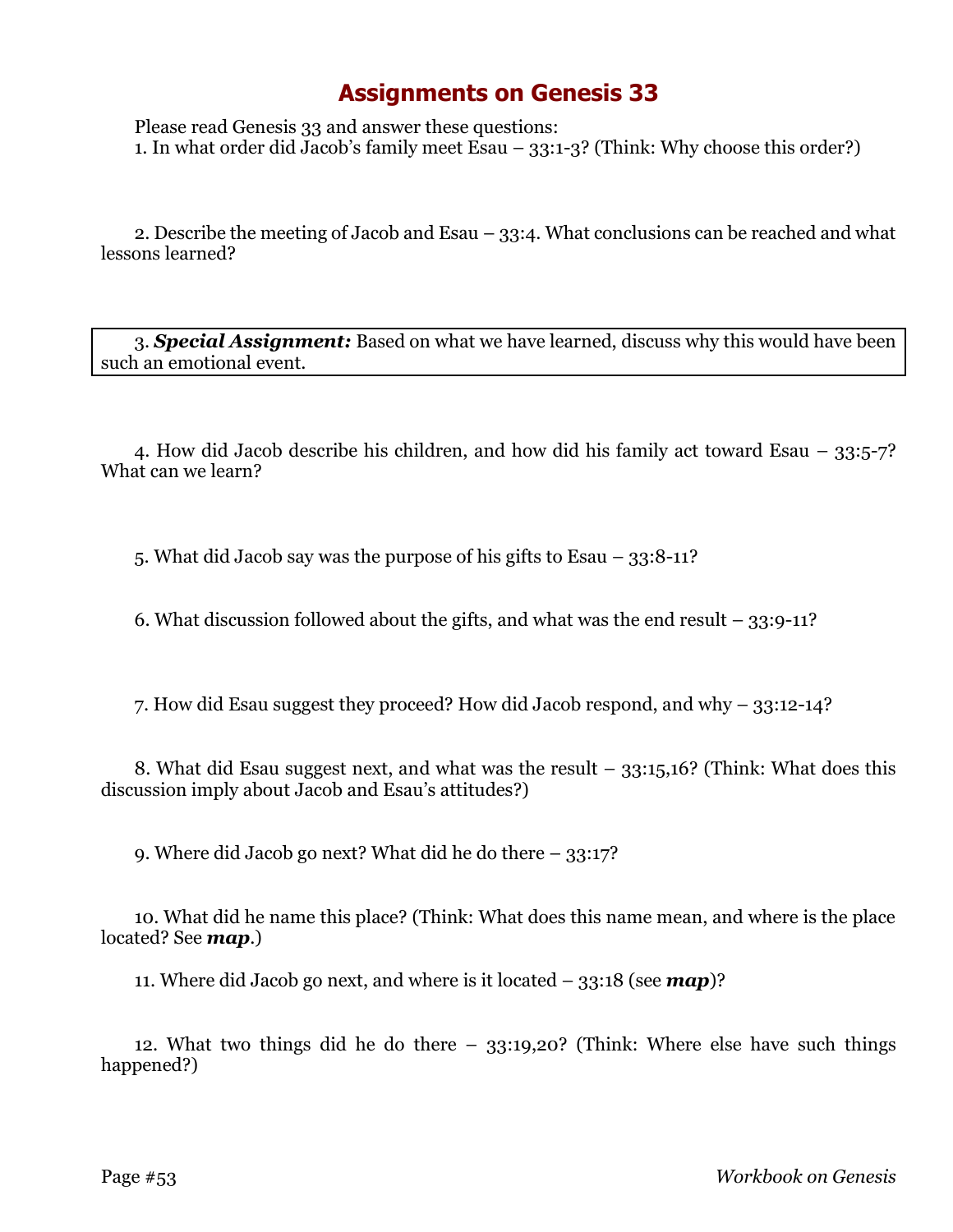Please read Genesis 34 and answer these questions: 1. Where did Jacob's daughter go – 34:1?

2. Whom did she meet there, and what sin occurred – 34:2?

3. List other *passages* about sexual union between unmarried people.

4. *Application:* What can we learn about the problems of keeping children pure in an immoral society?

5. What did Shechem want to do afterward? Why – 34:3,4?

6. Contrast the reaction of Shechem's family to the reaction of Dinah's family – 34:5-7. (Think: What does this show about the morals of that society?)

7. What proposition did Hamor present to Jacob and his sons – 34:8-11? (Think: How would such a proposal have impressed Jacob's family, especially under the circumstances?)

8. What request and proposal did Shechem make – 34:12?

9. What answer did Jacob's sons give – 34:13-17?

10. What troubling family trait showed itself in Jacob's sons' answer?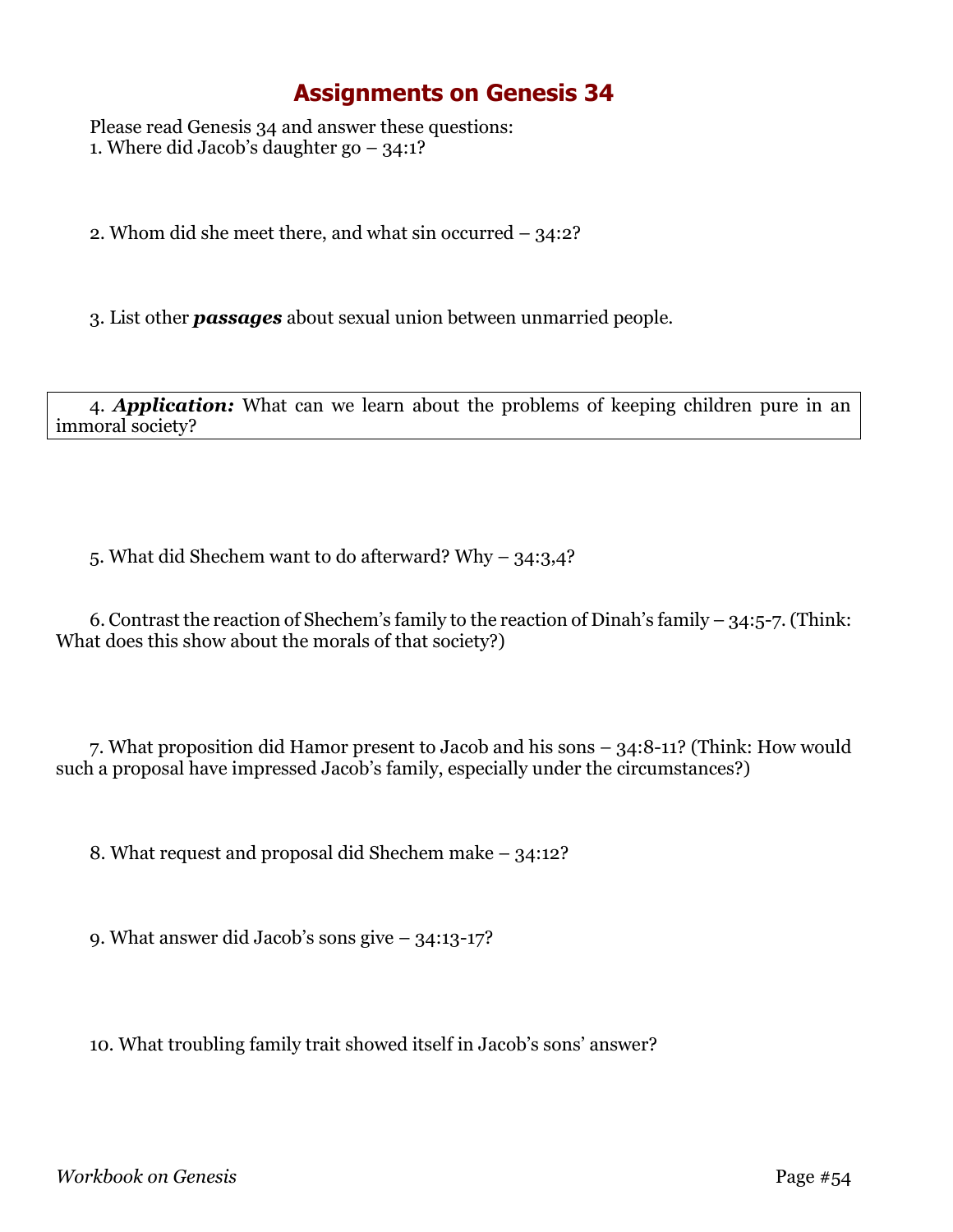11. How did Hamor and Shechem present this proposed arrangement to the men of the land  $-34:18-23?$ 

12. How did their proposal to the men of the land differ from what they had proposed to Jacob's sons? What does this tell you?

13. What does 34:19 tell about Shechem? What does this in turn show about the other men?

14. What did the men of the land do  $-$  34:24?

15. What did Jacob's two sons do to the men of the city? Which two did it – 34:24-26?

16. What did Jacobs' sons do then  $-34:27-29$ ?

17. What did Jacob say about this to his sons – 34:30?

18. How did they reply  $-34:31?$ 

19. What was later done to Simeon and Levi because of this (49:5-7)?

20. *Application:* What was right or wrong about the sons' deed? What responsibility did Jacob bear in it?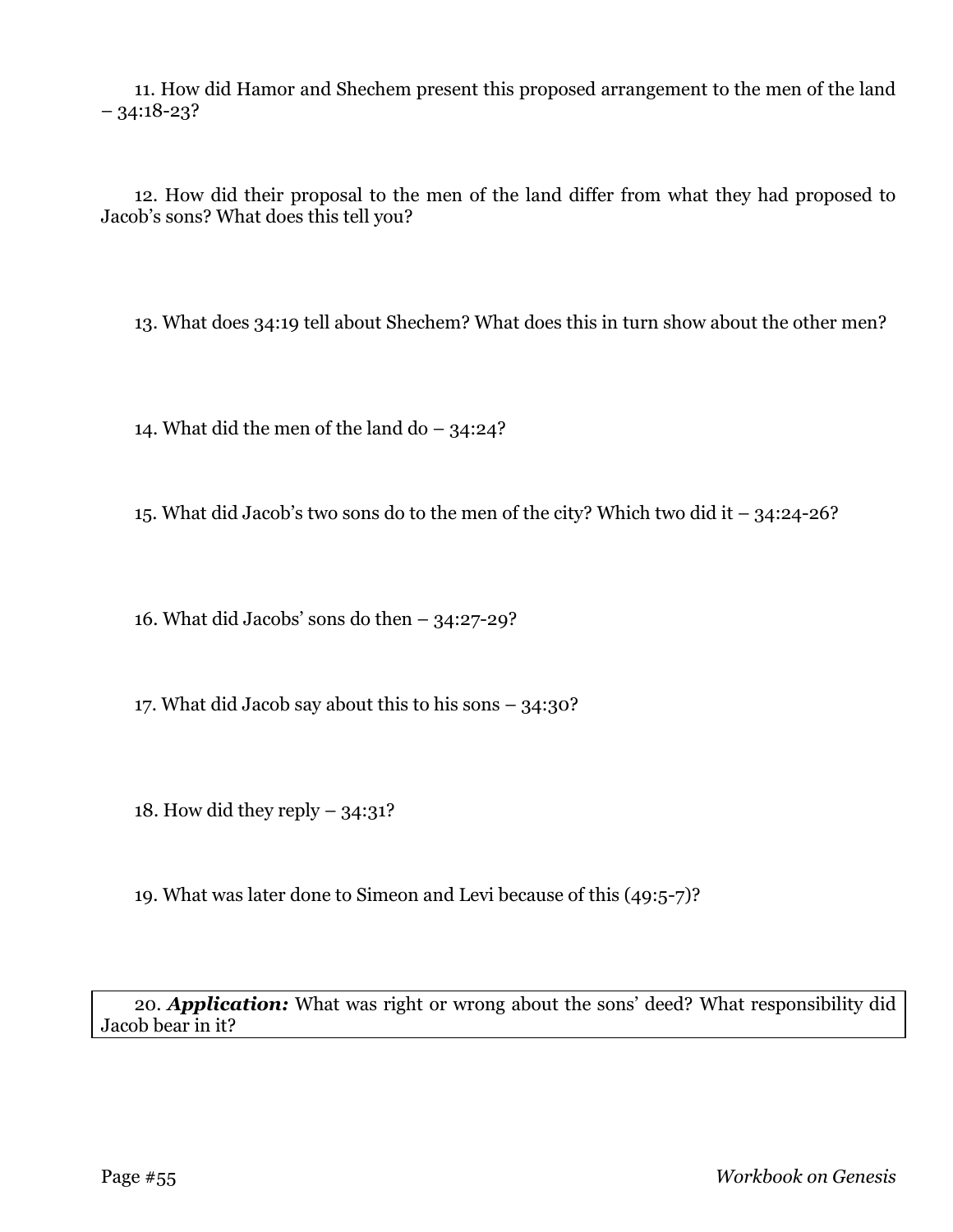Please read Genesis 35 and answer these questions: 1. What instructions did God give – 35:1? What else had happened at Bethel?

2. What did Jacob tell his family – 35:2-4? What does this tell you?

3. *Special Assignment:* How would God's instructions relate to recent events? What lessons can we learn about the impact society can have on our families?

4. How did the people of the land treat them – 35:5? Why?

5. Who died – 35:8? Where else have we read of her? Where was she buried? (Think: What does this show about the importance of servants?)

6. What did God do at Bethel this time – 35:9-12? (Think: What does this show about Jacob's relationship to God?)

7. What did Jacob do in response to God – 35:14,15?

8. Describe the birth of Jacob's last son. What was he named (define) – 35:16-19?

9. What happened to Rachel? Where did this occur– 35:19,20?

10. What sin did Reuben commit – 35:22? (Think: Should Reuben have known better?)

11. What punishment did Reuben receive (see cross-references)?

12. Summarize Jacob's wives and sons – 35:23-26.

13. Where did Jacob see his father again? (See *map*.) Describe Isaac's death– 35:27-29.

14. *Application:* What can we learn from the sins and evil we have seen in Jacob's family?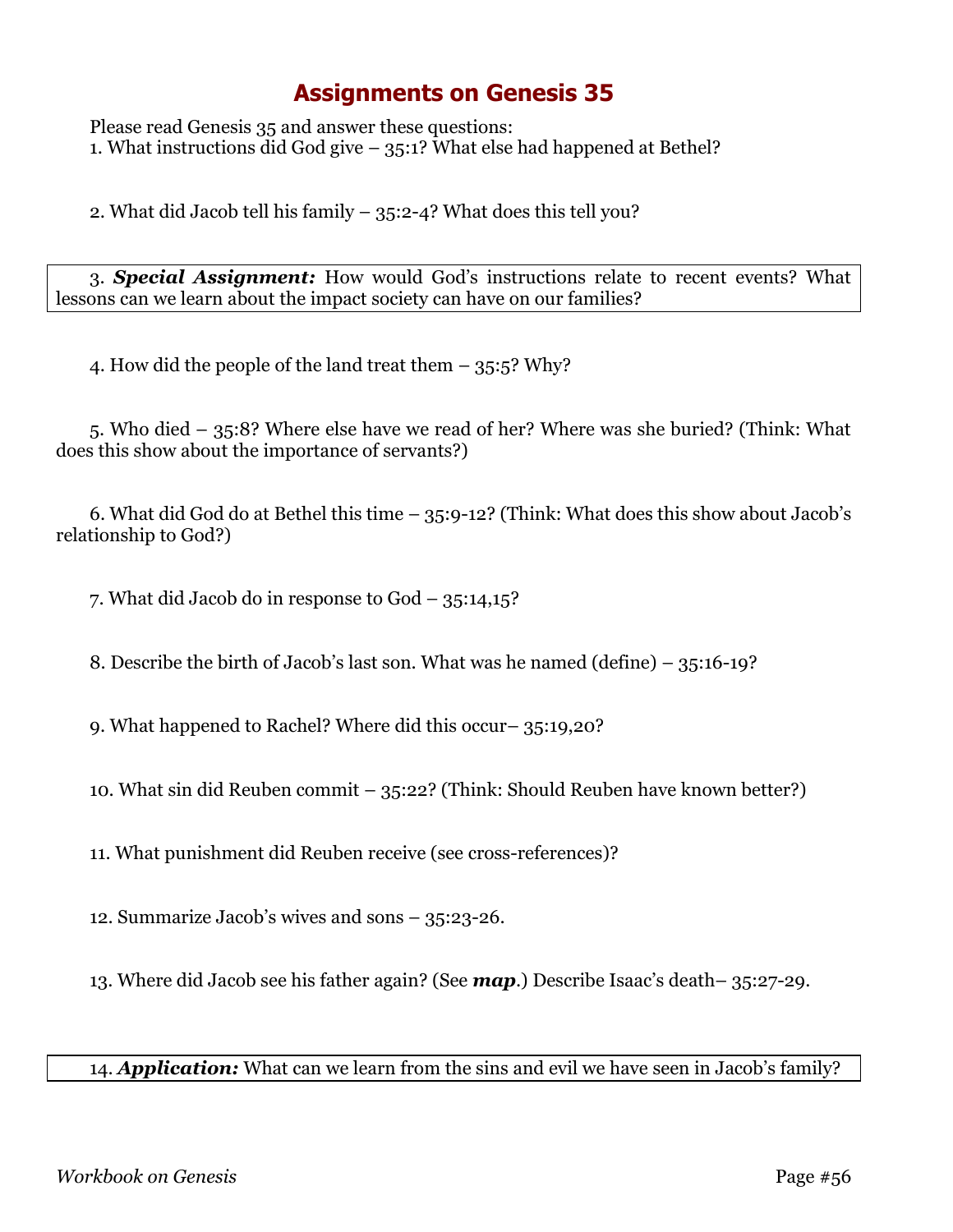Please read Genesis 36 and answer these questions: 1. Summarize the theme of Genesis 36. Where else is such a genealogy found?

2. What was Esau's other name – 36:1, and where else do we read about it?

3. What promise had been given to Esau (27:39,40)? How does this chapter relate to the fulfillment of that promise?

4. Name Esau's wives – 36:2,3.

5. Name Esau's five sons – 36:4,5.

6. Where did Esau move – 36:6-8? Why? (Think: What does this tell you about Jacob and Esau? Where else have we read of a similar event?)

7. Describe the location of the area that Esau moved to. (See *map*.)

8. What was the name of the concubine of Esau's son Eliphaz – 36:12? What was her son's name? (Think: What significance does a nation with this name have in later Bible history?)

9. Whose descendants are recorded beginning in – 36:20? What is his significance?

10. What information is given beginning in  $-36:31$ ?

11. *Special Assignment:* Summarize the nations we have now learned who have descended from Abraham.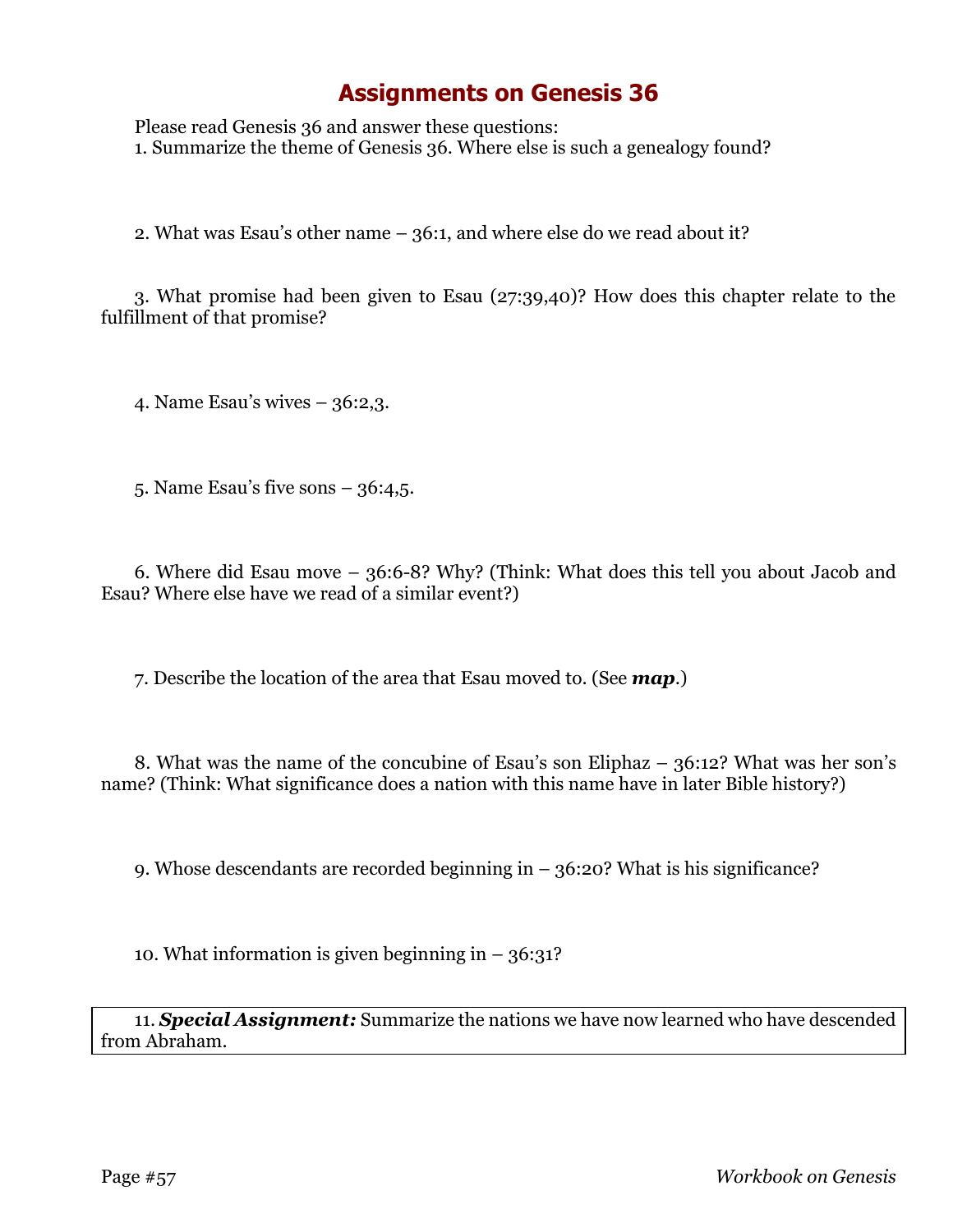Please read Genesis 37 and answer these questions.

1. How old was Joseph? What job did he have – 37:2? (Think: Who else in the Bible had a similar job?)

2. *Application:* What lessons can we learn from Joseph's age in this study?

3. What did Joseph do in 37:2 that would have angered his brothers?

4. How did Jacob feel about Joseph, and how did he show this feeling – 37:3,4? How did Joseph's brothers react?

5. List and discuss another example of parents who played favorites with their children.

6. *Application:* What problems can be caused when parents show favoritism?

7. Describe Joseph's first dream and explain its meaning – 37:5-8. (Think: What are sheaves?)

8. Describe his second dream and explain what it meant – 37:9,10.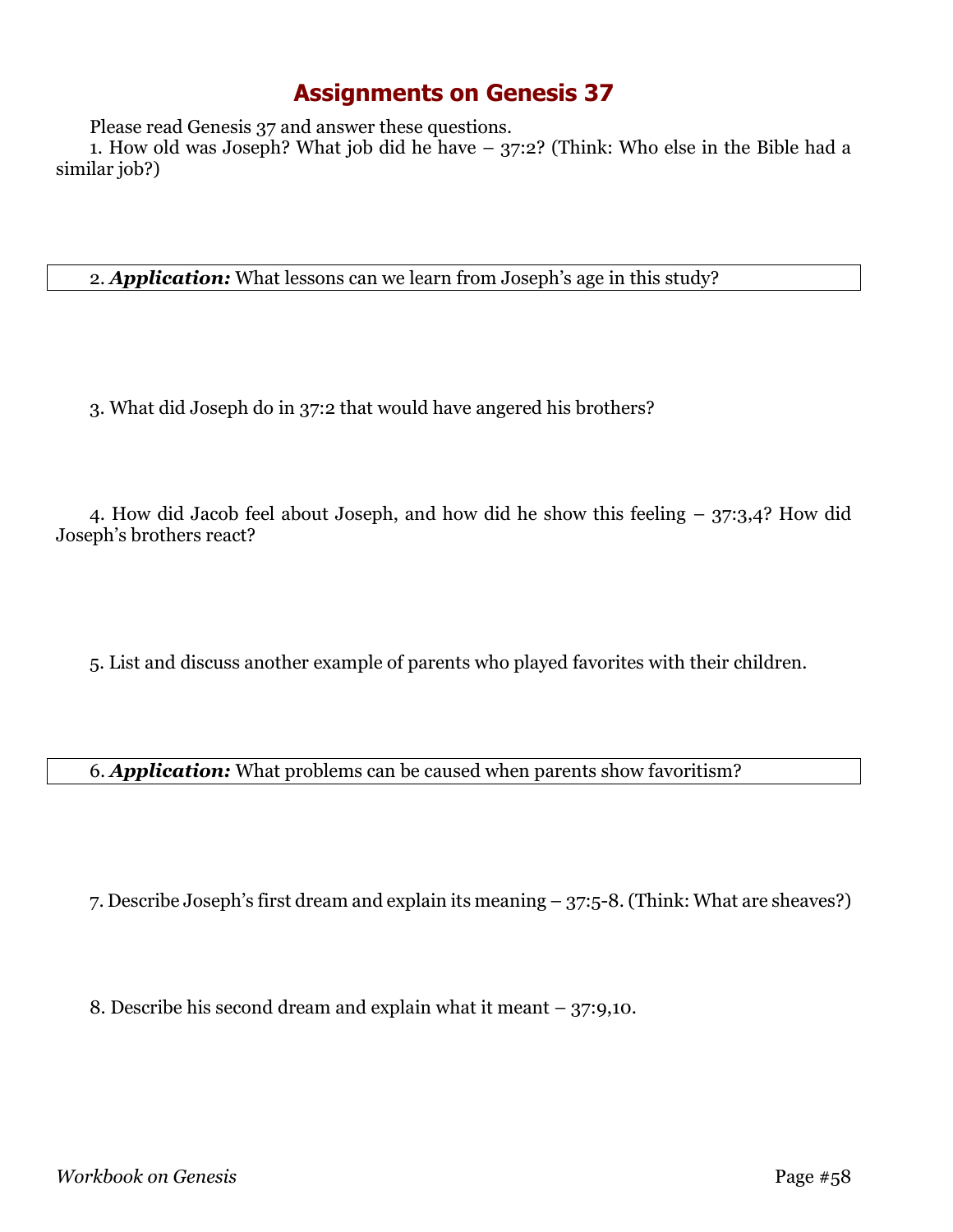9. *Special Assignment:* Name other Bible examples of dreams. What purpose did those dreams have? How do modern dreams differ from these dreams and why?

10. Describe how Joseph's brothers and father reacted to his dreams – 37:11.

11. Define envy, and list other *passages* about it.

12. Summarize three things from this reading that led Joseph's brothers to be angry with him.

13. *Application:* How may a family suffer when children hate and envy one another.

14. Where had Joseph's brothers gone and why – 37: 12-14 (see *map*)? What did Jacob ask Joseph to do?

15. What problem did Joseph have, and who helped him – 37:14-17? Where did he find his brothers (see *map*)?

16. What plan did Joseph's brothers make as he approached – 37:17-20? What does this show about the brothers?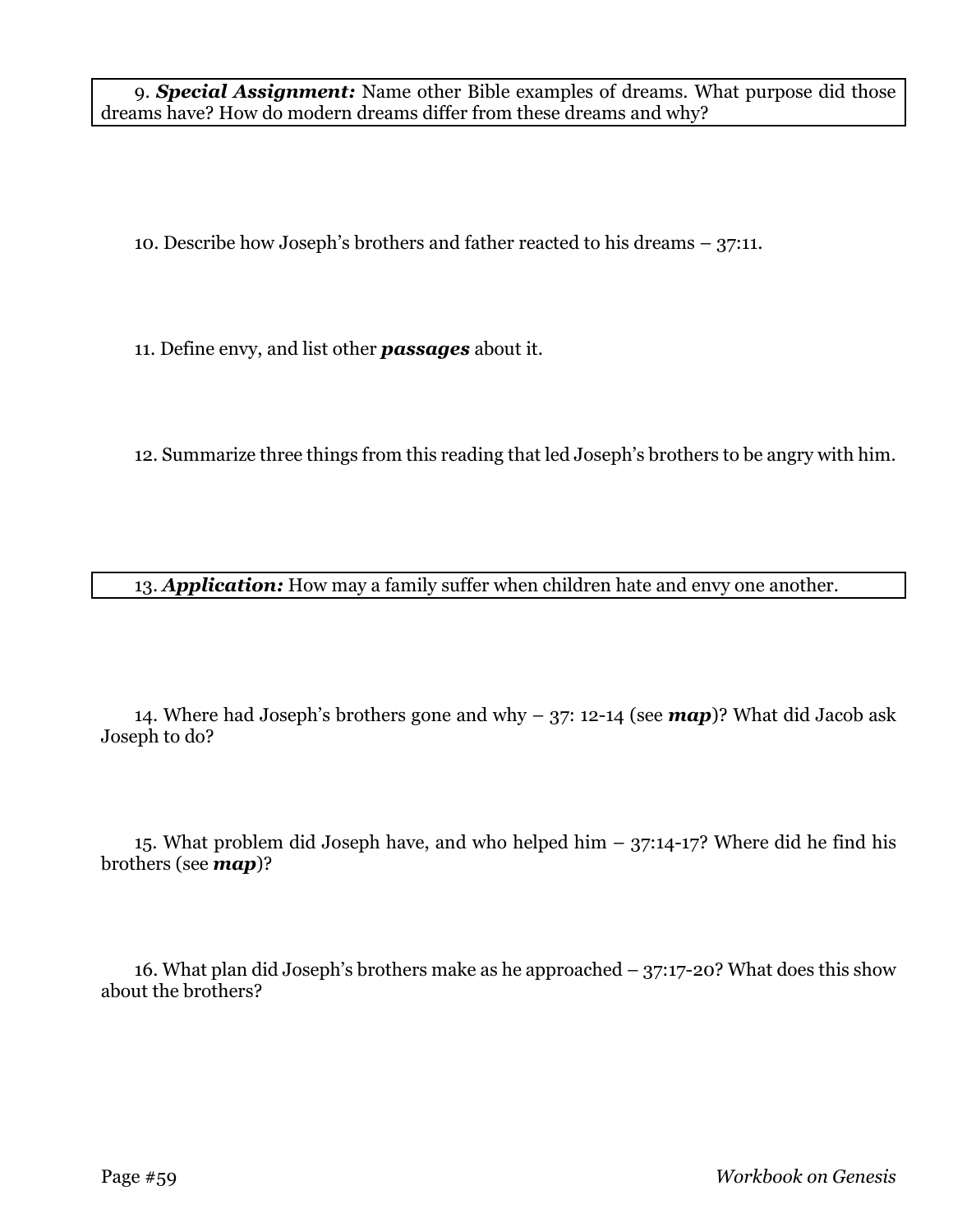17. Who protected Joseph, and what did he convince his brothers to do – 37:21-24? (Think: Why might this brother want to help Joseph?)

18. Describe the people who passed by  $-37:25$ . What do we know about these people?

19. Who suggested another alternative regarding Joseph, what reason did he give, and what was done to Joseph  $-37:26-28$ ?

20. How did Reuben react when he learned of it  $-$  37:29,30? Why?

21. What did the brothers do to conceal their guilt  $-37:31,32$ ?

22. What conclusion did Jacob reach, and how did he react? Where did Joseph end up – 37:33-35?

23. List Bible *passages* about lying and deceit.

24. *Special Assignment:* List other examples of deceit involving Jacob's relatives. Where might his sons have learned such conduct? What can we learn from this?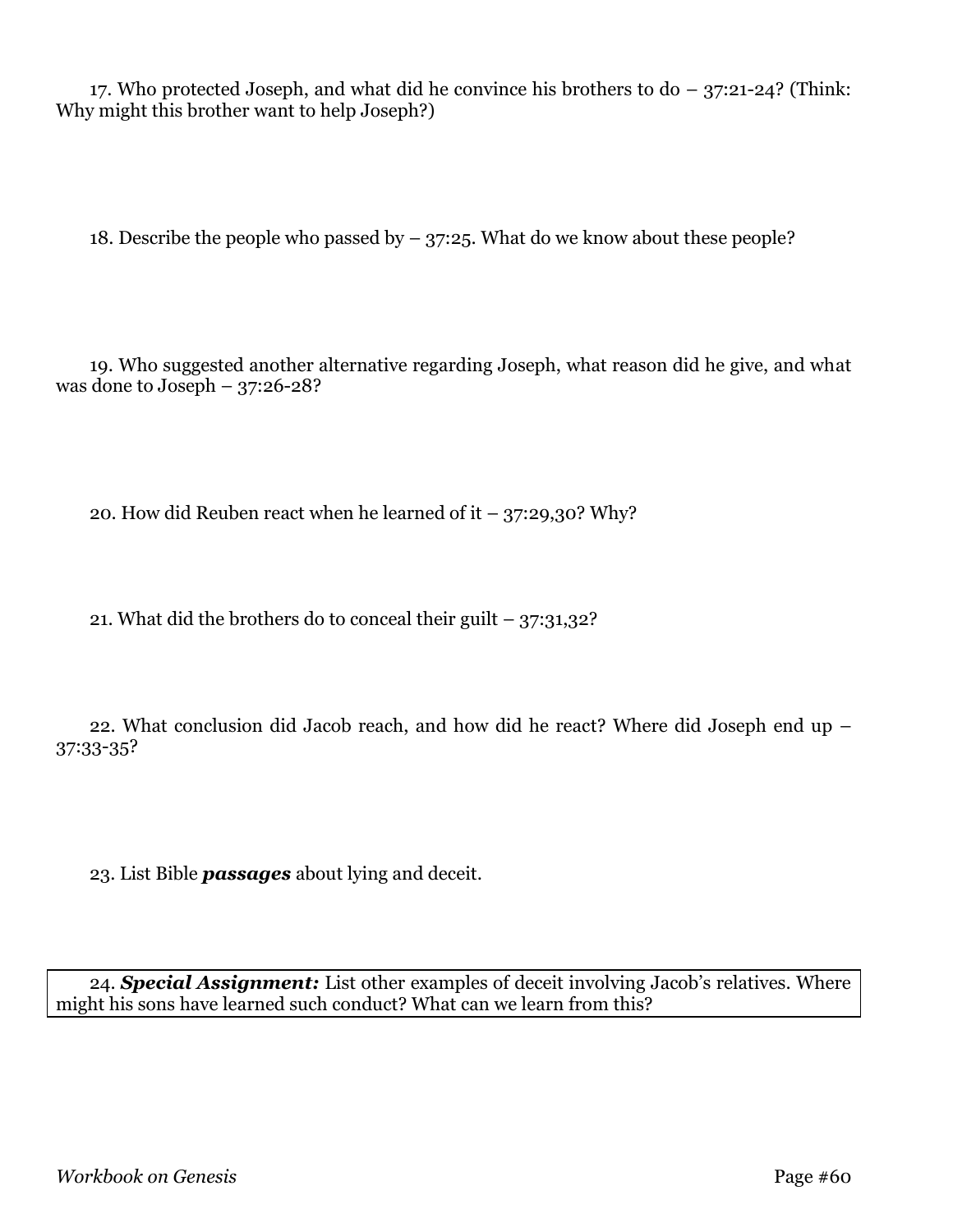Please read Genesis 38, then answer the following questions:

1. *Special Assignment:* Read chapter 38. As you study the chapter, consider why God would record these events about Judah. What benefit is this material to us?

2. Whom did Judah visit? Whom did he marry – 38:1,2? (Think: What may be observed about his choice of wife?)

3. Name his 3 sons. Where did he live at the time – 38:3-5?

4. Whom did Judah's first son marry – 38:6?

5. What happened to Judah's first son, and why – 38:7? (Think: Explain this in light of the evil in Jacob's family.)

6. What was the next son told to  $do - 38:8$ ? Why?

7. *Special Assignment:* Find verses about the law involved in this story. Explain it.

8. What sin did Onan commit? What happened to him – 38:9,10?

9. *Case Study:* Catholicism says Onan's case proves contraceptives are sinful. How would you respond?

10. What promise did Judah make to Tamar – 38:11?

11. Who else died – 38:12? Where did Judah go?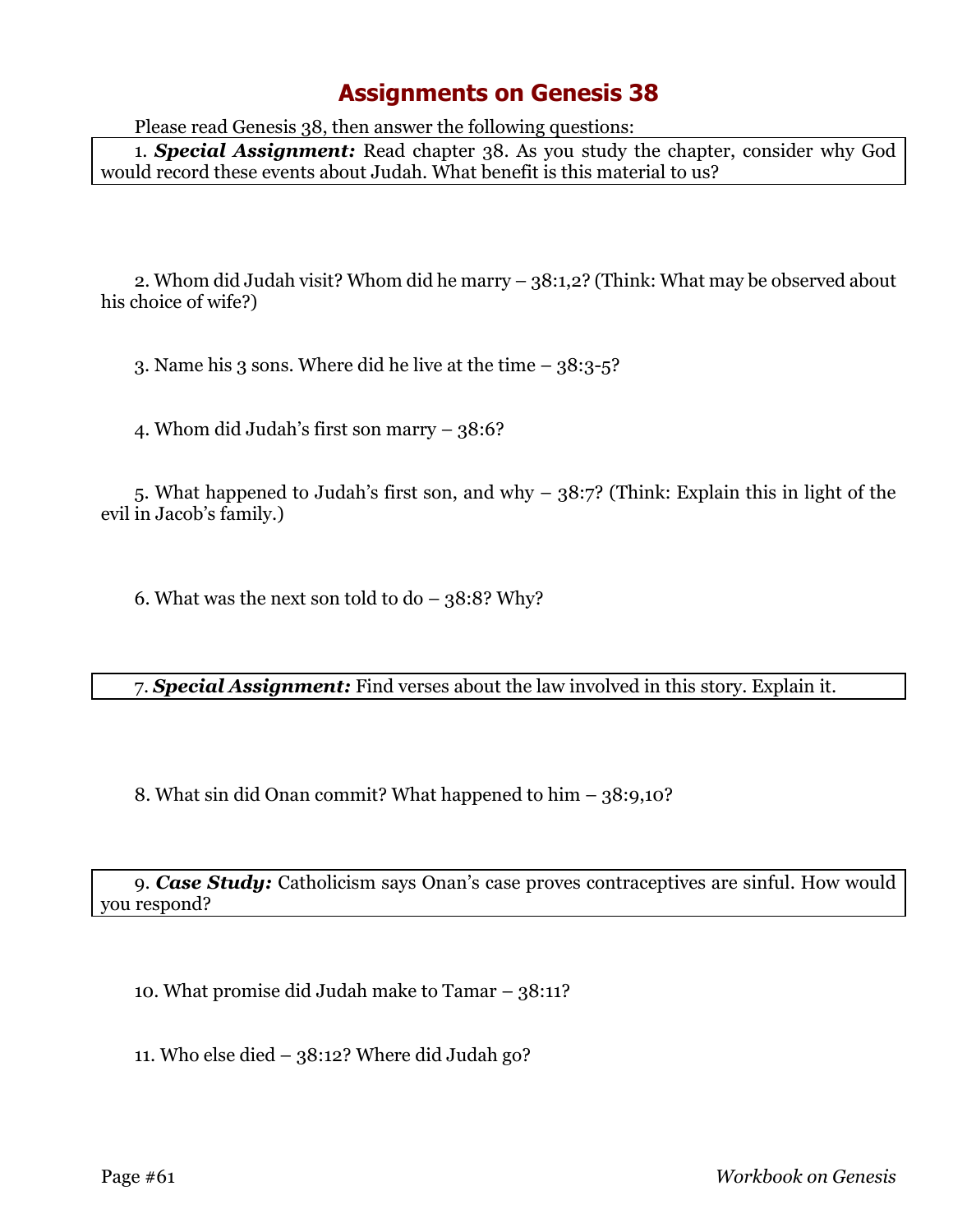12. Describe Tamar's plan and tell what she did – 38:13,14.

13. Why did Tamar do this?

14. What agreement did Judah make with the "harlot" – 38:15-18?

15. What happened when Judah sent payment as agreed – 38:20-23?

16. What was Tamar accused of – 38:24?

17. What punishment did Judah decree – 38:24?

18. How did Tamar respond to the accusation – 38:25?

19. What conclusion did Judah reach – 38:26?

20. *Special Assignment:* Explain who was right or wrong in the situation.

21. Describe the births that resulted. What were the boys named – 38:27-30?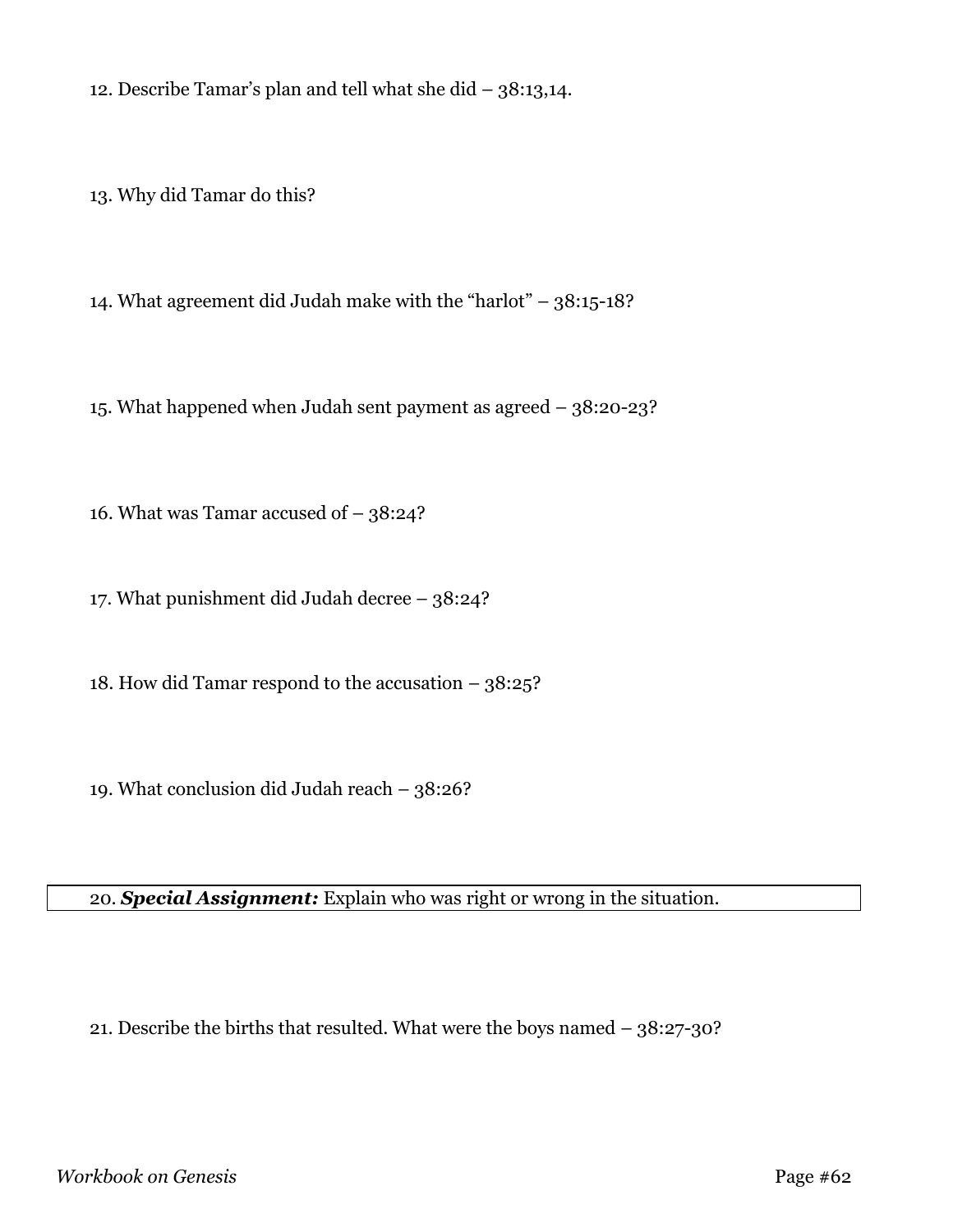Please read Genesis 39, then answer the following questions: 1. In whose house did Joseph serve, and what position did this man have – 39:1?

2. Describe the treatment Joseph received in this man's house, both by God and by his master – 39:2-6? (Think: In what sense was the Lord with Joseph?)

3. Who tempted Joseph, and what did she want to do – 39:7? (Think: Why would this be tempting to Joseph?)

4. *Application:* Describe two reasons Joseph gave for refusing – 39:8,9. What does this teach us about the proper motives for our lives?

5. How did Potiphar's wife react to Joseph's refusal? What did he do about it – 39:10?

6. What final effort did she make to tempt him, and how did he react – 39:11,12? (Think: Contrast Joseph's actions to those of other people in his family in the face of temptation.)

7. *Application:* What lessons can we learn about handling temptation? Give b/c/v for other relevant passages.

8. Describe what Potiphar's wife said had happened – 39:16-18.

9. List other *passages* showing how evil people sometimes mistreat good people. (Think: Why do evil people do these things?)

10. What did Potiphar do to Joseph, and what happened to him there – 39:19-23? (Think: What does Joseph's conduct teach us?)

11. *Define* "providence." As the story of Joseph proceeds, make a list of whatever lessons you can learn about providence.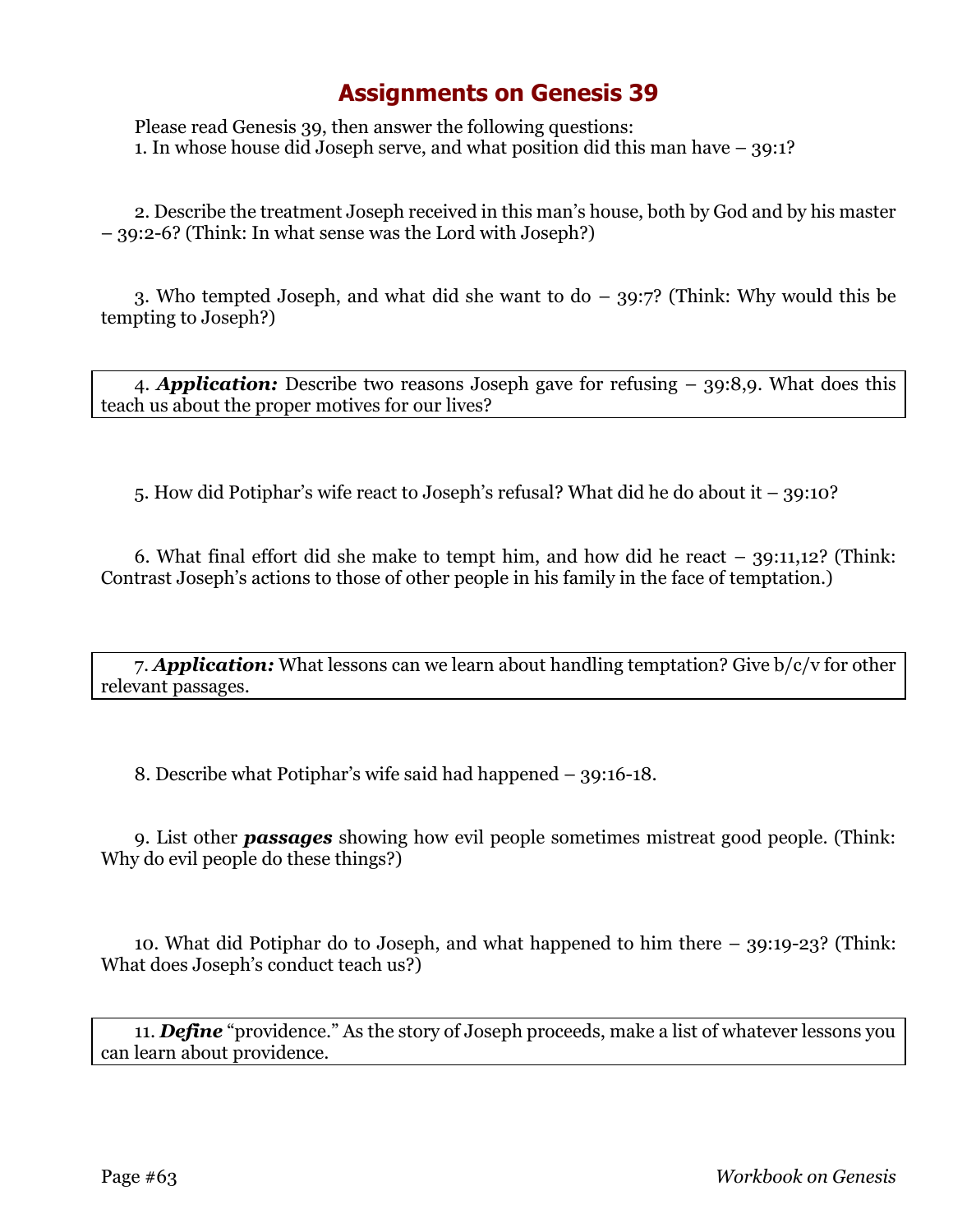Please read Genesis 40, then answer the following questions: 1. Describe the problem two of the king's officers faced – 40:1-3.

2. How did these officers come in contact with Joseph – 40:3,4?

3. Why were the officers sad when Joseph found them one morning – 40:5-8?

4. What did Joseph explain regarding interpretation of dreams – 40:8? (Note: Review our discussion of dreams from Gen. 37.)

5. Describe the butler's dream – 40:9-11. (Think: What was the butler's job? Why was it important?)

6. What was the interpretation of his dream – 40:12,13?

7. What request did Joseph make after interpreting the dream – 40:14,15? (Think: What role did this request ultimately play in Joseph's life?)

8. Describe the baker's dream – 40:16,17.

9. What was the interpretation of this dream – 40:18,19? (Think: In the dream, had the baker protected the bread as he should? What might this indicate?)

10. Tell how the dreams were fulfilled – 40:20-23. (Think: Did the butler fulfill Joseph's request?)

*Workbook on Genesis* Page #64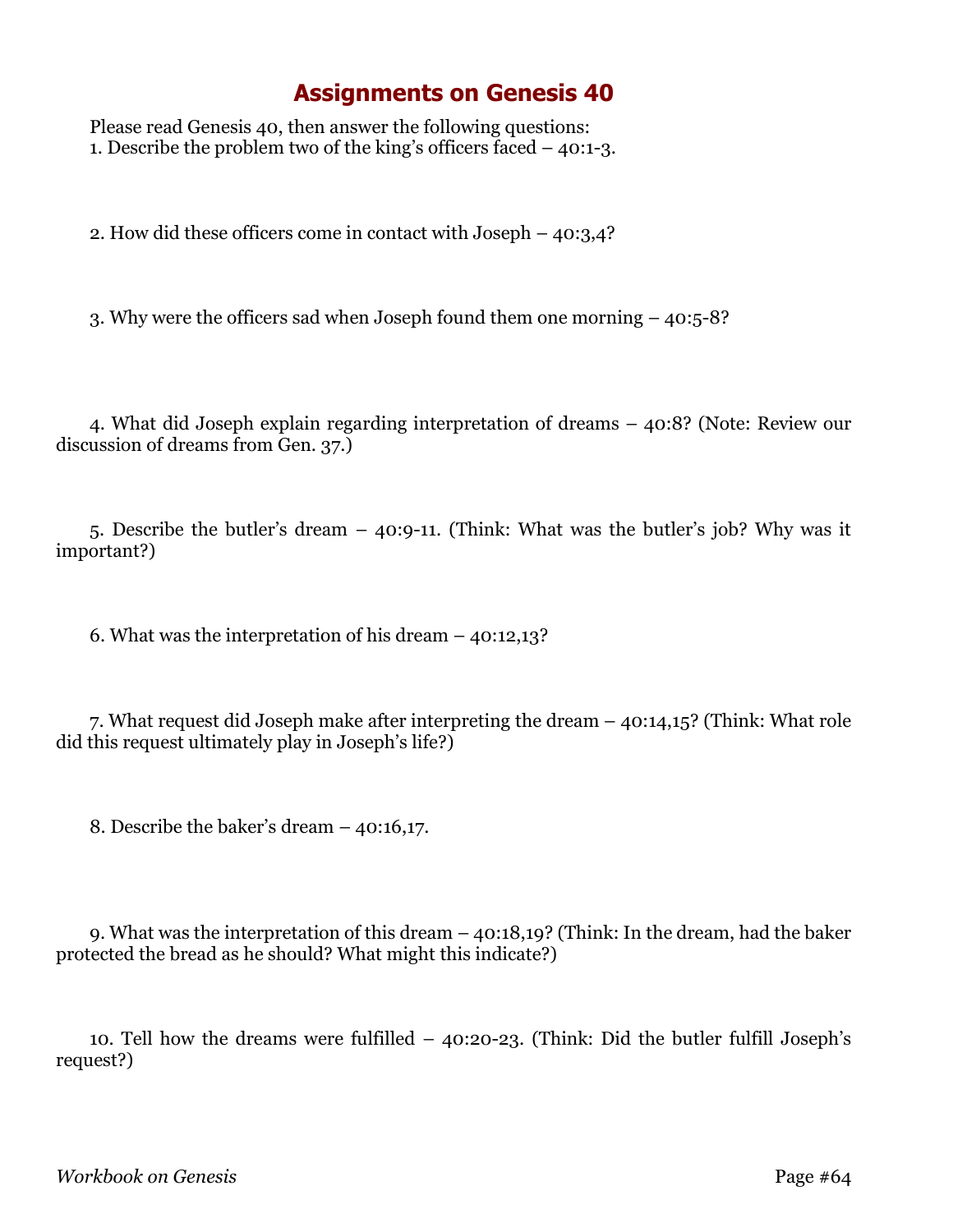Please read Genesis 41, then answer the following questions: 1. Describe Pharaoh's first dream – 41:1-4.

2. Describe his second dream – 41:5-7.

3. Whom did he ask to interpret the dreams? What happened – 41:8?

4. *Application:* What does this prove about magicians and the occult?

5. Explain how Pharaoh found an interpreter – 41:9-13.

6. *Special Assignment:* How had the dreams of the butler and baker helped those men? What was the real reason why God sent those dreams?

7. How did Joseph prepare for his audience with Pharaoh – 41:14? (Think: Why did he do this, and what can we learn? Did people in Bible times know how to cut hair?)

8. What explanation did Joseph give Pharaoh about interpretation of dreams – 41:15?

9. What does Joseph's explanation teach about God's power – 41:16? Did Joseph take glory to himself? What should we learn?

10. Explain – 41:25. What is meant by "the dream is one"? What was the purpose of the dreams? Why had the dream been repeated?

11. Explain the meaning of Pharaoh's dreams – 41:25-32.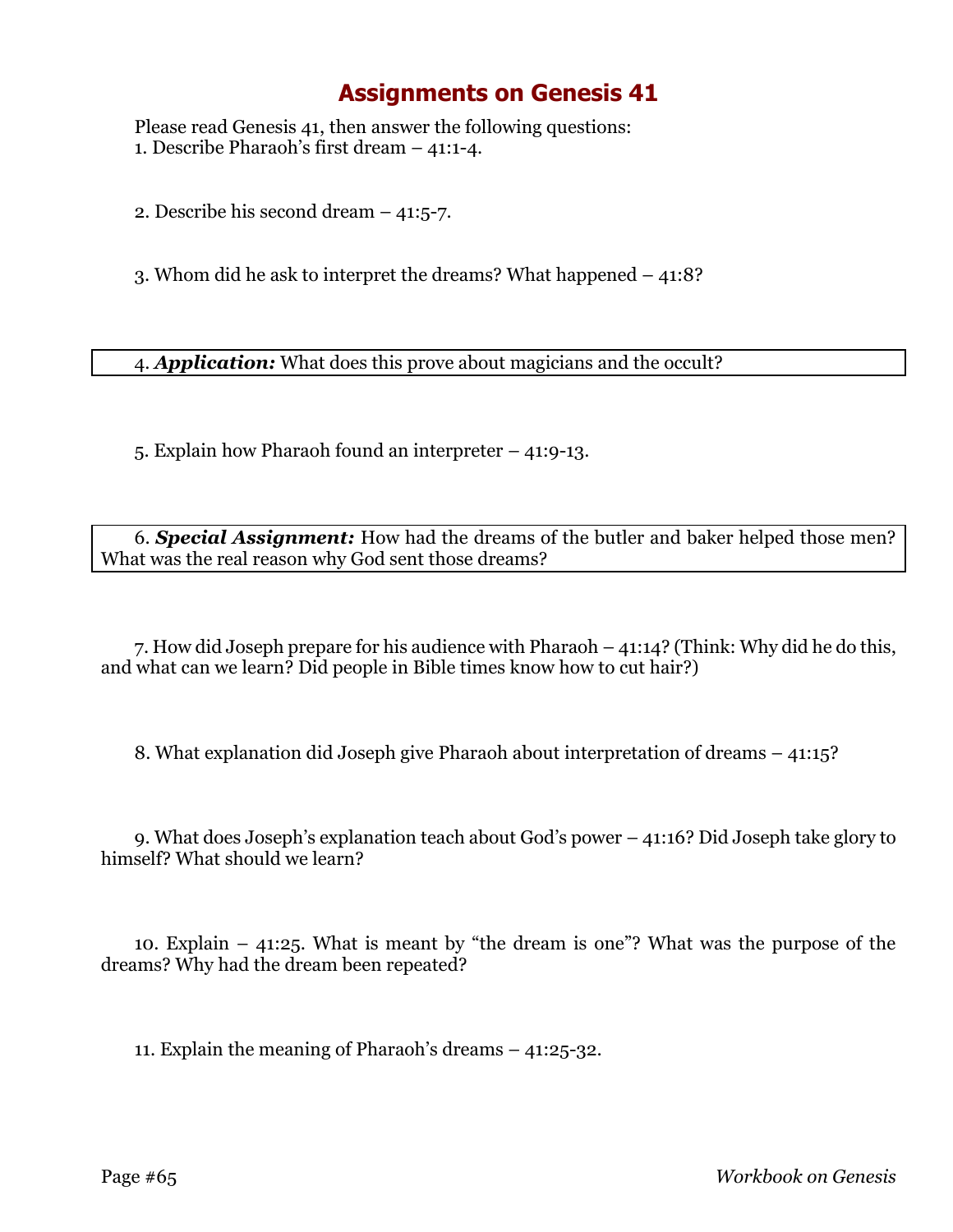12. What advice did Joseph give Pharaoh – 41:33-36?

13. How did Pharaoh then view Joseph – 41:37-39?

14. Describe the position Joseph was given – 41:40-44.

15. Describe the honors Joseph received – 41:42-44. What is the significance? (Think: Consider the incredible changes that occurred in Joseph's life in just one day.)

16. What name was Joseph given, and whom did he marry – 41:45? (Think: What was Pharaoh's purpose in these decisions?)

17. How old was Joseph at this time – 41:46? How long had he been in Egypt?

18. What preparations did Joseph make during the years of plenty? How much food was gathered  $-41:47-49$ ? (Think: Why was this a wise plan?)

19. What children did Joseph have and what did he name them – 41:50-52?

20. Describe the famine. How bad was it  $-41:53-56$ ?

21. *Special Assignment:* Which came first for Joseph: a period of trial or a period of blessing? What lesson should we learn?

22. *Special Assignment:* How does this show God's providence? Explain the evidence that God's providence was working even while Joseph was suffering.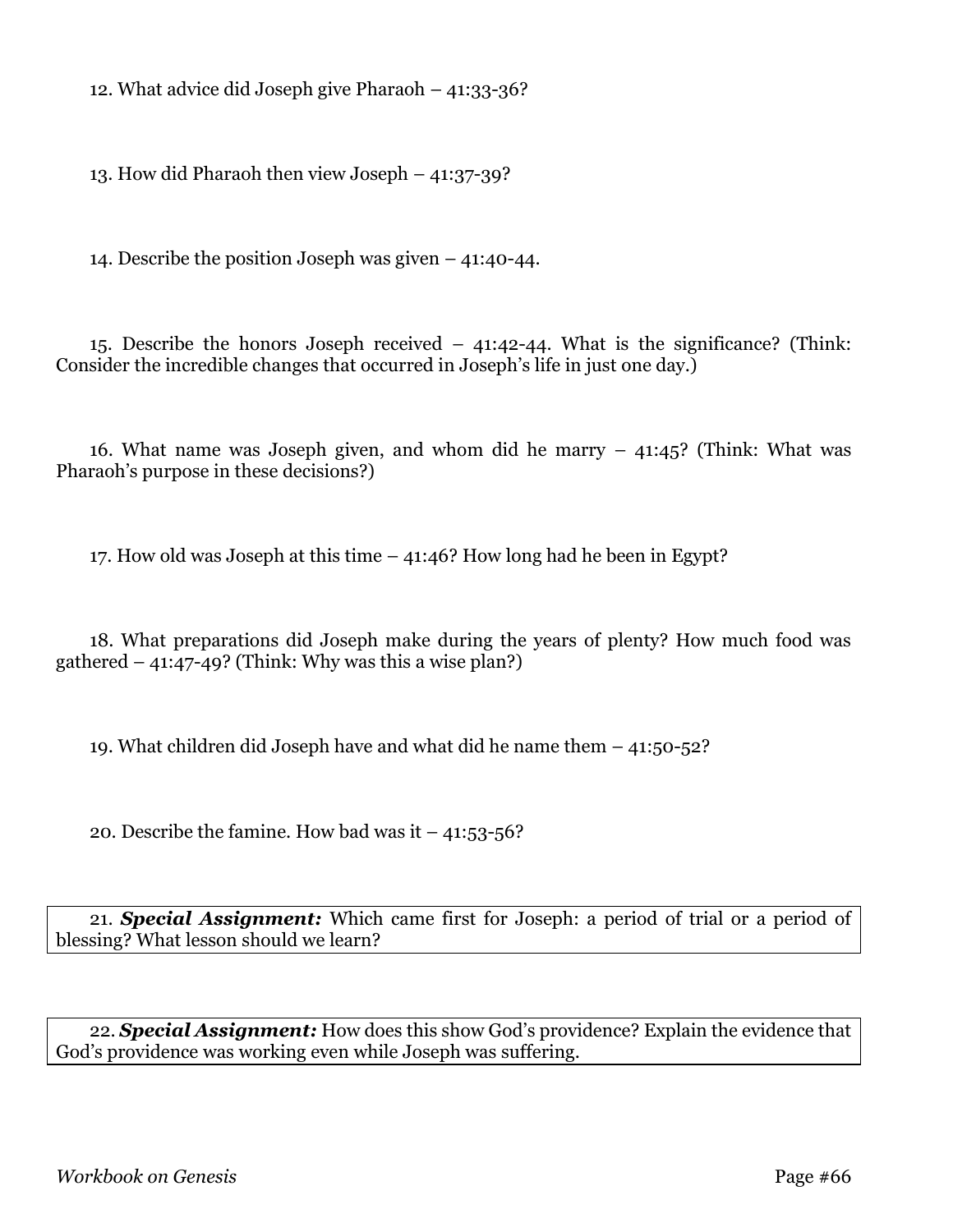Please read Genesis 42, then answer the following questions: 1. What did Jacob tell his sons to do, and why – 42:1-4? Why didn't Benjamin go?

2. When the brothers bought grain, what prediction did they fulfill – 42:5-8? (Think: Why did Joseph recognize his brothers, but not vice versa?)

3. How did Joseph treat his brothers, and what accusation did he make – 42:9-16? (Think: How long had it been since Joseph had seen his brothers? Proof?)

4. What information did the brothers give about their family?

5. What did Joseph do to them – 42:17?

6. What course of action did he finally settle on – 42:18-20? (Think: What reasons did Joseph have for all this? Vengeance?)

7. *Special Assignment:* List and explain Bible *passages* about repentance.

8. What did the brothers confess? How did Reuben explain the situation – 42:21,22? (Think: Why would they say this, since they did not recognize Joseph?)

9. How was Joseph affected by this discussion – 42:23,24?

10. Who stayed in Egypt? What did Joseph do for the other brothers – 42:25-28? (Think: How did this affect the brothers?)

11. Summarize the report Jacob's sons brought to him – 42:29-34.

12. What did the brothers discover? How did this affect them and Jacob – 42:35?

13. What did Jacob say about the plan to take Benjamin to Egypt? Why – 42:36?

14. How did Reuben try to reassure Jacob – 42:37,38?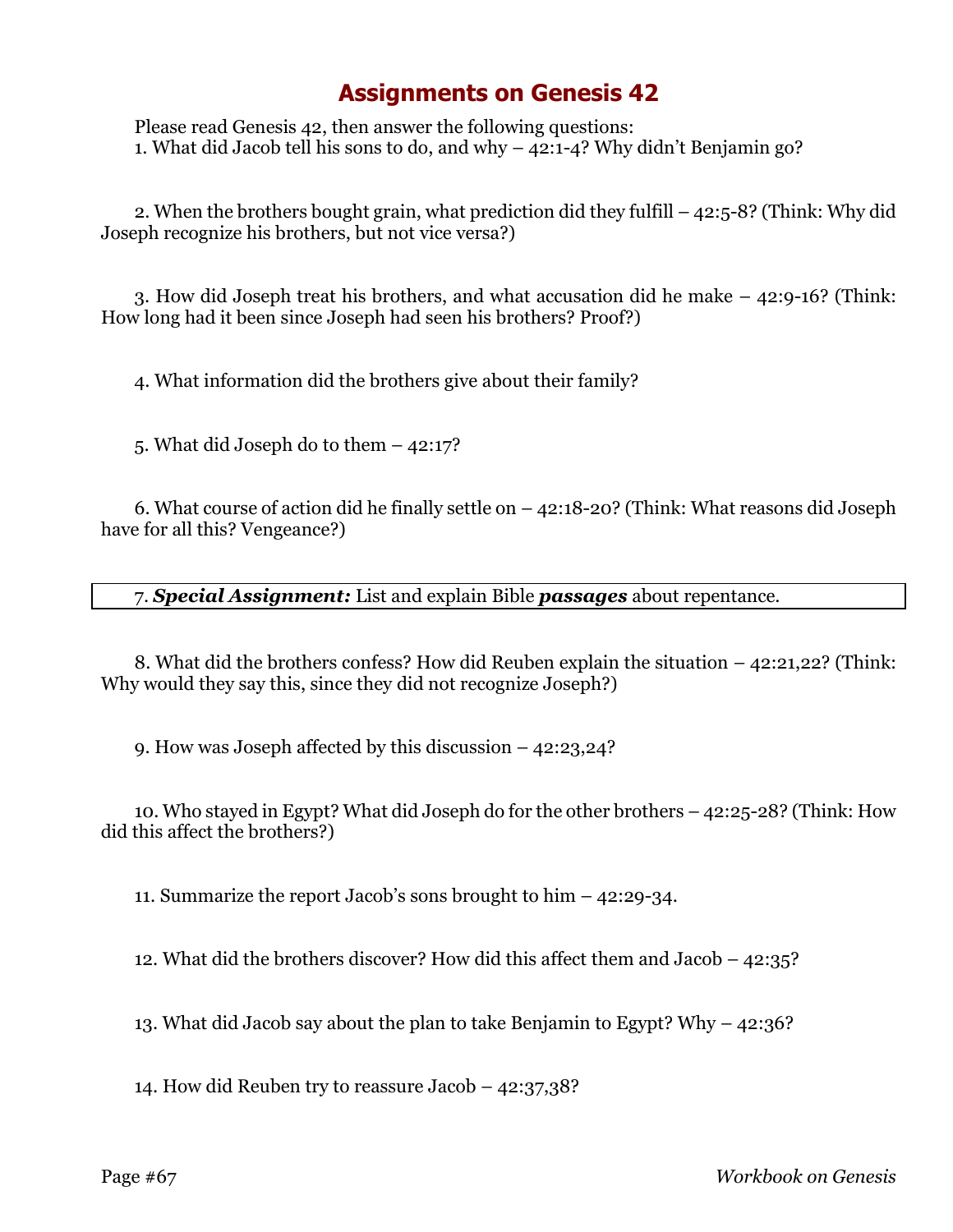Please read Genesis 43, then answer the following questions: 1. What did Jacob request? Why? Who responded, and what did he say – 43:1-5?

2. What complaint did Jacob raise, and how did the brothers respond – 43:6,7?

3. What assurance did Judah give Jacob? What reason did he give – 43:8-10? (Think: What qualities is Judah beginning to demonstrate?)

4. What decision did Jacob make, and what advice did he give – 43:11-15? (Think: What does this show about the famine in Canaan?)

5. Explain 43:14 in your own words.

6. What did Joseph invite his brothers to do, and what did they think – 43:16-18?

7. What did they tell the steward? How did he answer – 43:19-23? Explain the answer.

8. Who joined them, and how did they prepare to meet Joseph – 43:23-26?

9. What was Joseph's first question, and how did they respond – 43:27,28?

10. What did he say to Benjamin, and how did he react to meeting him – 43:29,30?

11. Explain the seating – 43:31,32. (Think: What did this show about Joseph's position?)

#### 12. *Special Assignment:* Summarize what the Bible teaches about the superiority of races and nationalities.

13. Explain the seating of Joseph's brothers and how this affected them – 43:33.

14. How did Benjamin's meal differ from that of his brothers – 43:34? (Think: Consider how Joseph's conduct would affect his brothers.)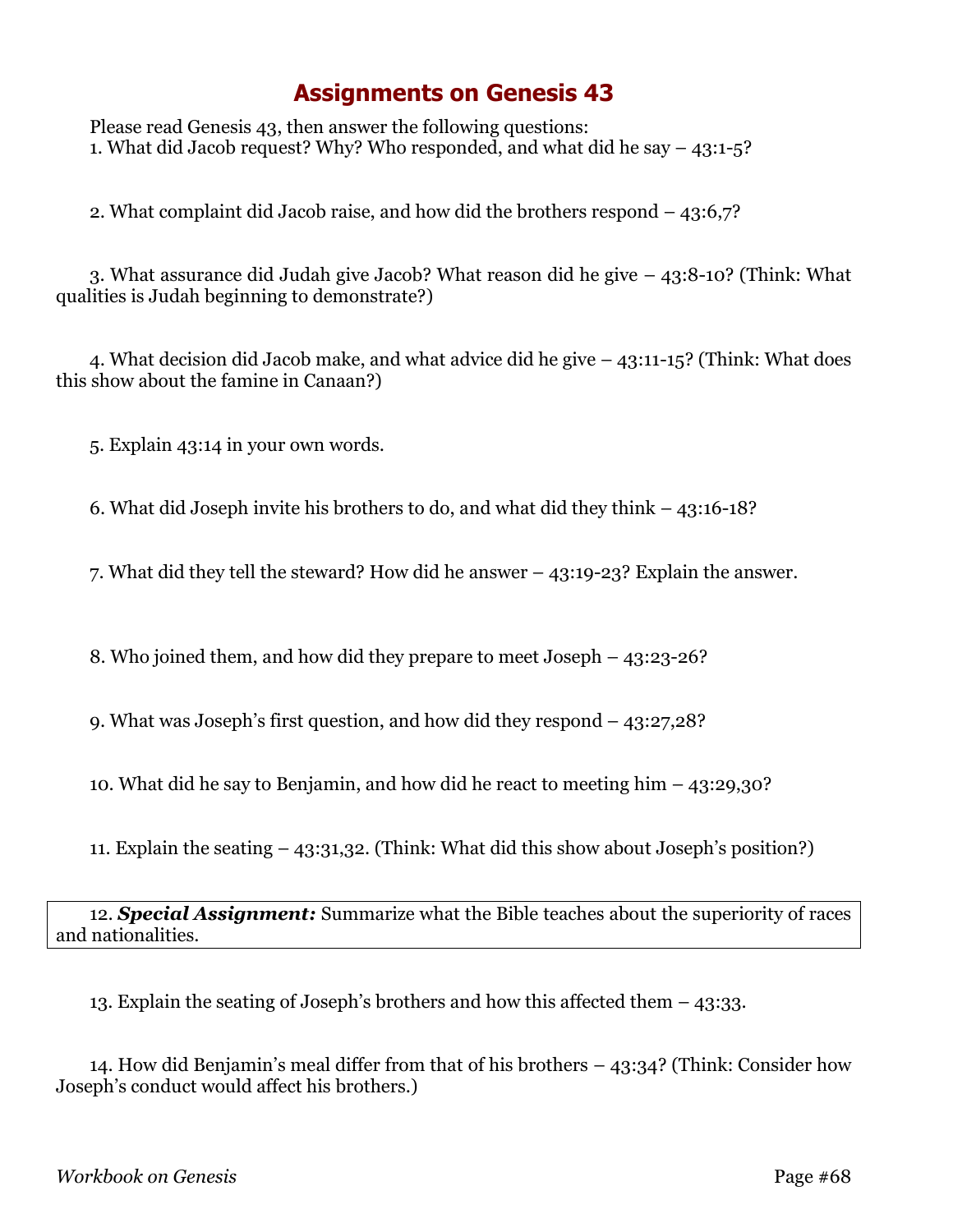Please read Genesis 44, then answer the following questions: 1. What instructions did Joseph give his servant in 44:1,2?

2. What accusation did the steward make against the men – 44:3-6? (Think: Define "divining." Did Joseph actually divine? What was the source of his power?)

3. What response did the brothers give to the accusation – 44:7-9?

4. What consequences did the servant say he would demand – 44:10?

5. Who was considered guilty, and what did the brothers do – 44:11-13?

6. What did Judah confess? What punishment did Joseph require – 44:14-17?

7. *Special Assignment:* Explain what Joseph was trying to accomplish? Explain the similarities between his own situation and the one he had set up for Benjamin.

8. Summarize the story as Judah told it – 44:18-29.

9. What problem did Judah fear – 44:30,31?

10. Why did Judah feel especially responsible for Benjamin?

11. What alternative did Judah propose, and what reason did he give – 44:33,34? (Think: Note the similarities between Jesus' sacrifice and what Judah proposed.)

12. *Special Assignment:* Summarize how Judah's statement showed repentance.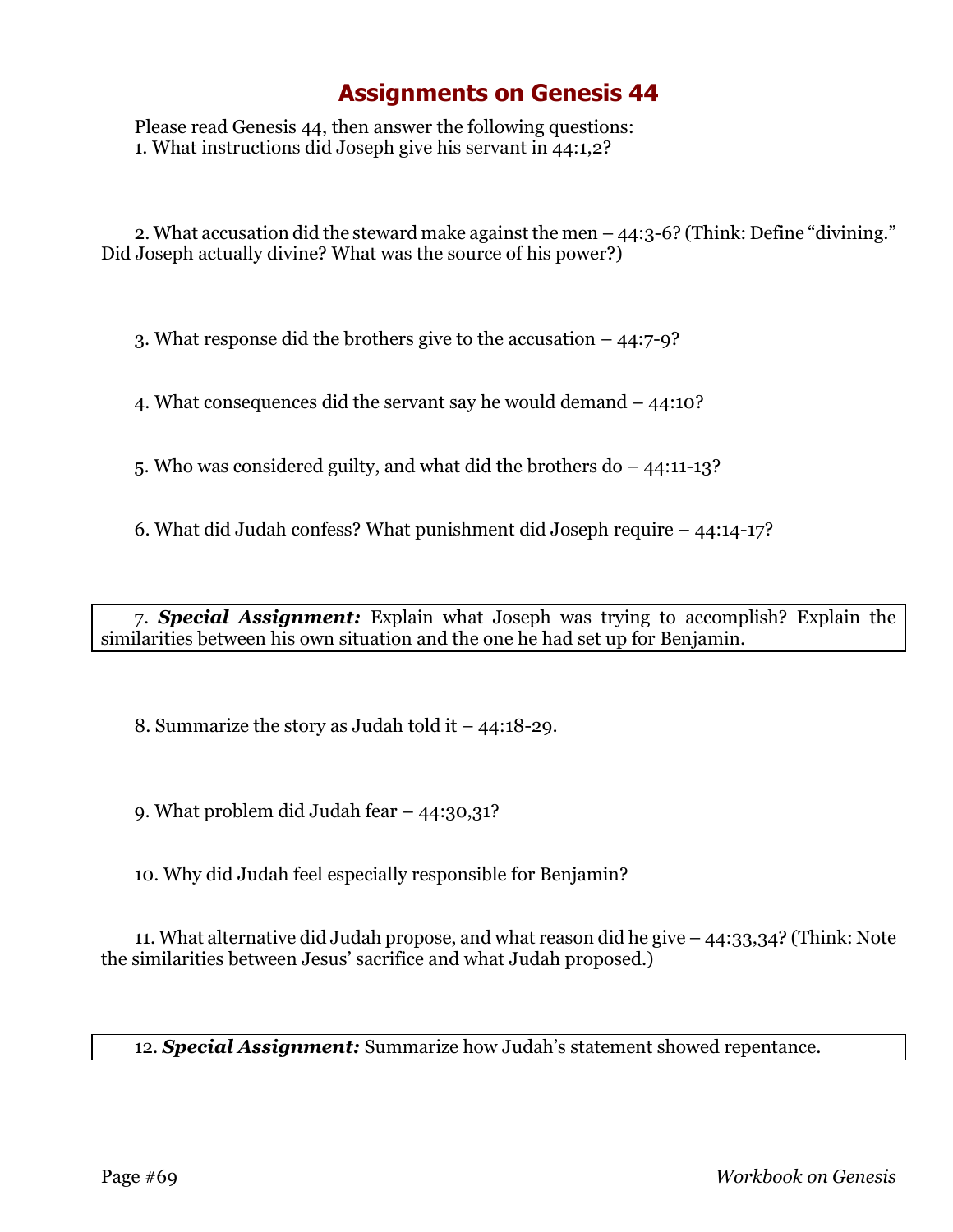Please read Genesis 45, then answer the following questions: 1. How was Joseph affected by Judah's speech, and what did he do  $-45:1,2$ ?

2. What did he tell his brothers, and how did they react – 45:3? (Think: Why would they react this way? How would they feel?)

3. Was Joseph angry with his brothers? What was his explanation for what had happened – 45:4-8? (Think: Did Joseph mean his brothers were not responsible for their conduct? Explain.)

4. *Special Assignment:* Explain how 45:5-8 gives a good explanation of providence.

5. What did Joseph say the brothers should do next – 45:9-13? Why? (Think: What does all this show regarding how thoroughly Joseph had thought out this situation?)

6. Where did Joseph say his family could live (see *map*)?

7. How did he then greet the brothers – 45:14,15?

8. Who heard about Joseph's brothers, and what did he say to do – 45:16-20?

9. Summarize what Joseph gave his brothers – 45:21-24. (Think: Explain v24.)

10. What did Jacob first think when his sons told him the news – 45:25,26?

11. What convinced Jacob, and what did he conclude – 45:27,28? (Think: How would all this affect Jacob?)

12. *Special Assignment:* Summarize the lessons this story teaches about forgiveness.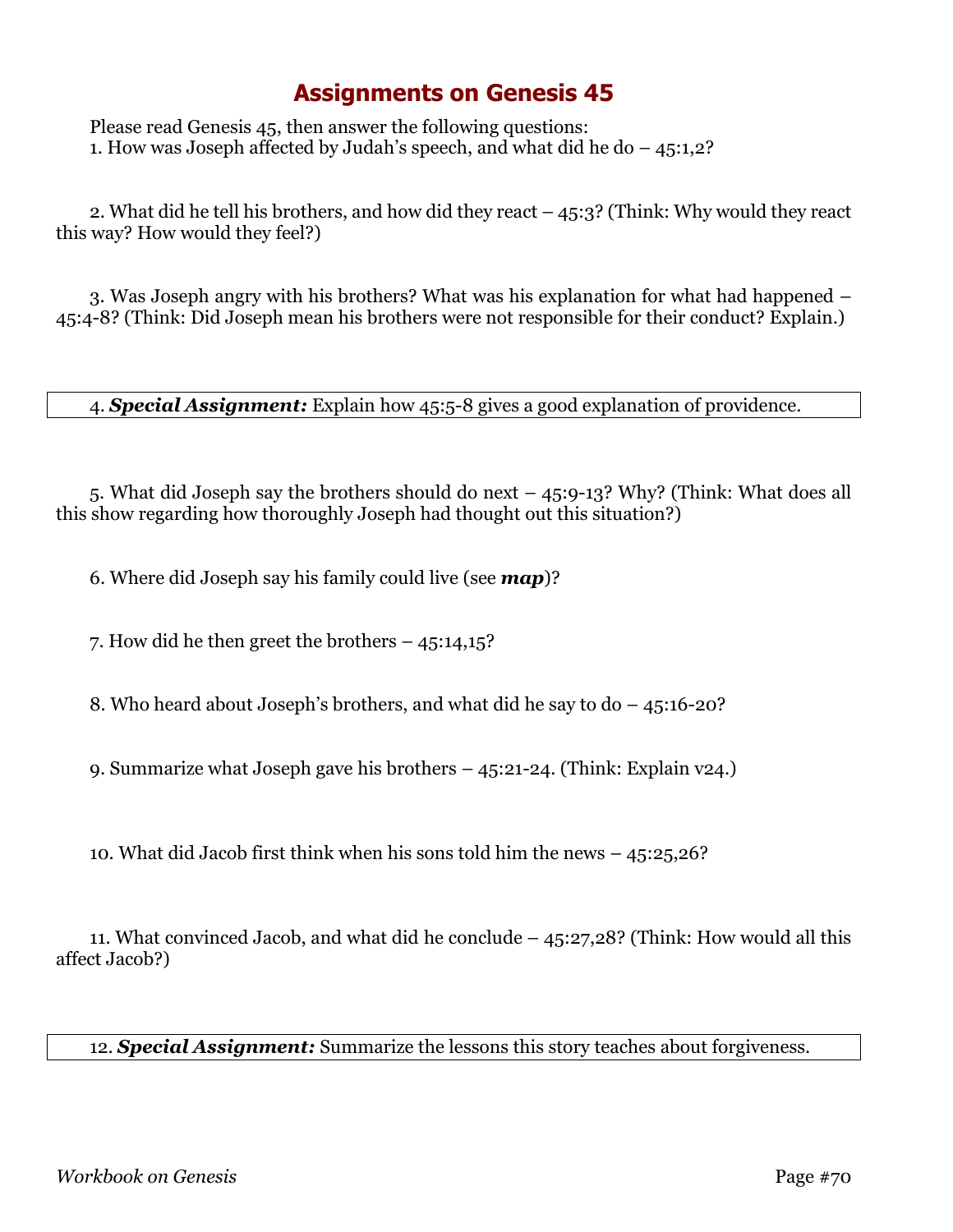Please read Genesis 46, then answer the following questions:

1. Where did Israel stop in his journey (see *map*), and what did he do there – 46:1? (Think: To whom had God previously made a promise at this place?)

2. What did God promise Jacob – 46:2-4? (Think: How would this help Jacob?)

#### 3. *Special Assignment:* List other *passages* that refer to these promises.

4. Describe who and what Jacob took to Egypt – 46:5-7.

5. List the sons and daughter of Leah. Name Levi's sons – 46:8-25. (Think: Why are Levi's sons especially significant?)

6. Name the sons of the following: Of Zilpah:

Of Rachel

Of Bilhah

- 7. How many altogether went to Egypt 46:26,27.
- 8. Who preceded Jacob? Why 46:28?

9. Into what land did they move?

10. Who went to meet Jacob? Describe the meeting – 46:29,30.

11. Whom did Joseph want to tell about his family's arrival? What were the brothers to say was their occupation? Why  $-46:31-34$ ?

12. *Special Assignment:* Which of Jacob's ancestors had been herdsmen?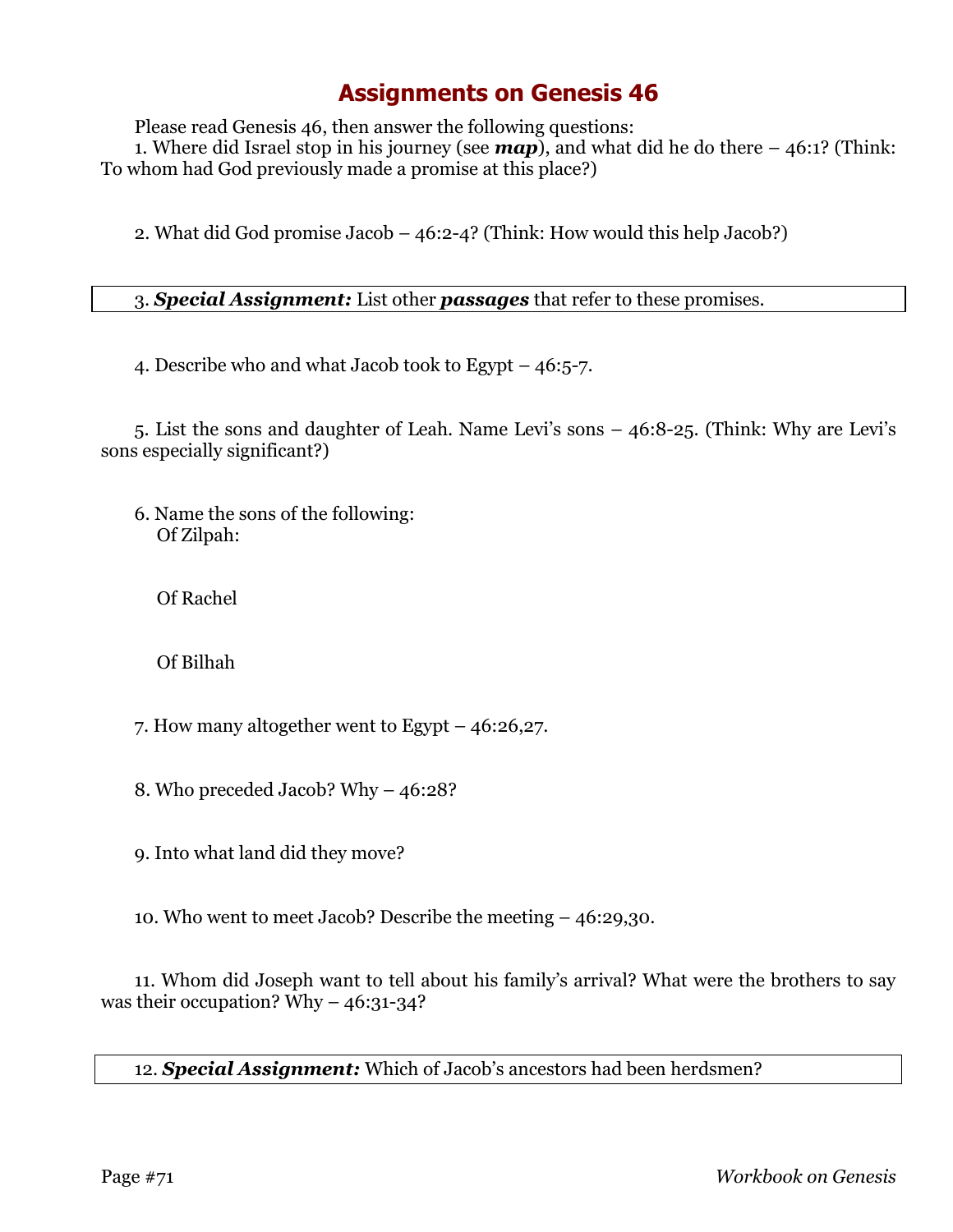Please read Genesis 47, then answer the following questions: 1. To whom did Joseph present some of his brothers, and what request did they make – 47:1- 4? (Think: Could Joseph have decided this himself? Why do it this way?)

2. What decision did Pharaoh make about arrangements for Joseph's family – 47:5,6?

3. What work did Pharaoh request Josephs' family to do for him?

4. What did Jacob do for Pharaoh – 47:7? (Think: What does this show about Jacob and Pharaoh — see Hebrews 7:7?)

5. What did Pharaoh ask Jacob, and what did Jacob answer – 47:8,9?

6. *Special Assignment:* How would the arrangement, as described in 47:11,12, fit God's promise to Abraham and the overall plan of the Bible?

7. What did the people do at first to obtain grain – 47:13,14?

8. *Special Assignment:* Was this arrangement fair or unfair? Explain.

9. What did the people do next to obtain grain – 47:15-17?

10. *Case Study:* Why did Joseph not institute a system of government welfare to care for the people? What can we learn about government welfare?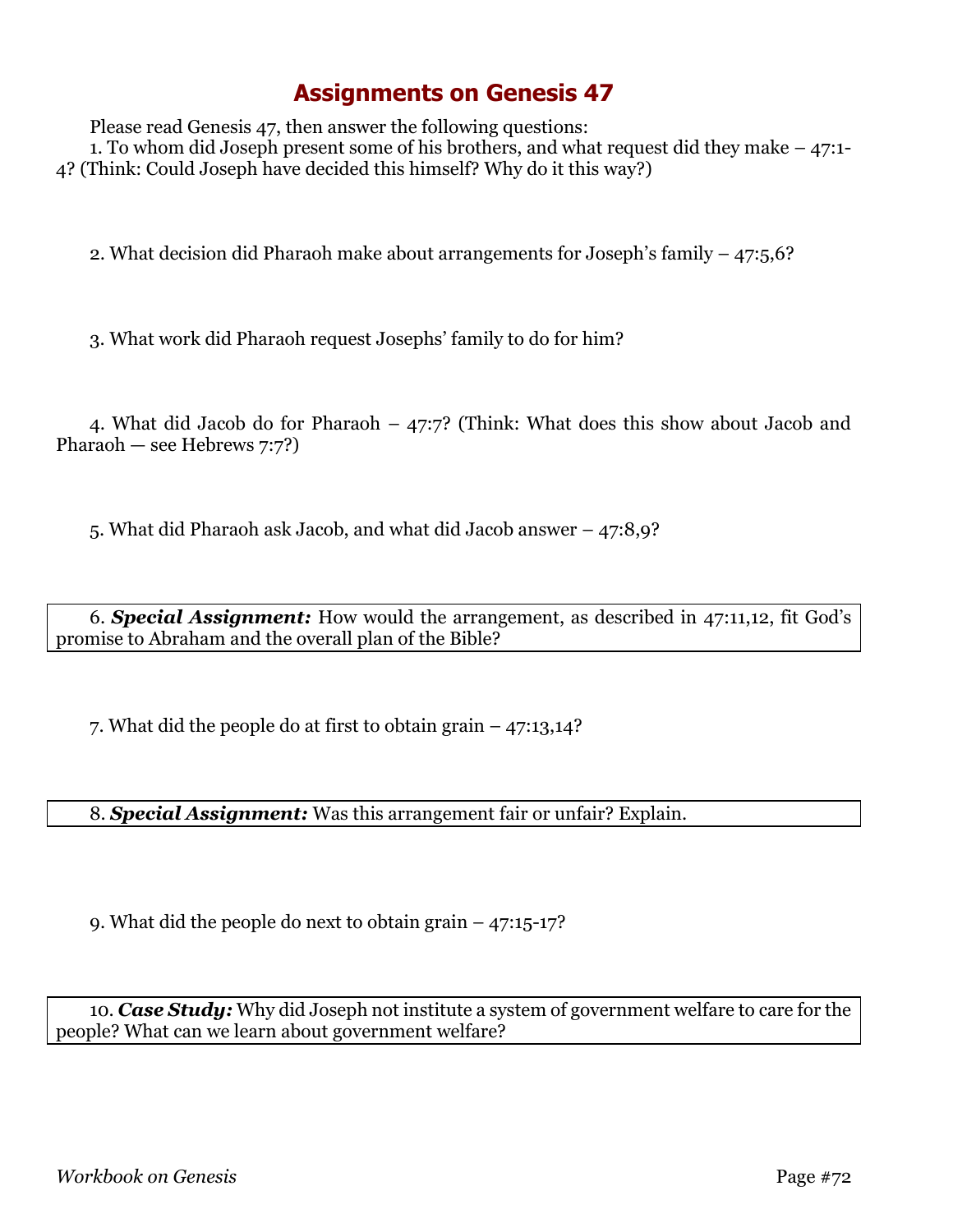11. How did the people next obtain grain  $-47:18-20$ ? Whose idea was this?

12. Where did Joseph put the Egyptian people – 47:21?

13. Whose land was not taken? Why not – 47:22?

14. What arrangement did Joseph establish with the people in 47:23-26? How did the people react?

15. *Case Study:* Suppose someone says that Joseph was cruel to take the people's possessions and make them servants. How would you respond?

16. *Application:* What lessons can be learned from the story about slavery? Is slavery always cruel and unloving?

17. *Special Assignment:* Compare the tax rate these people paid to our taxes today. Was their tax burden unreasonable compared to ours?

18. How long did Jacob live in Egypt? How old was he when he died – 47:27,28?

19. What promise did Jacob require Joseph to make – 47:29-31?

20. Research Jacob's burial place, and explain what you can learn about it.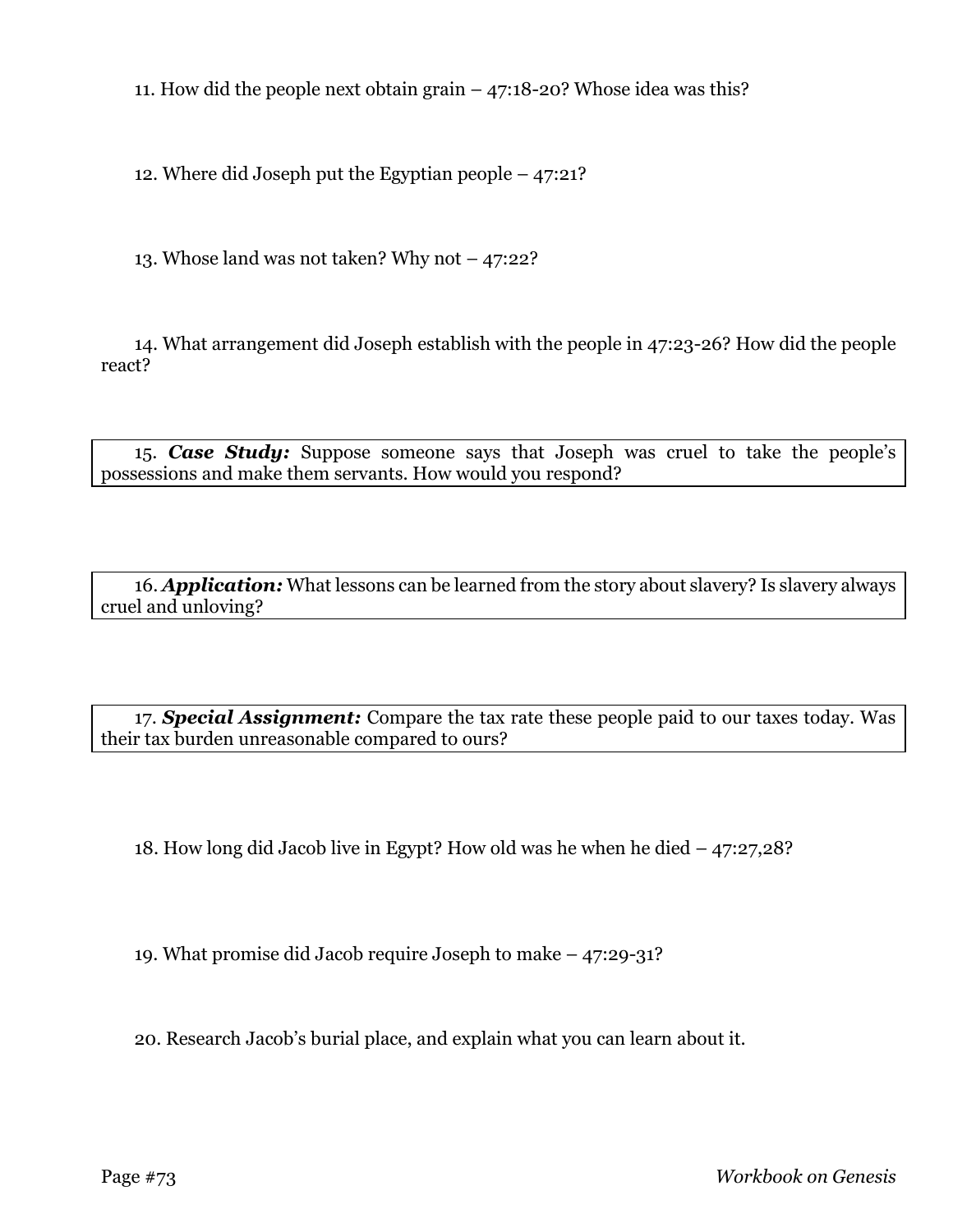## **Assignments on Genesis 48**

Please read Genesis 48, then answer the following questions: 1. Why did Joseph visit Jacob, and whom did he take with him – 48:1,2?

2. What promise did Jacob say God had given him – 48:3,4? Where else is this promise recorded? (Think: What is another name for Luz? See *map*.)

3. Explain again the significance of this promise in our study. (Think: Why was Jacob repeating this to Joseph?)

4. What promise did Jacob make regarding Joseph's sons in 48:5?

5. *Special Assignment:* Study parallel passages and explain the significance of Jacob's statement. See vv 16,22; Josh. 14:4; 1 Chron. 5:1.

6. What sad event did Jacob recall in 48:7, and where and when did it occur?

7. What did Jacob do to Joseph's sons? What observation did he make – 48:8-11?

8. What blessing did Jacob pronounce on the boys – 48:12-16? (Think: How does this relate to v5?)

9. Describe how Jacob placed his hands on the sons – 48:17,18. What did Joseph say?

10. What was the significance of where Jacob placed his hands? What were the consequences to the sons  $-48:19,20$ ?

11. What assurance did Jacob have regarding his family after he died – 48:21? (Think: How does v22 relate to v5?)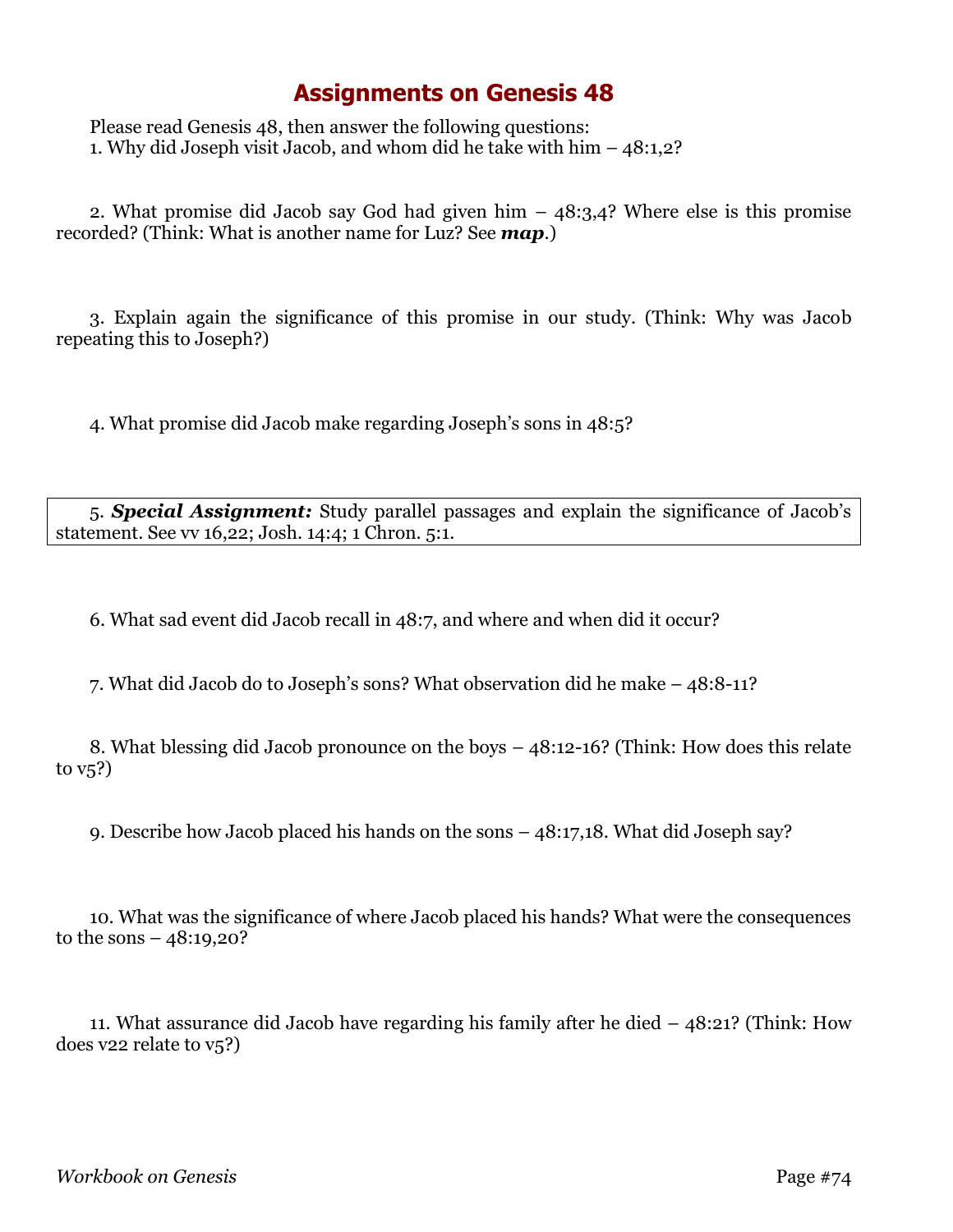## **Assignments on Genesis 49**

Please read Genesis 49, then answer the following questions:

1. Summarize what chap. 49 is about. (Think: Do Jacob's statements relate to his sons or to their descendants? Proof? Note v28.)

2. What did Jacob say regarding Reuben – 49:3,4? What event is referred to here? (Think: Where else have men pronounced blessings on their sons?)

3. What had Simeon and Levi done – 49:5-7? What did Jacob say about it?

4. Describe Jacob's prophecy about Judah – 49:8-12. Compare it to previous sons.

5. *Special Assignment:* What does 49:10 show about the tribe of Judah? (Think: Who/what is Shiloh?)

6. Summarize the statements regarding each of the following sons: Zebulun —

Issachar —

Dan —

Gad —

Asher —

Naphtali —

7. What blessings are pronounced on Joseph – 49: 22-26 (note cross-references)?

8. Summarize the blessing on Benjamin – 49:27.

9. Explain how 49:28 shows the importance of all Jacob had just said. (Think: How do these statements relate to God's promises to Abraham?)

10. Where did Jacob want to be buried – 49:29-32? Describe his death.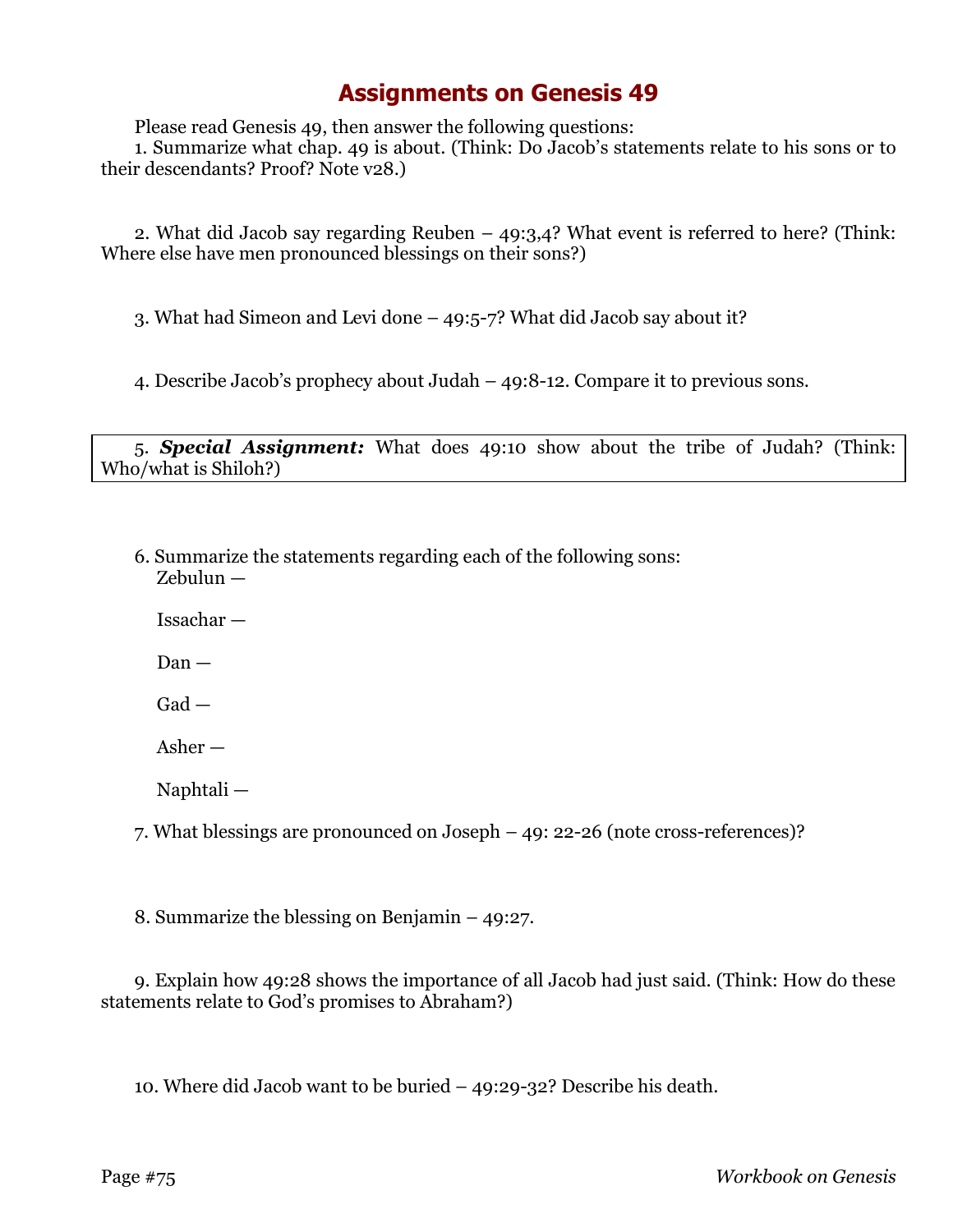## **Assignments on Genesis 50**

Please read Genesis 50, then answer the following questions:

1. What did the physicians do with Jacob's body? How long did it take? How long did the Egyptians mourn for  $him - 50:1-3?$ 

2. What request did Joseph then make? Why – 50:4-6?

3. Who went with Joseph? Who/what did not go – 50:7-9? (Think: What is indicated by the fact all these people went?)

4. Where did they stop and why – 50:10? How did this affect the Canaanites?

5. What name was given to this place, and what does the name mean?

6. What did the sons do with Jacob's body? What promise did this fulfill – 50:12,13?

7. What concern did Joseph's brothers have? What did they do about it – 50:14-18?

8. *Special Assignment:* What does the Bible teach about confessing sin and asking forgiveness of those whom we have wronged? Give *b/c/v*.

9. How did Joseph respond to his brothers? How did he say he would treat them – 50:19-21? (Think: Review what this teaches about forgiveness and God's providence.)

10. What are we told about the rest of Joseph's life – 50:22,23?

11. What promise did he ask his relatives to make regarding his body – 50:22-26? Where else does the Bible refer to this, and what lesson can we learn?

12. *Bonus*: Summarize four main lessons you learned from Joseph.